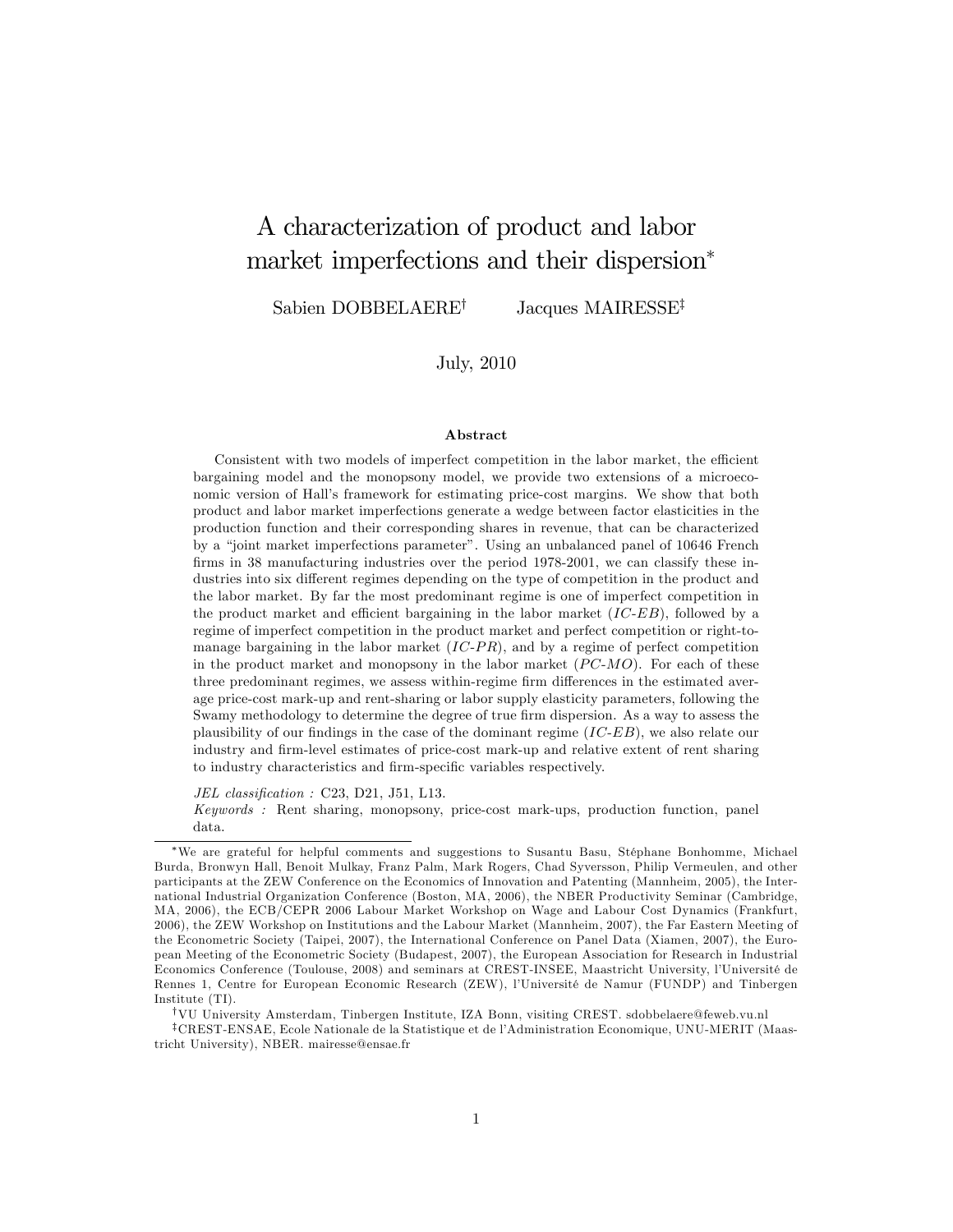# 1 Introduction

In a world of perfect competition, the output contribution of individual production factors equals their respective revenue shares. In numerous markets, however, market imperfections and distortions are prevalent. The most common sources for market power in product markets are product differentiation, barriers to entry and imperfect information. The sources of market power are similar in labor markets. The labor economics literature is currently dominated by rent-sharing models where, for example, costs of hiring, firing and training can be exploited by employees to gain market power. Those models generate wage differentials that are unrelated to productivity differentials and hinder the competitive market mechanism. Recently, however, the monopsony model has regained considerable attention. In this model, contrary to the standard rent-sharing models, search frictions or heterogeneous worker preferences for job characteristics generate upward sloping labor supply curves to individual Örms, thus giving some market power to employers.

Since the 1970s, models of imperfect competition have *separately* permeated many fields of economics ranging from industrial organization (see Bresnahan, 1989; Schmalensee, 1989 for surveys) to international trade (e.g. Krugman, 1979; Brander and Spencer, 1985) to labor economics (see Booth, 1995; Manning, 2003 for surveys). In recent years, there has been a small number of studies that *simultaneously* consider imperfections in the product and the labor markets (Bughin, 1996; Crépon et al., 1999, 2005; Dobbelaere, 2004; Dumont et al., 2006; Neven et al., 2006; Abraham et al., 2009; Boulhol et al., 2010).<sup>1</sup> By estimating jointly price-cost markups in the product market and the extent of rent sharing in the labor market, these studies contribute to bridging the gap between the econometric literature on product market imperfections and the one on labor market imperfections. They basically follow two closely related but distinct approaches: one which entails estimating a structural model including the full set of explicitly specified factor share equations and the production function (Bughin, 1996; Dumont et al. 2006 and Neven et al., 2006); the other extending Hallís (1988) framework which relies on estimating a reduced form equation. Following this second approach and using a large panel data sample of French manufacturing firms, this paper on the one hand extends the framework of our previous work and on the other hand provides a detailed analysis of product and labor market imperfections as two major sources of discrepancies between input factor prices and marginal productivities. Thus it also contributes to the econometric literature on estimating microeconomic production functions with firm panel data.<sup>2</sup>

We consider two extensions of a microeconomic version of Hall's (1988) framework, respectively consistent with a standard labor bargaining model and a model of Örm monopsony in the labor market. The first extension follows Crépon et al. (1999, 2005) and presumes that employees possess a degree of market power when negotiating with the Örm over wages and employment (efficient bargaining model; McDonald and Solow, 1981). The second extension abstains from the assumption that the labor supply curve facing an individual employer is perfectly elastic (monopsony model; Manning, 2003). By comparing the factor elasticities for labor and materials as directly estimated in firm production functions with their revenue shares, we obtain an estimate of a parameter  $\psi$  of joint market imperfections, capturing (im)perfect competition in both the product and the labor market. Depending on the sign and statistical significance of this estimate, we can assess if the labor bargaining model or the monopsony model prevails, and hence derive estimates of the price-cost mark-up and extent of rent-sharing parameters  $\mu$  and  $\phi$  in the first case, or the price-cost mark-up and labor supply elasticity parameters  $\mu$  and  $\varepsilon_w^N$ in the second case.

<sup>&</sup>lt;sup>1</sup>For theoretical contributions on this issue, we refer to Nickell (1999) and Blanchard and Giavazzi (2003).

 $2$ For a survey of this literature, see Griliches and Mairesse (1998) and Ackerberg et al. (2006).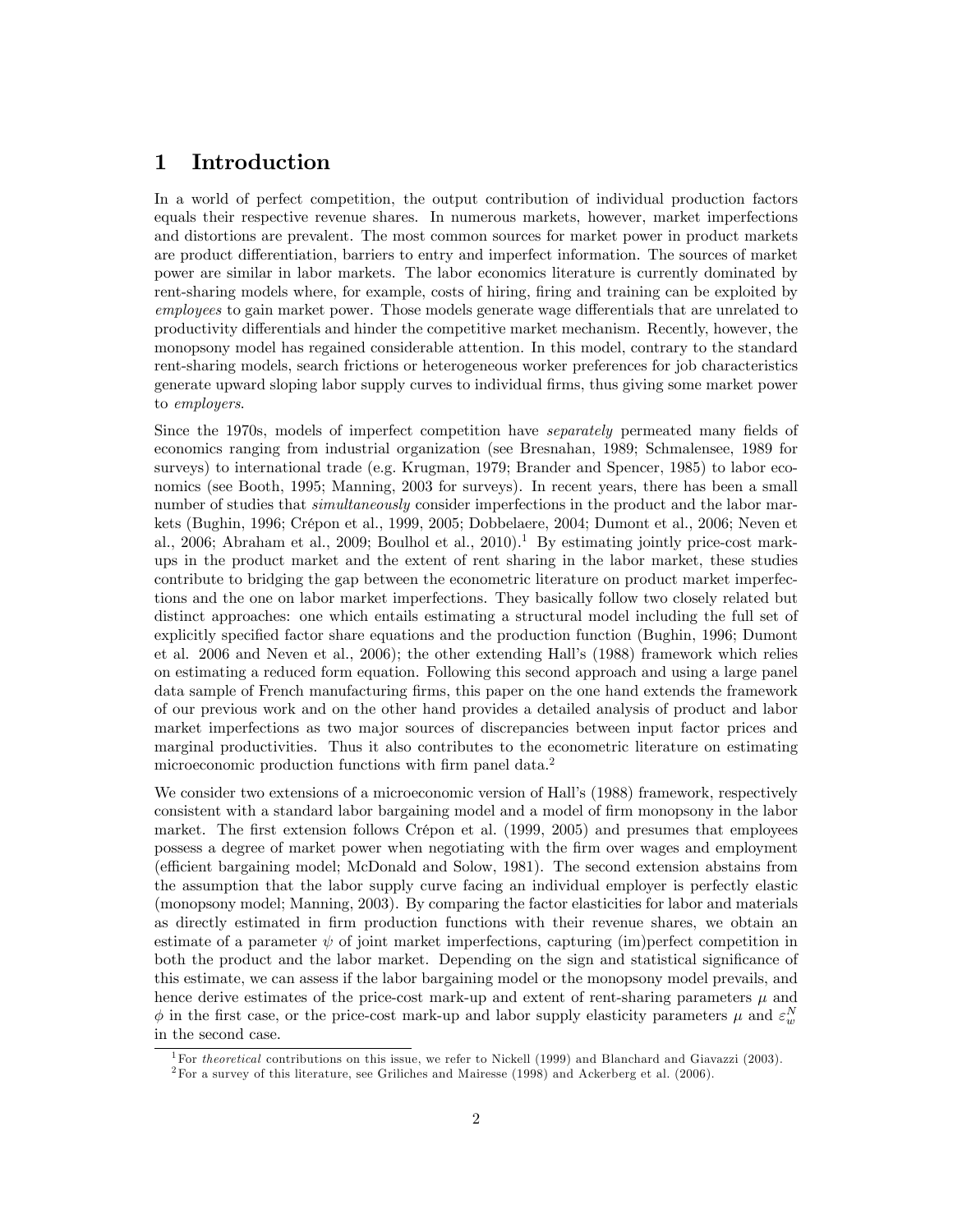We use an unbalanced panel of 10646 French firms in 38 manufacturing industries over the period 1978-2001 to estimate a standard Cobb-Douglas production function for each of these 38 industries. From the estimated industry-specific output elasticities for labor and materials and from their average revenue shares, we derive the industry-specific joint market imperfections parameter  $\psi_j$ . Depending on its sign and statistical significance, we classify industries in distinct regimes that differ in terms of the type of competition prevailing in both markets. We thus distinguish 6 regimes:

- (1) Perfect competition in the product market and perfect competition or right-to-manage bargaining in the labor market, noted  $PC-PR$
- (2) Imperfect competition in the product market and perfect competition or right-to-manage bargaining in the labor market, noted  $IC-PR$
- (3) Perfect competition in the product market and efficient bargaining in the labor market, noted  $PC$ - $EB$
- (4) Perfect competition in the product market and monopsony in the labor market, noted  $PC-MO$
- $(5)$  Imperfect competition in the product market and efficient bargaining in the labor market, noted IC-EB
- (6) Imperfect competition in the product market and monopsony in the labor market, noted IC-MO

IC-EB is by far the most predominant regime, followed by  $IC-PR$  and  $PC-MO$ . For each of these regimes separately, we do not only consider industry differences in the estimated labor and materials output elasticities and shares and in the estimated product and labor market imperfection parameters, but we also investigate the underlying firm-level differences in these various parameters. Following Mairesse and Griliches (1990), we adopt a random coefficient framework and use the Swamy (1970) variance decomposition approach to determine the degree of true firm dispersion. Finally, as a way to assess the plausibility of our findings in the case of the dominant regime  $(IC-EB)$ , we also relate our industry and firm-level estimates of price-cost mark-up and relative extent of rent sharing to industry characteristics and firm-specific variables respectively.<sup>3</sup>

 $3$ Our analysis is most closely related to Mairesse and Griliches (1990), Crépon et al. (1999, 2005) and Dobbelaere (2004). Using a sample of about 450 manufacturing firms in France, 450 manufacturing firms in the US and 850 manufacturing Örms in Japan over the period 1967-1979, Mairesse and Griliches (1990) estimate the degree of true dispersion in the output-capital coefficient of a production function in the three countries. Using a sample of 1000 French manufacturing firms over the period 1986-1992, Crépon et al. (1999, 2005) estimate a Solow residual equation that gives estimates of average price-cost mark-up and average rent-sharing parameters at the manufacturing level. Using a sample of 7086 Belgian firms in 18 manufacturing industries over the period 1988-1995, Dobbelaere (2004) also uses the Solow residual normalization to analyze industry differences in estimated average price-cost mark-up and rent-sharing parameters. However, we believe that our article contributes to the current state of research in distinct respects. Our analysis goes one step further than Mairesse and Griliches (1990). From the estimated output-labor and output-materials coefficients of a production function, we derive estimates of product and labor market imperfection parameters and determine the degree of true dispersion in these parameters. Three important aspects distinguish our work from Crépon et al. (1999, 2005) and Dobbelaere (2004). First, instead of using the Solow residual normalization, we follow the productivity literature and estimate a production function to derive product and labor market imperfection parameters. Second, we do not impose a priori the efficient bargaining framework upon the data but we classify industries based on the type of competition prevailing in the product and the labor market. Third, we quantify industry as well as within-regime firm differences in our market imperfection parameters and investigate how the industry and firm estimates correlate with industry-specific and firm-specific variables respectively.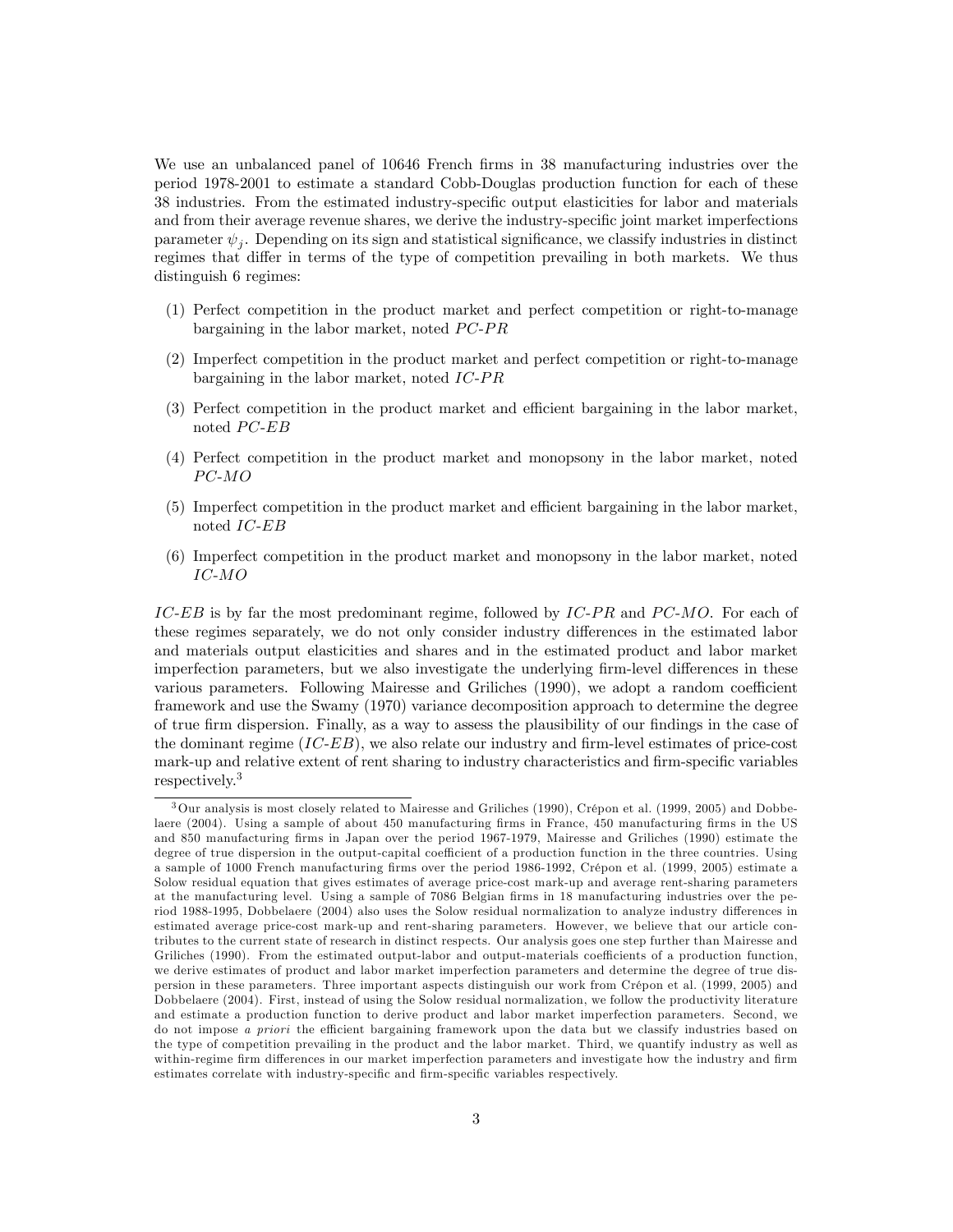We proceed as follows. Section 2 explains our theoretical framework and identification strategy. Section 3 presents the data and shows for illustration the estimates of average output elasticities and average market imperfection parameters that we find for manufacturing industries as a whole. In Section 4 we first classify the  $38$  manufacturing industries in regimes differing in terms of the type of competition that is prevalent in the product and the labor market; we then investigate industry differences in the estimated parameters of interest within the three predominant regimes; and in the case of the dominant regime we finally look at the plausibility of such differences in light of a few possibly related industry characteristics. In Section 5 we briefly recall the Swamy methodology to decompose an estimated firm parameter variance in a sampling variance and a true variance, and then apply it to assess within-regime firm differences in the market imperfection parameters for the three predominant regimes; last, in the case of the dominant regime similarly to what we do to confirm the plausibility of the industry average estimates, we relate the Örm-level market imperfection parameter estimates to a few firm individual characteristics.

# 2 Theoretical and econometric framework

Hallís (1988) approach for evaluating price-cost mark-ups hinges on one crucial assumption, that is, firms consider input prices as given prior to deciding their level of inputs. In other words, there is no imperfect competition in the labor market. Consistent with two models of imperfect competition in the labor market that are widespread in the literature, the efficient bargaining model and the monopsony model, we reflect on two extensions of Hall's framework. First, following Crépon et al. (1999, 2005), we presume that, for example, costs of firing, hiring and training can be exploited by employees to gain market power when negotiating with the firm over wages and employment (efficient bargaining). In this framework, the firm price-cost mark-up and the extent of rent sharing generate a wedge between output elasticities and factor shares. Second, we abstain from the assumption that the labor supply curve facing an individual employer is perfectly elastic (monopsony model). In this setting, the firm price-cost mark-up and the Örm wage elasticity of the labor supply curve elicit deviations between marginal products of input factors and input prices. One point should be clarified from the outset. We do not envisage a labor market where there is monopsony *sensu stricto*, i.e. where the employer is the sole employer in the labor market. Instead, the labor market that we have in mind is more accurately described in terms of oligopsony or monopsonistic competition. The former refers to a situation where employer market power persists despite competition with other employers. The latter is equivalent to oligopsony with free entry, driving employer's profits to zero. Both extensions of Hallís framework entail estimating a reduced-form equation that allows us to identify the key parameters – measures of product and labor market imperfections– derived from theory.

### 2.1 Perfect competition in the product and the labor market

We start from a production function  $Q_{it} = \Theta_{it} F(N_{it}, M_{it}, K_{it})$ , where i is a firm index, t a time index, N is labor, M is material input, K is capital.  $\Theta_{it} = Ae^{\eta_i + u_t + v_{it}}$ , with  $\eta_i$  and unobserved firm-specific effect,  $u_t$  a year-specific intercept and  $v_{it}$  a random component, is an index of technical change or "true" total factor productivity. Denoting the logarithm of  $Q_{it}$ ,  $N_{it}$ ,  $M_{it}$ ,  $K_{it}$  and  $\Theta_{it}$  by  $q_{it}$ ,  $n_{it}$ ,  $m_{it}$ ,  $k_{it}$  and  $\theta_{it}$  respectively, the logarithmic specification of the production function gives:

$$
q_{it} = (\varepsilon_N^Q)_{it} n_{it} + (\varepsilon_N^Q)_{it} m_{it} + (\varepsilon_N^Q)_{it} k_{it} + \theta_{it}
$$
\n
$$
\tag{1}
$$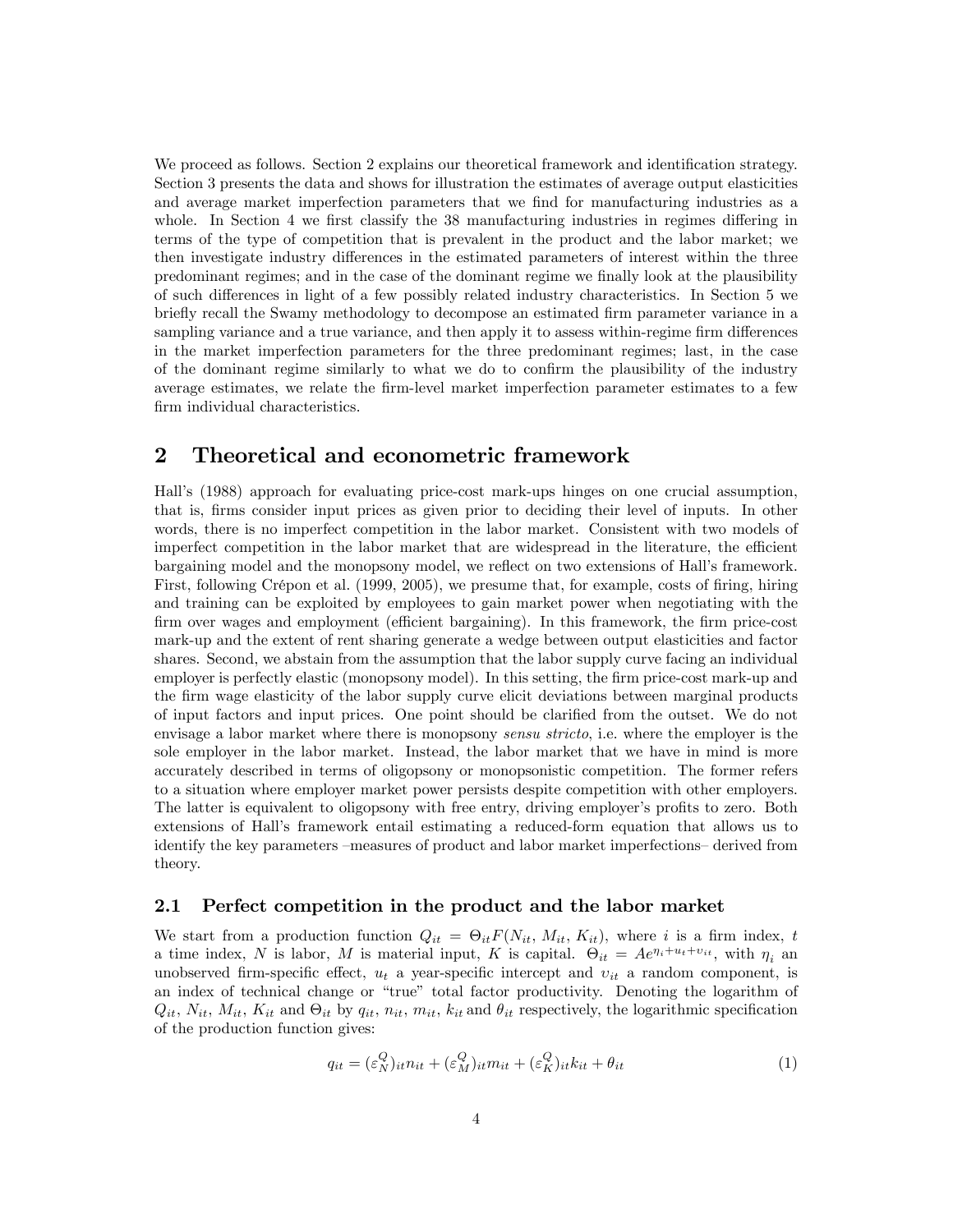where  $(\varepsilon_j^Q)_{it}$   $(J = N, M, K)$  is the elasticity of output with respect to input factor J.

Following Solow (1957), firms act as price takers in product and input markets. In a competitive environment, the firm prices at marginal cost  $(C_Q)_{it}$  such that  $\frac{P_{it}}{(C_Q)_{it}} = 1$ . Assuming that labor and material are variable input factors, short run profit maximization implies the following two first-order conditions:

$$
(\varepsilon_N^Q)_{it} = (\alpha_N)_{it} \tag{2}
$$

$$
(\varepsilon_M^Q)_{it} = (\alpha_M)_{it} \tag{3}
$$

where  $(\alpha_N)_{it} = \frac{w_{it} N_{it}}{P_{it} Q_{it}}$  and  $(\alpha_M)_{it} = \frac{j_{it} M_{it}}{P_{it} Q_{it}}$  are the share of labor costs and material costs in total revenue respectively.

Assuming that the elasticity of scale,  $\lambda_{it} = (\varepsilon_N^Q)_{it} + (\varepsilon_N^Q)_{it} + (\varepsilon_N^Q)_{it}$ , is known, the capital elasticity can be expressed as:

$$
(\varepsilon_K^Q)_{it} = \lambda_{it} - (\alpha_N)_{it} - (\alpha_M)_{it} \tag{4}
$$

Inserting Eqs. (2), (3) and (4) in Eq. (1) and rearranging terms gives the following expression:

$$
q_{it} - k_{it} = (\alpha_N)_{it} [n_{it} - k_{it}] + (\alpha_M)_{it} [m_{it} - k_{it}] + [\lambda_{it} - 1] k_{it} + \theta_{it}
$$
(5)

### 2.2 Imperfect competition in the product market

#### 2.2.1 Perfectly competitive labor market / Right-to-manage bargaining

#### Perfectly competitive labor market

As in the original Hall approach, firms operate under imperfect competition in the product market and act as price takers in the input markets. Short-run profit maximization implies the following two first-order conditions:

$$
(\varepsilon_N^Q)_{it} = \mu_{it} \, (\alpha_N)_{it} \tag{6}
$$

$$
(\varepsilon_M^Q)_{it} = \mu_{it} \, (\alpha_M)_{it} \tag{7}
$$

where  $\mu_{it} = \frac{P_{it}}{(C_Q)_{it}}$  refers to the mark-up of output price  $P_{it}$  over marginal cost  $(C_Q)_{it}$ .<sup>4</sup>

Assuming that the elasticity of scale  $(\lambda_{it})$  is known, the capital elasticity can be expressed as:

$$
(\varepsilon_K^Q)_{it} = \lambda_{it} - \mu_{it} (\alpha_N)_{it} - \mu_{it} (\alpha_M)_{it}
$$
\n
$$
(8)
$$

Inserting Eqs. (6), (7) and (8) in Eq. (1) and rearranging terms gives the following expression:

$$
q_{it} - k_{it} = \mu_{it} [(\alpha_N)_{it} [n_{it} - k_{it}] + (\alpha_M)_{it} [m_{it} - k_{it}] ] + [\lambda_{it} - 1] k_{it} + \theta_{it}
$$
(9)

Estimating Eq.  $(9)$  allows the identification of the mark-up of price over marginal cost.

<sup>&</sup>lt;sup>4</sup>The short-run profit function of an imperfectly competitive firm i at time t is given by:  $\pi_{it} = P_{it}Q_{it} - v_{it}N_{it}$  $j_{it}M_{it}$ . Profit maximization with respect to labor and materials implies:  $(\varepsilon_N^Q)_{it} = \left[1 + \frac{s_{it} \kappa_{it}}{\omega_{it}}\right]^{-1} (\alpha_N)_{it}$  and  $(\varepsilon_N^Q)_{it} = \left[1 + \frac{s_{it} \kappa_{it}}{\omega_{it}}\right]^{-1} (\alpha_M)_{it}$  respectively, with  $s_{it}$  market share,  $\kappa_{it}$  the conjectural variations parameter (= 1 if firms play Nash in quantities and = 0 if they play Nash in prices) and  $\omega_{it}$  the price elasticity of demand. Profit maximization with respect to output levels implies:  $\left[1 + \frac{s_{it} \kappa_{it}}{\omega_{it}}\right]^{-1} = \frac{P_{it}}{(C_Q)_{it}} = \mu_{it}$  with  $P_{it}$  the output price and  $(C_Q)_{it}$  the marginal cost (see Levinsohn, 1993 for details). Substitution leads to Eqs. (6) and (7).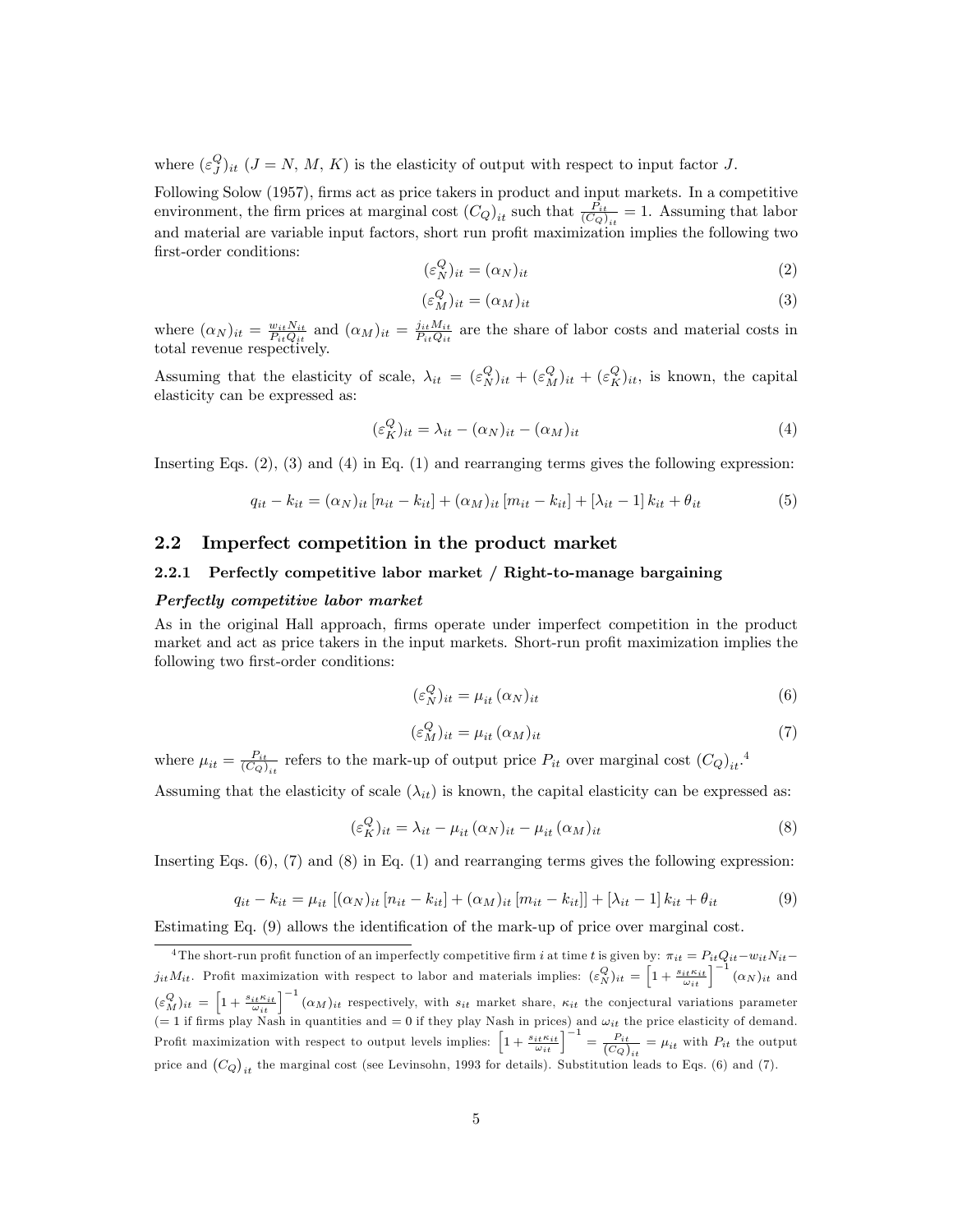#### Right-to-manage bargaining

Let us abstain from the assumption that labor is priced competitively. We assume that the workers and the firm bargain over wages  $(w)$  but that the firm retains the right to set employment (N) unilaterally (right-to-manage bargaining; Nickell and Andrews, 1983). Since, as in the perfectly competitive labor market case, labor and material input are unilaterally determined by the firm from profit maximization [see Eqs.  $(6)$  and  $(7)$  respectively], the mark-up of price over marginal cost that follows from Eq. (9) is not only consistent with the assumption that the labor market is perfectly competitive but also with the less restrictive right-to-manage bargaining assumption.

#### 2.2.2 Efficient bargaining

Each firm operates under imperfect competition in the product market. Following Crépon et al.  $(1999, 2005)$ , we assume that the workers and the firm are involved in an efficient bargaining procedure with both wages  $(w)$  and labor  $(N)$  being the subject of an agreement (McDonald and Solow, 1981). It is the objective of the workers to maximize  $U(w_{it}, N_{it}) = N_{it}w_{it} + (\overline{N}_{it} N_{it}(\overline{w}_{it})$ , where  $\overline{N}_{it}$  is the competitive employment level  $(0 < N_{it} \leq \overline{N}_{it})$  and  $\overline{w}_{it} \leq w_{it}$  is the reservation wage. Consistent with capital quasi-fixity, it is the firm's objective to maximize its short-run profit function:  $\pi_{it} = R_{it} - w_{it}N_{it} - j_{it}M_{it}$ , where  $R_{it} = P_{it}Q_{it}$  stands for total revenue. The outcome of the bargaining is the asymmetric generalized Nash solution to:

$$
\max_{w_{it}, N_{it}, M_{it}} \left\{ N_{it} w_{it} + \left( \overline{N}_{it} - N_{it} \right) \overline{w}_{it} - \overline{N}_{it} \overline{w}_{it} \right\}^{\phi_{it}} \left\{ R_{it} - w_{it} N_{it} - j_{it} M_{it} \right\}^{1 - \phi_{it}} \tag{10}
$$

where  $\phi_{it} \in [0, 1]$  represents the bargaining power of the workers.

Material input is unilaterally determined by the firm from profit maximization:  $(R_M)_{it} = j_{it}$ with  $(R_M)_{it}$  the marginal revenue of material input, which directly leads to Eq. (7).

Maximization with respect to the wage rate and labor respectively gives the following first-order conditions:

$$
w_{it} = \overline{w}_{it} + \frac{\phi_{it}}{1 - \phi_{it}} \left[ \frac{R_{it} - w_{it} N_{it} - j_{it} M_{it}}{N_{it}} \right]
$$
\n(11)

$$
w_{it} = (R_N)_{it} + \phi_{it} \left[ \frac{R_{it} - (R_N)_{it} N_{it} - j_{it} M_{it}}{N_{it}} \right]
$$
 (12)

with  $(R_N)_{it}$  the marginal revenue of labor.

Solving simultaneously Eqs. (11) and (12) leads to the following expression for the contract curve:

$$
(R_N)_{it} = \overline{w}_{it} \tag{13}
$$

Eq.  $(13)$  shows that under risk neutrality, the firm's decision about employment equals the one of a (non-bargaining) neoclassical firm that maximizes its short-run profit at the reservation wage.

We denote the marginal revenue by  $(R_Q)_{it}$  and the marginal product of labor by  $(Q_N)_{it}$ . Given that  $\mu_{it} = \frac{P_{it}}{(R_Q)_{it}}$  in equilibrium, we can express the marginal revenue of labor as  $(R_N)_{it}$  $\left(R_Q\right)_{it} \left(Q_N\right)_{it} = \left(R_Q\right)_{it} \left(\varepsilon_N^Q\right)_{it} \frac{Q_{it}}{N_{it}} = \frac{P_{it} \left(Q_N\right)_{it}}{\mu_{it}}$  $\frac{(\mathcal{Q}_{N})_{it}}{\mu_{it}}$ . Using this expression together with Eq. (13), the elasticity of output with respect to labor can be written as:

$$
(\varepsilon_N^Q)_{it} = \mu_{it} \left( \frac{\overline{w}_{it} N_{it}}{P_{it} Q_{it}} \right) = \mu_{it} \left( \overline{\alpha}_N \right)_{it} \tag{14}
$$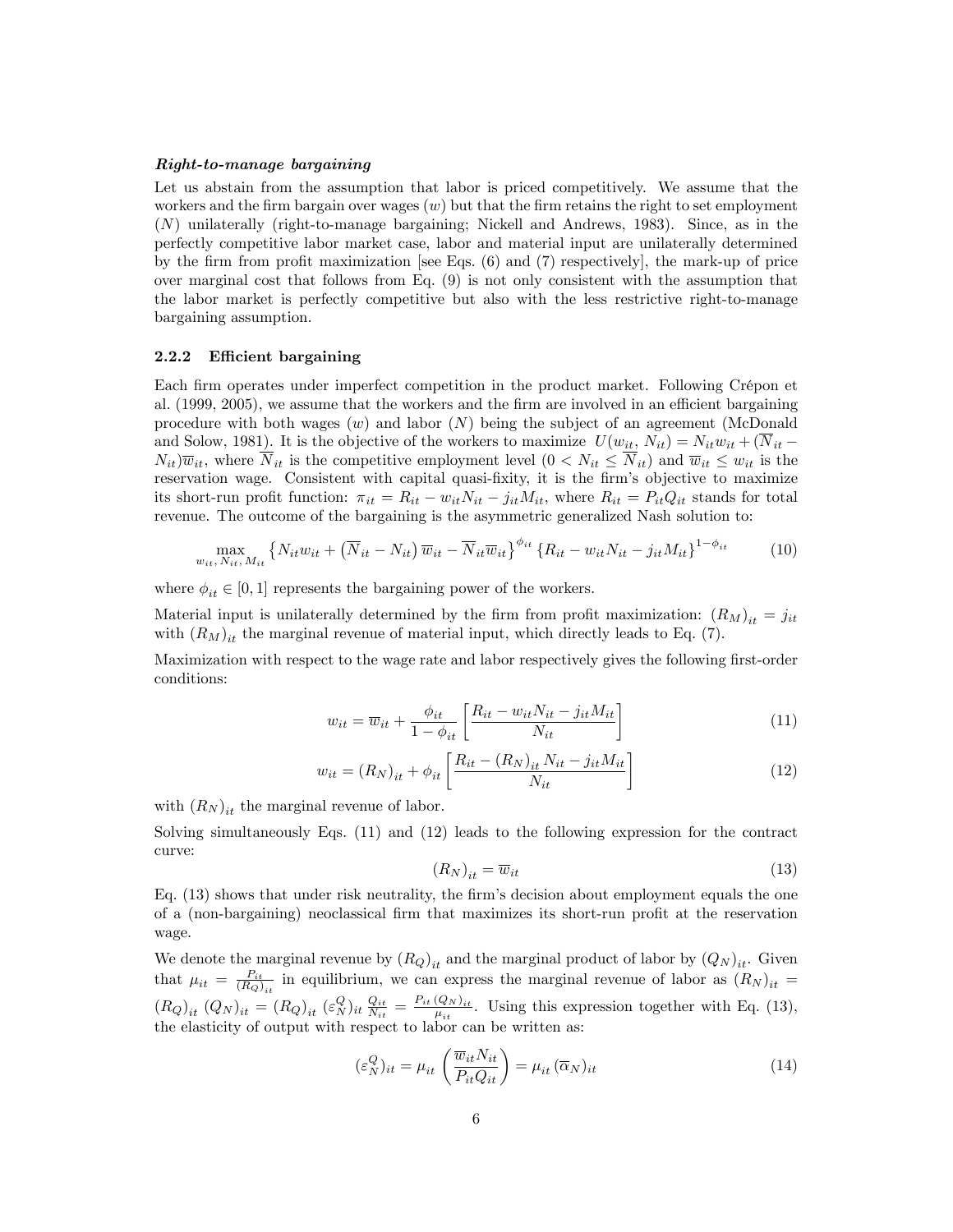Given that we can rewrite Eq. (11) as  $(\alpha_N)_{it} = (\overline{\alpha}_N)_{it} + \frac{\phi_{it}}{1-\phi}$  $\frac{\varphi_{it}}{1-\phi_{it}}$  [1 –  $(\alpha_N)_{it}$  –  $(\alpha_M)_{it}$ ], Eq. (14) is equivalent to:

$$
(\varepsilon_N^Q)_{it} = \mu_{it} (\alpha_N)_{it} - \mu_{it} \frac{\phi_{it}}{1 - \phi_{it}} [1 - (\alpha_N)_{it} - (\alpha_M)_{it}] \tag{15}
$$

In the remainder of the article, we denote  $\frac{\phi_{it}}{1-\phi_{it}}$  by  $\gamma_{it}$ . Note that Eq. (15) discriminates between the right-to-manage bargaining setting and the efficient bargaining setting. In the right-tomanage model, employment is highly endogenous with respect to wages. As in the perfectly competitive labor market case, the marginal revenue of labor is equal to the wage whereas in the efficient bargaining model, employment does not directly depend on the bargained wage. Hence, as discussed in Section 2.2.1, the null hypothesis of  $\gamma_{it} = 0$  in Eq. (15) does not only correspond to the assumption that the labor market is competitive but also to the less restrictive right-to-manage bargaining assumption.

Assuming that the elasticity of scale,  $\lambda_{it} = (\varepsilon_N^Q)_{it} + (\varepsilon_N^Q)_{it} + (\varepsilon_N^Q)_{it}$ , is known, the capital elasticity can be expressed as:

$$
(\varepsilon_K^Q)_{it} = \lambda_{it} - \mu_{it} (\alpha_N)_{it} + \mu_{it} \frac{\phi_{it}}{1 - \phi_{it}} [1 - (\alpha_N)_{it} - (\alpha_M)_{it}] - \mu_{it} (\alpha_M)_{it}
$$
(16)

Estimating the production function:

$$
q_{it} - k_{it} = (\varepsilon_N^Q)_{it} [n_{it} - k_{it}] + (\varepsilon_N^Q)_{it} [m_{it} - k_{it}] + [\lambda_{it} - 1] k_{it} + \theta_{it}
$$
(17)

allows us to obtain estimates of (1) the mark-up of price over marginal cost and (2) the extent of rent sharing. Indeed, from Eq. (17) it follows that:

$$
\psi_{it} = \frac{(\varepsilon_N^Q)_{it}}{(\alpha_M)_{it}} - \frac{(\varepsilon_N^Q)_{it}}{(\alpha_N)_{it}} = \mu_{it} \frac{\phi_{it}}{1 - \phi_{it}} \left[ \frac{1 - (\alpha_N)_{it} - (\alpha_M)_{it}}{(\alpha_N)_{it}} \right]
$$
(18)

to which we refer as the parameter of joint market imperfections in the remainder of the article.<sup>5</sup>

#### 2.2.3 Monopsony

The model of Hall (1988) is based on the assumption that there is a potentially infinite supply of employees having a free and costless choice of a large number of employers for whom they might work. Competition among these employers then results in a single market wage. A small wage cut by the employer will result in the immediate resignation of all existing workers. In contrast, the wage elasticity of the labor supply curve facing an individual employer is not infinite when the labor market is characterized by monopsony. There are a number of reasons why labor supply might be less than perfectly elastic, creating rents to jobs. Paramount among these are the absence of perfect information on alternative possible jobs (Burdett and Mortensen, 1998), moving costs (Boal and Ransom, 1997) and heterogeneous worker preferences for job characteristics (Bhaskar and To, 1999; Bhaskar et al.,  $2002$ ) on the supply side, and efficiency wages with diseconomies of scale in monitoring (Boal and Ransom, 1997) and entry costs on the part of competing Örms on the demand side. All these factors give employers nonnegligible market power over their workers.

Consider a firm that operates under imperfect competition in the product market and faces a labor supply  $N_{it}(w_{it})$ , which is an increasing function of the wage  $w_{it}$ . Both  $N_{it}(w_{it})$  and the

 ${}^{5}$ From Eq. (18), it is clear that to accommodate two imperfectly competitive markets, we need at least two variable input factors to identify the model. Going beyond Hall (1988) is hence not possible when starting from a value added specification.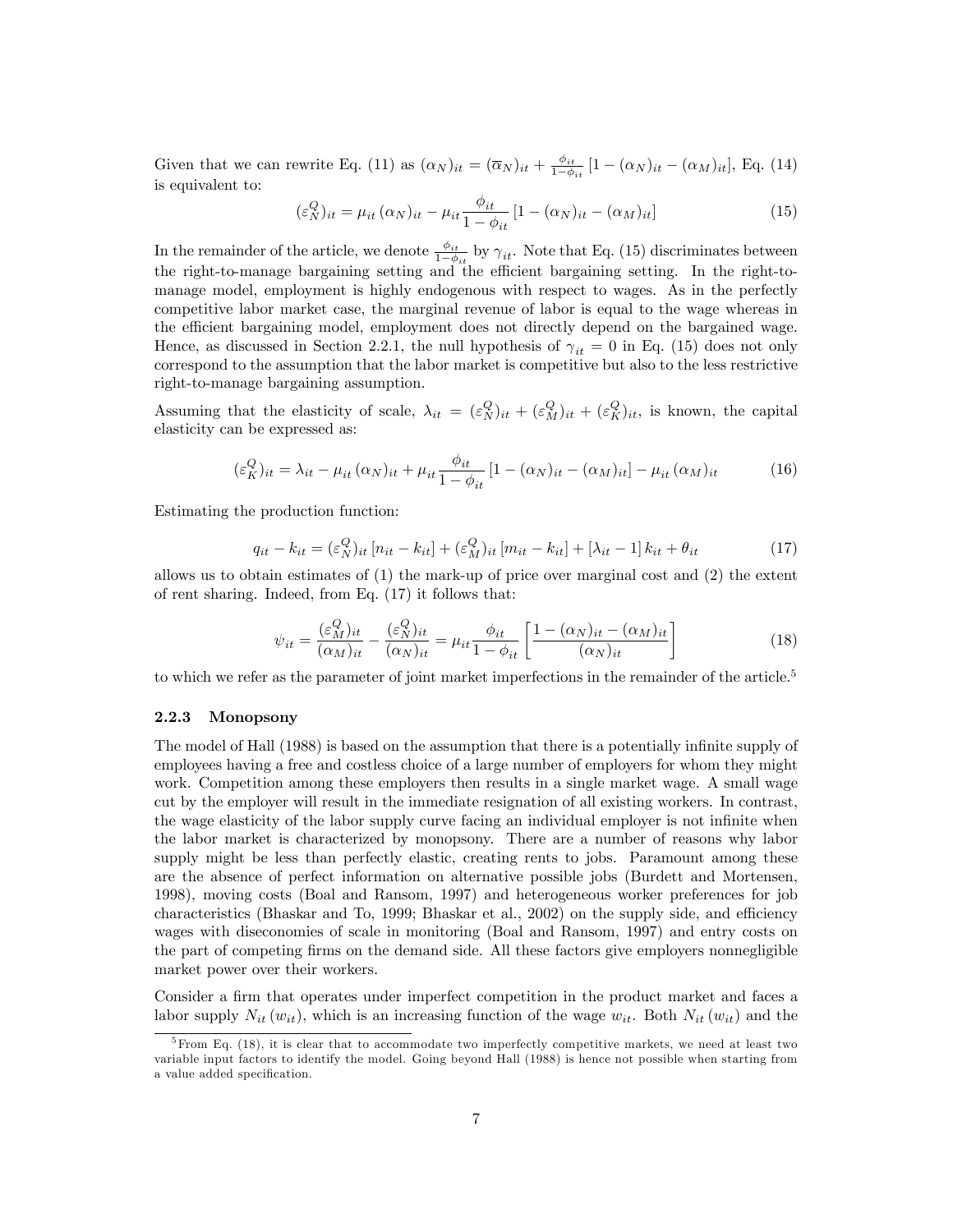inverse of this relationship  $w_{it}(N_{it})$  are referred to as the labor supply curve of the individual firm. The monopsonist firm's objective is to maximize its short-run profit function, taking the labor supply curve as given:

$$
\max_{N_{it}, M_{it}} \pi(w_{it}, N_{it}, M_{it}) = R_{it}(N_{it}, M_{it}) - w_{it}(N_{it}) N_{it} - j_{it} M_{it}
$$
(19)

Maximization with respect to material input gives  $(R_M)_{it} = j_{it}$ , which is equivalent to Eq. (7). Maximization with respect to labor gives the following first-order condition:

$$
w_{it} = \frac{(\varepsilon_w^N)_{it}}{1 + (\varepsilon_w^N)_{it}} (R_N)_{it}
$$
\n
$$
(20)
$$

where  $(\varepsilon_w^N)_{it} \in \mathbb{R}_+$  represents the wage elasticity of the labor supply. In the remainder of the article, we denote  $\frac{(\varepsilon_w^N)_{it}}{1+(\varepsilon_N)}$  $\frac{(\varepsilon_w)_{it}}{1+(\varepsilon_w^N)_{it}}$  by  $\beta_{it}$ . From Eq. (20), it follows that the degree of monopsony power, measured by  $\frac{(R_N)_{it}}{w_{it}}$ , depends negatively on  $(\varepsilon_w^N)_{it}$ . The more inelastic the labor supply curve to the individual firm, the wider the gap between the marginal revenue of labor and the wage. In the tradition of Pigou (1924) and Hicks (1932), this wedge  $\left(\frac{(R_N)_{it}-w_{it}}{w_{it}}=\frac{1}{(\varepsilon_N^N)_{it}}\right)$  is referred to in the literature as the rate of exploitation. Rewriting Eq. (20) gives the following expression for the elasticity of output with respect to labor:

$$
(\varepsilon_N^Q)_{it} = \mu_{it} \, (\alpha_N)_{it} \left( 1 + \frac{1}{(\varepsilon_w^N)_{it}} \right) \tag{21}
$$

Assuming again that the elasticity of scale,  $\lambda_{it} = (\varepsilon_N^Q)_{it} + (\varepsilon_N^Q)_{it} + (\varepsilon_N^Q)_{it}$ , is known, estimation of the production function  $\left[q_{it} - k_{it} = (\varepsilon_N^Q)_{it} [n_{it} - k_{it}] + (\varepsilon_N^Q)_{it} [m_{it} - k_{it}] + [\lambda_{it} - 1] k_{it} + \theta_{it}\right]$ allows the identification of  $(1)$  the mark-up of price over marginal cost and  $(2)$  the labor supply elasticity of the Örm. Indeed, in a monopsony labor market, the parameter of joint market imperfections  $(\psi_{it})$  is expressed as:

$$
\psi_{it} = \frac{(\varepsilon_N^Q)_{it}}{(\alpha_M)_{it}} - \frac{(\varepsilon_N^Q)_{it}}{(\alpha_N)_{it}} = -\mu_{it} \frac{1}{(\varepsilon_w^N)_{it}}\tag{22}
$$

#### 2.3 Econometric identification and estimation

The data features that are key to empirical identification of the product and labor market imperfection parameters are the differences between the estimated output elasticities of labor and materials and their revenue shares. Depending on the labor market setting, it follows from the parameter of joint market imperfections that these differences can be mapped into either the firm price-cost mark-up and the extent of rent sharing  $[Eq. (18)]$  or the firm price-cost mark-up and the firm labor supply elasticity  $[Eq. (22)].$ 

Since our study aims at assessing industry and within-industry (or more precisely within-regime) firm differences in product and labor market imperfection parameters, we estimate *average* parameters. There are many sources of variation in input shares. Some of them are related to variation in hours of work, machinery, capacity utilization (variation in the business cycle). When deriving our parameters of interest, we want to abstract from such sources of variation. Therefore, we assume average input shares. More precisely, we derive average product and labor market imperfection parameters by comparing the estimated average production function coefficients, i.e. the estimated average output elasticities of labor and materials, with their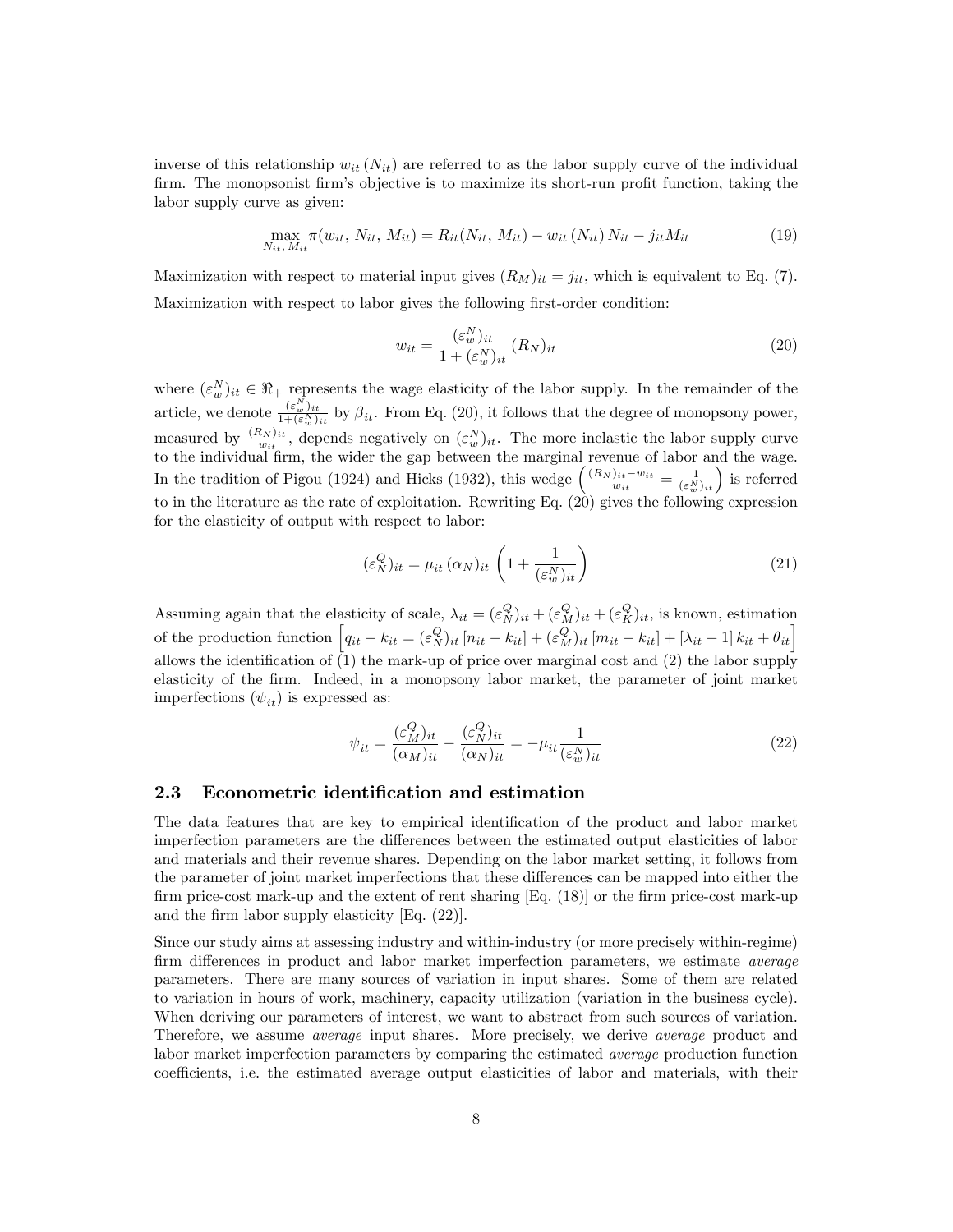average input shares. The empirical specification that acts as the bedrock for the regressions in this article is hence given by:

$$
q_{it} - k_{it} = \varepsilon_N^Q \left[ n_{it} - k_{it} \right] + \varepsilon_N^Q \left[ m_{it} - k_{it} \right] + \left[ \lambda - 1 \right] k_{it} + \zeta_{it}
$$
 (23)

The estimated joint market imperfections parameter  $(\hat{\psi})$  determines the regime characterizing the type of competition prevailing in the product and the labor market. A priori, 6 distinct regimes are possible: (1) perfect competition in the product market and perfect competition or right-to-manage bargaining in the labor market, (2) imperfect competition in the product market and perfect competition or right-to-manage bargaining in the labor market, (3) perfect competition in the product market and efficient bargaining in the labor market,  $(4)$  perfect competition in the product market and monopsony in the labor market, (5) imperfect competition in the product market and efficient bargaining in the labor market and  $(6)$  imperfect competition in the product market and monopsony in the labor market. In the remaining of the article, we denote the 6 possible regimes by  $R \in \mathcal{R} = \{PC-PR, IC-PR, PC-EB, PC-MO, IC-EB, IC-EB, DC-RO, D\}$  $MO$ , where the first part reflects the type of competition in the product market and the second part reflects the type of competition in the labor market. Once the regime is determined, we derive the product and labor market imperfection parameters from the estimated joint market imperfections parameter.

Our study considers product and labor market imperfections as two major sources of discrepancies between the output elasticities of labor and materials and their revenue shares. However, we are well aware of the fact that there are other forces  $-\text{that}$  are not included in our modeling framework–which might impact our estimated elasticity-revenue share ratios. Possibilities range from economic factors like distortions in the intermediate materials market, variable factor utilization and factor adjustment costs to measurement issues. We consider adressing/testing empirically these possible sources of discrepancies as a worthy subject for future research but beyond the scope of this article.

# 3 Data description and manufacturing-level results

In this section, we discuss the data. For illustrative purposes, we also present the results of estimating the production function at the manufacturing level.

### 3.1 Data description

We use an unbalanced panel of French manufacturing firms over the period 1978-2001, based mainly on firm accounting information from EAE ("Enquête Annuelle d'Entreprise", "Service des Etudes et Statistiques Industrielles" (SESSI)). We only keep firms for which we have at least 12 years of observations, ending up with an unbalanced panel of 10646 Örms with the number of observations for each firm varying between  $12$  and  $24.6$  We use real current production deflated by the two-digit producer price index of the French industrial classification as a proxy for output  $(Q)$ . Labor  $(N)$  refers to the average number of employees in each firm for each year and material input  $(M)$  refers to intermediate consumption deflated by the two-digit intermediate consumption price index. The capital stock  $(K)$  is measured by the gross bookvalue of fixed

 $6P$ utting the number of firms between brackets and the number of observations between square brackets, the structure of the data is given by: (1398) [12], (1369) [13], (1403) [14], (1315) [15], (3414) [16], (226) [17], (215) [18], (200) [19], (164) [20], (153) [21], (180) [22], (136) [23], (473) [24]. The average number of observations per firm is 15.5 and the total number of observations is 165009.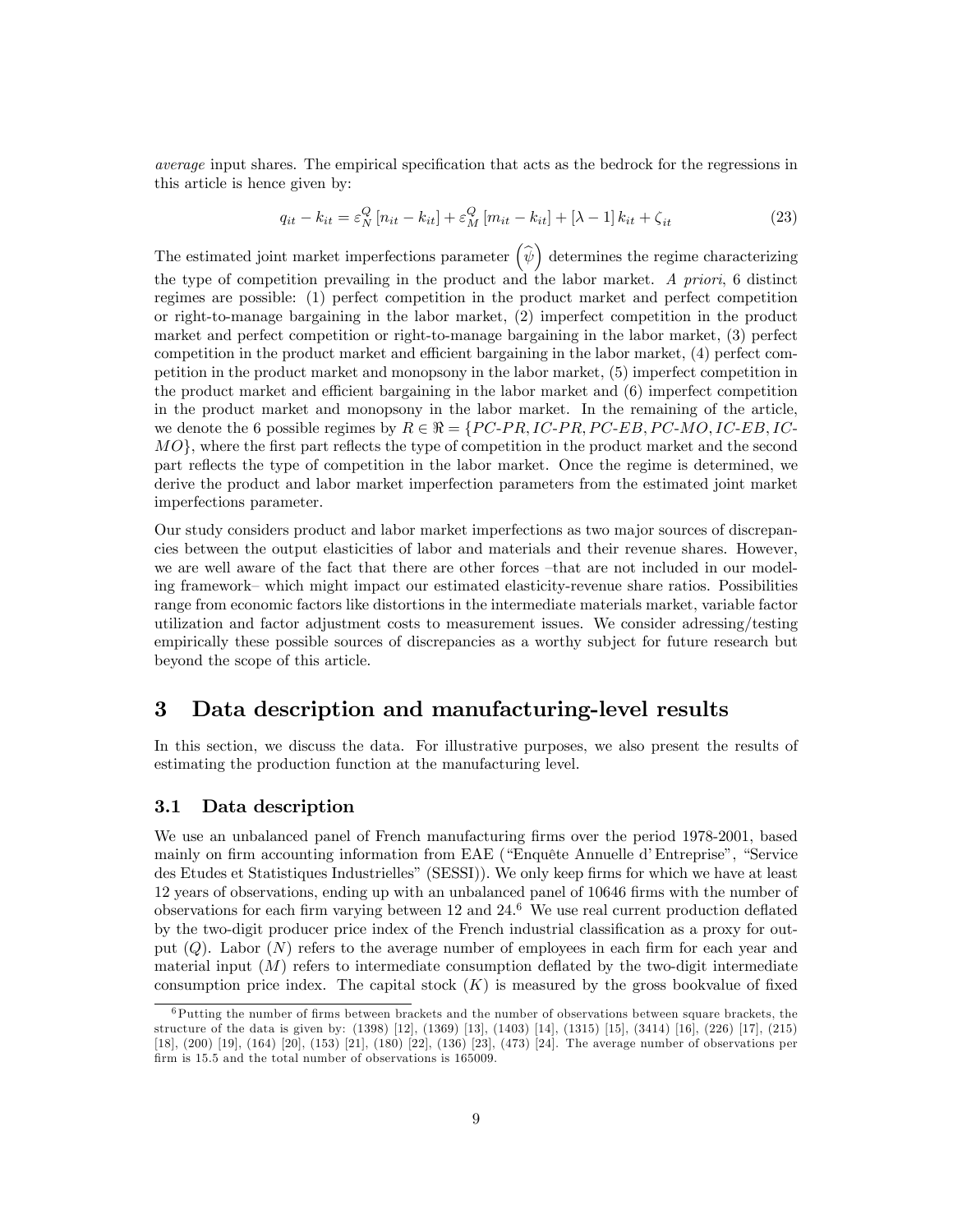assets.<sup>7</sup> The shares of labor  $(\alpha_N)$  and material input  $(\alpha_M)$  are constructed by dividing respectively the firm total labor cost and undeflated intermediate consumption by the firm undeflated production and by taking the average of these ratios over adjacent years. Table 1 reports the means, standard deviations and quartile values of our main variables. The average growth rate of real firm output for the overall sample is  $2.1\%$  per year over the period 1978-2001. Capital has decreased at an average annual growth rate of 0.1%, while materials and labor have increased at an average annual growth rate of 4% and 0.6% respectively. The Solow residual or the conventional measure of total factor productivity  $(TFP)$  is stable over the period. As expected for Örm-level data, the dispersion of all these variables is considerably large. For example, TFP growth is lower than  $-5.6\%$  for the first quartile of firms and higher than  $5.4\%$  for the upper quartile.

<Insert Table 1 about here>

#### 3.2 Manufacturing-level results

For illustrative purposes, we estimate the standard production function (Eq. (23)) at the manufacturing level over the period 1978-2001 with and without imposing constant returns to scale.

Part 1 of Table 2 shows the results of estimating Eq. (23) under the assumption of constant returns to scale  $(\lambda = 1)$ , while Part 2 allows for non constant returns to scale. We present both set of results for a range of estimators. Columns 1 and 2 report the levels OLS results and the first-differenced OLS estimates, respectively. From column 3 onwards, we take into account endogeneity problems. Columns 3 and 5 display the results of estimating the model in first differences to eliminate unobserved firm-specific effects and using appropriate lags of internal variables in levels  $(n, m \text{ and } k)$  as instruments for the differenced regressors to correct for simultaneity (standard panel first-differenced GMM). As argued by, for example, Blundell and Bond (2000), the first-differenced GMM estimator might be subject to large finite sample biases due to the time series persistence properties of some of the variables. In columns 4 and 6, we therefore adopt a more efficient GMM estimator which includes level moments (system  $GMM$ ).<sup>8</sup> The last two columns report the results of estimating a dynamic specification of Eq.  $(23)$ , allowing for an autoregressive component in the productivity shock.<sup>9</sup>

The first section of each part of Table 2 gives the estimated output elasticities. The second section presents our key parameters which are derived from the average production function coefficient estimates: the estimated joint market imperfections parameter  $(\hat{\psi})$  from which we infer that the  $IC$ - $EB$ -regime applies at the manufacturing level, and the corresponding estimates of the average price-cost mark-up  $(\widehat{\mu})$  and the average extent of rent sharing  $(\widehat{\phi})$ . The standard

<sup>&</sup>lt;sup>7</sup>The capital stock measure used in this article is the gross book value of tangible assets as reported in the firm balance sheets at the beginning of the year (or the end of the previous year), adjusted for inflation. This is a standard measure in microeconometric studies of the production function based on firm accounting information. It has the advantage of relying on direct information provided by the Örm and does not make the strong assumptions underlying the capital stock measures obtained by the perpetual inventory method, mainly a constant rate of depreciation or a fixed service life. In practice, however, panel data estimates of capital elasticities appear to be very robust to the use of the two types of measures. See for example Atkinson and Mairesse (1978) and Mairesse and Pescheux (1980).

 $8$ The GMM estimation is carried out in Stata 9.2 (Roodman, 2005). We report results for the *one*-step estimator for which inference based on the asymptotic variance matrix is shown to be more reliable than for the asymptotically more efficient two-step estimator (Arellano and Bond, 1991).

<sup>&</sup>lt;sup>9</sup>The productivity term is modeled as:  $\zeta_{it} = \eta_i + u_t + v_{it}$ , with  $v_{it} = \rho v_{it-1} + e_{it}$  where  $|\rho| < 1$ , and  $e_{it} \sim MA(0)$ .  $\eta_i$  is an unobserved firm-specific effect,  $u_t$  a year-specific intercept and  $v_{it}$  is an  $AR(1)$  error term.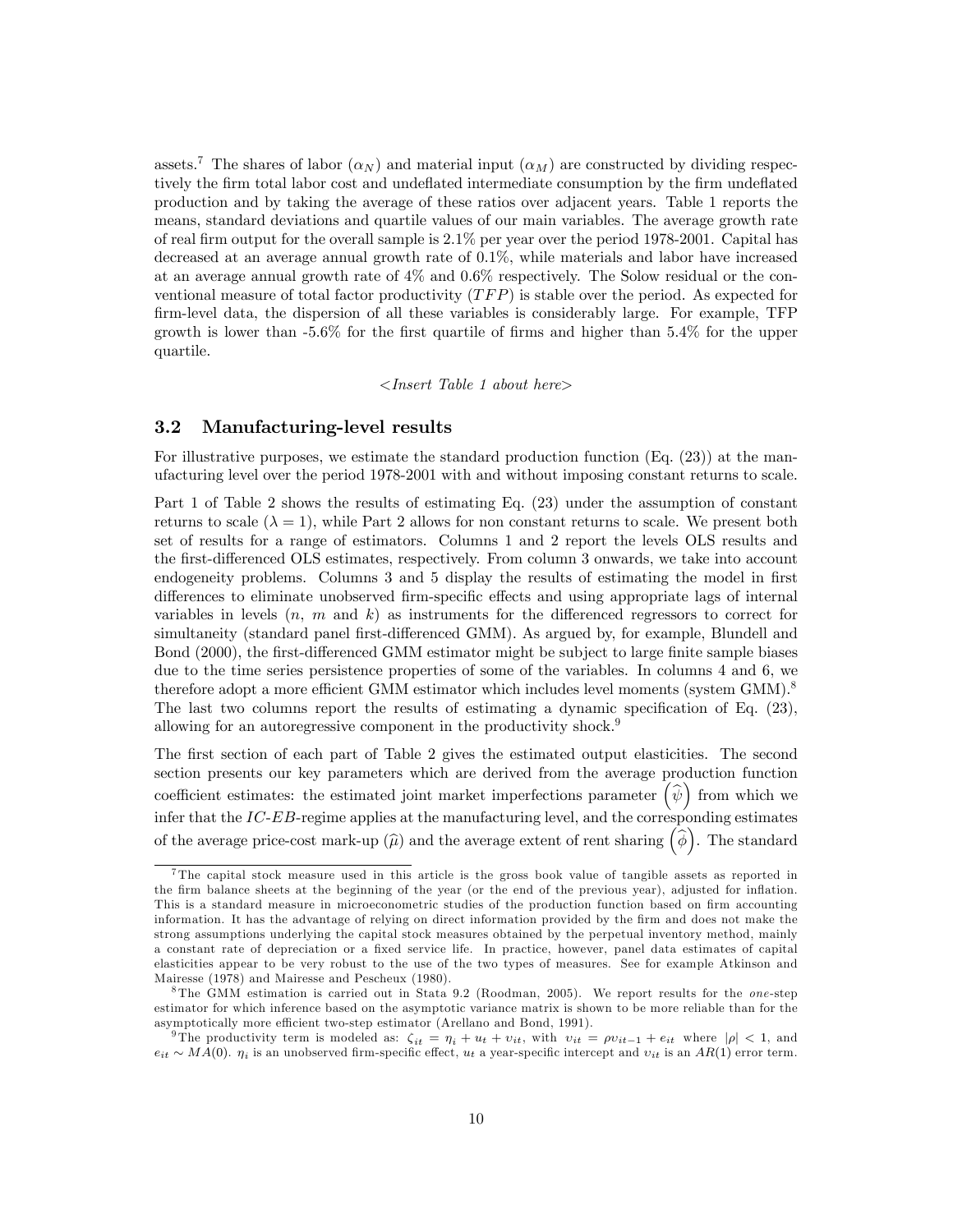errors ( $\sigma$ ) of  $\hat{\mu}$  and  $\hat{\phi}$  are computed using the Delta method (Woolridge, 2002).<sup>10</sup> We also report the profit ratio parameter, which can be expressed as the estimated price-cost mark-up divided by the estimated scale elasticity  $\left(\frac{\hat{\mu}}{\hat{\lambda}}\right)$ ). This ratio shows that the source of profit lies either in imperfect competition or decreasing returns to scale. As a benchmark, we present the average price-cost mark-up that would apply if Örms were to consider input prices as given prior to deciding their level of inputs as in the original Hall (1988) setting  $(\hat{\mu} \text{ only})$ .

Focusing on our preferred estimator, the first-differenced OLS estimator under the assumption of constant returns to scale,  $\varepsilon_N^Q$ ,  $\varepsilon_M^Q$  and  $\varepsilon_K^Q$  are estimated at 0.298, 0.587 and 0.115 respectively.<sup>11</sup> The joint market imperfections parameter estimate is 0.186. The derived price-cost markup is found to be  $1.167$  and the corresponding extent of rent sharing 0.440. Ignoring efficient bargaining in the labor market brings the price-cost mark-up estimate down to 1.112. Intuitively, this underestimation corresponds to the omission of the part of product rents captured by the workers. Note that for all the GMM results, none of the specification tests is passed.<sup>12</sup> Since, contrary to this finding, the specification tests are passed nearly everywhere in the estimates at the industry level (see infra), we conclude that the rejection of the tests at the manufacturing level is due to imposing common slopes for the industries. Apart from being interested in industry differences per se, this finding motivates our analysis at the industry level. Note that in the dynamic specification results, the test of common factor restrictions is never passed.<sup>13</sup>

Comparing the results allowing for non constant returns to scale (Part 2 of Table 2) with those imposing constant returns to scale (Part 1 of Table 2) leads to the following insights. The returns to scale assumption evidently affects the estimated output elasticities of factor inputs. In general, the production function coefficients are estimated to be lower when allowing for non constant returns to scale. However, our product and labor market imperfection parameter estimates  $(\widehat{\mu}$  and  $\widehat{\phi})$  appear to be relatively stable when allowing for non constant returns to scale.<sup>14</sup> Due to the finding of decreasing returns to scale, the average profit ratio parameter is estimated to be higher when allowing for non constant returns to scale. Besides our objective to

$$
{}^{10}\text{More specifically, }\hat{\mu} \text{ and } \hat{\phi} \text{ are derived as follows: } \hat{\mu} = \frac{\hat{\epsilon}_M^Q}{\alpha_M}, \frac{\hat{\phi}}{1-\hat{\phi}} = \hat{\gamma} = \frac{\hat{\epsilon}_N^Q - (\hat{\epsilon}_M^Q \frac{\alpha_N}{\alpha_M})}{\frac{\hat{\epsilon}_M^Q}{\alpha_M}(\alpha_N + \alpha_M - 1)}
$$
\n
$$
\text{and } \hat{\phi} = \frac{\hat{\gamma}}{1+\hat{\gamma}}. \text{ Their respective standard errors are computed as: } \left(\sigma_{\hat{\mu}}\right)^2 = \frac{1}{(\alpha_M)^2} \left(\sigma_{\hat{\epsilon}_M^Q}\right)^2,
$$
\n
$$
\left(\sigma_{\hat{\gamma}}\right)^2 = \left(\frac{\alpha_M}{\alpha_N + \alpha_M - 1}\right)^2 \frac{\left(\hat{\epsilon}_M^Q\right)^2 \left(\sigma_{\hat{\epsilon}_N^Q}\right)^2 - 2\hat{\epsilon}_N^Q \hat{\epsilon}_M^Q \left(\sigma_{\hat{\epsilon}_N^Q, \hat{\epsilon}_M^Q}\right) + \left(\hat{\epsilon}_N^Q\right)^2 \left(\sigma_{\hat{\epsilon}_M^Q}\right)^2}{\left(\hat{\epsilon}_M^Q\right)^4} \text{ and } \left(\sigma_{\hat{\phi}}\right)^2 = \frac{\left(\sigma_{\hat{\gamma}}\right)^2}{\left(1+\hat{\gamma}\right)^4}.
$$

 $\begin{pmatrix} a_N + a_M - 1 \end{pmatrix}$ <br><sup>11</sup>We prefer the first-differenced OLS estimator under the assumption of constant returns to scale as this estimator allows a consistent comparison of our results at the manufacturing, the industry and the firm level. Since the number of observations for each firm varies between 12 and 24, taking into account endogeneity problems in the firm estimations would lead to too much imprecision.

 $12$ Results not reported but available upon request. The validity of the instruments in the first-differenced equations is rejected by the Sargan test of overidentifying restrictions but the Difference Sargan test does not reject the validity of the additional instruments in differences in the levels equations.

<sup>13</sup>Using  $\zeta_{it} = \eta_i + u_t + v_{it}$ , with  $v_{it} = \rho v_{it-1} + e_{it}$  and  $e_{it} \sim MA(0)$ , and assuming constant returns to scale  $(\lambda = 1)$ , we can transform Eq. (23) through substitution to obtain  $q_{it} - k_{it} = \pi_1(q_{it-1} - k_{it-1}) + \pi_2(n_{it} - k_{it}) +$  $\pi_3(n_{it-1} - k_{it-1}) + \pi_4(m_{it} - k_{it}) + \pi_5(m_{it-1} - k_{it-1}) + \eta_i^* + u_t^* + e_{it}$ , where  $\pi_1 = \rho$ ,  $\pi_2 = \varepsilon_N^Q$ ,  $\pi_3 = -\rho \varepsilon_N^Q$ ,  $\pi_4 = \varepsilon_M^Q$ ,  $\pi_5 = -\rho \varepsilon_M^Q$ ,  $\eta_i^* = (1 - \rho)\eta_i$  and  $u_t^* = u_t - \rho u_{t-1}$ . Given consistent estimates of the unrestricted parameter vector  $\pi = (\pi_1, \pi_2, \pi_3, \pi_4, \pi_5)$ , the two non-linear common factor restrictions  $\pi_3 = -\pi_1 \pi_2$  and  $\pi_5 = -\pi_1 \pi_4$  can be tested using minimum distance to get the restricted parameter vector  $\left(\varepsilon_N^Q, \varepsilon_M^Q, \rho\right)$ .

<sup>14</sup>Except for the estimated price-cost mark-up  $(\hat{\mu})$  using the first-differenced GMM estimator, which is estimated to be much lower when allowing for non constant returns to scale (see Part 2 of Table 2). This result is due to the considerable decrease in the estimated output elasticity of materials  $\left(\widehat{\varepsilon}_{M}^{Q}\right)$  when abstaining from the constant returns to scale assumption.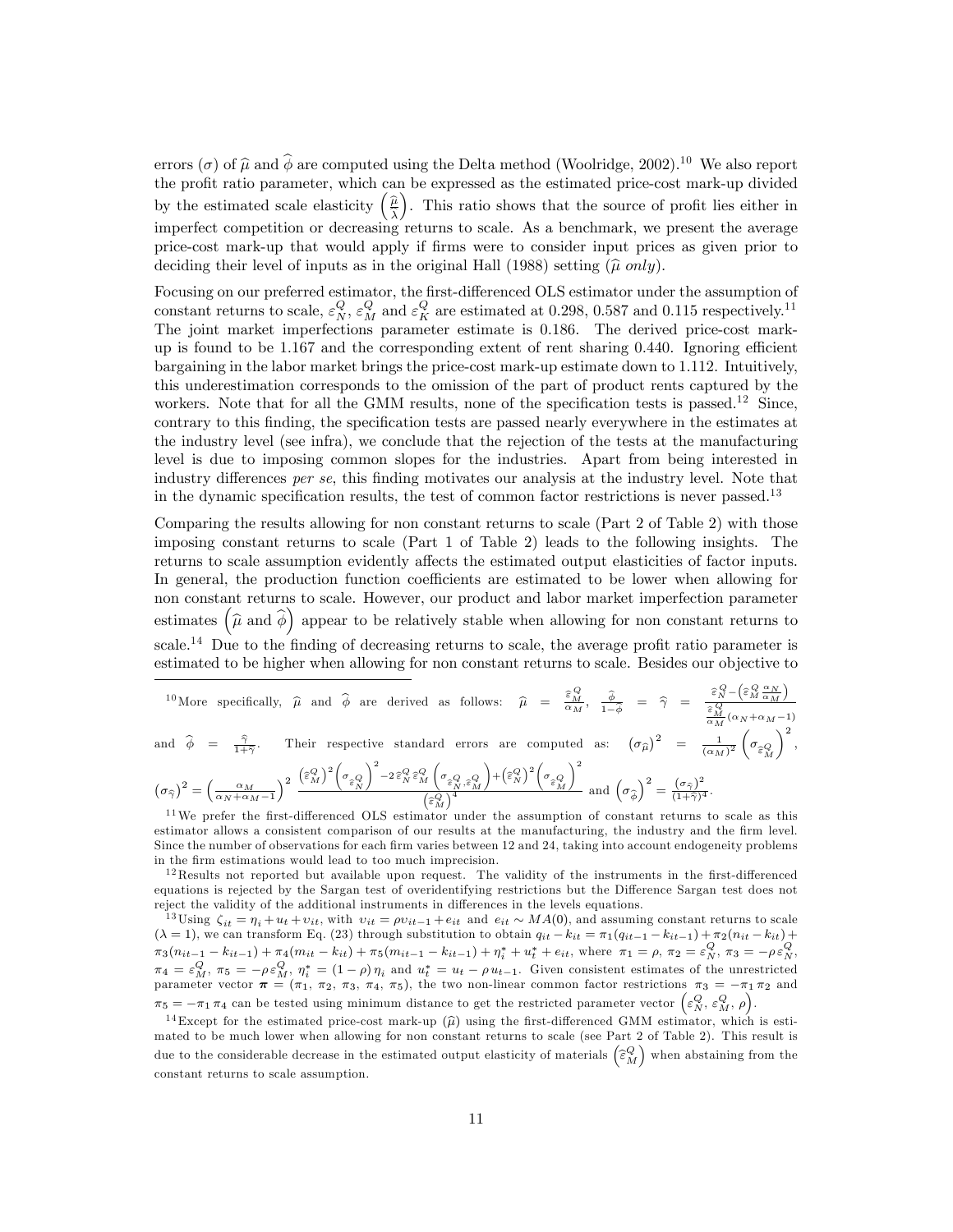compare consistently estimates of product and labor market imperfections at the manufacturing, the industry and the Örm level, we put forward a twofold motivation to maintain the constant returns to scale assumption in the remainder of the article. First, since the first-order conditions with respect to the variable input factors  $-Eq$ . (15) for labor and Eq. (7) for materials  $-\text{ do not}$ depend on the returns to scale assumption, our key parameters are robust to this assumption. Second, there is a problem of estimating simultaneously and precisely the price-cost mark-up and the elasticity of scale parameters (see Crépon et al., 2005).

#### <Insert Table 2 about here>

By way of sensitivity test, we restricted the total sample to those firms for which we have 24 years of observations and estimated Eq. (23) imposing constant returns to scale. On average, the price-cost mark-up parameters are estimated to be higher and the corresponding extent of rent-sharing parameters are estimated to be lower than those of the total (unbalanced) sample across the different estimators. $^{15}$ 

# 4 Industry analysis

From Section 2, it follows that the joint market imperfections parameter captures (im)perfect competition in both the product and the labor market and as such determines the prevalent regime. In this section, we first classify our 38 manufacturing industries in distinct product and labor market regimes. Once the regime is determined, we derive the average industry-specific product and labor market imperfection parameters from the estimated average industry-specific joint market imperfections parameter. Within the predominant regimes, we then provide a detailed analysis of industry differences in the estimated average parameters of interest, i.e. the output elasticities of the production function, the joint market imperfections parameter, and -depending on the regime- the price-cost mark-up and the extent of rent sharing or the labor supply elasticity parameters. To assess the plausibility of the estimated industry-specific product and labor market imperfection parameters, we tie these estimates to industry-specific observables (proÖtability, unionization, import penetration and technology intensity) within the dominant regime.

### 4.1 Classification of industries

We consider 38 manufacturing industries, which are based on the French industrial classification ("Nomenclature économique de synthèse - Niveau  $3$ " [NES 114]), making up our sample. This decomposition is detailed enough for our purposes and ensures that each industry contains a sufficient number of firms (minimum: 104 firms, maximum: 1000 firms). Table 3 presents the industry repartition of the sample and the number of firms and the number of observations for each industry  $j \in \{1, \ldots, 38\}.$ 

### $\langle$  Insert Table 3 about here $\rangle$

We apply the following classification procedure on which we comment below.

<sup>&</sup>lt;sup>15</sup> More specifically, the price-cost mark-up is estimated at 1.319 (OLS LEV), 1.197 (OLS DIF), 1.357 (GMM DIF) and 1.359 (GMM SYS). The extent of rent sharing is estimated at 0.345 (OLS LEV), 0.182 (OLS DIF), 0.481 (GMM DIF) and 0.374 (GMM SYS). In contrast to the total sample results, the Sargan test does not reject the joint validity of the lagged levels of n, m and k dated  $(t-2)$  and earlier as instruments in the first-differenced equations. However, the validity of the additional first-differenced variables as instruments in the levels equations is rejected by the Difference Sargan test. Results not reported but available upon request.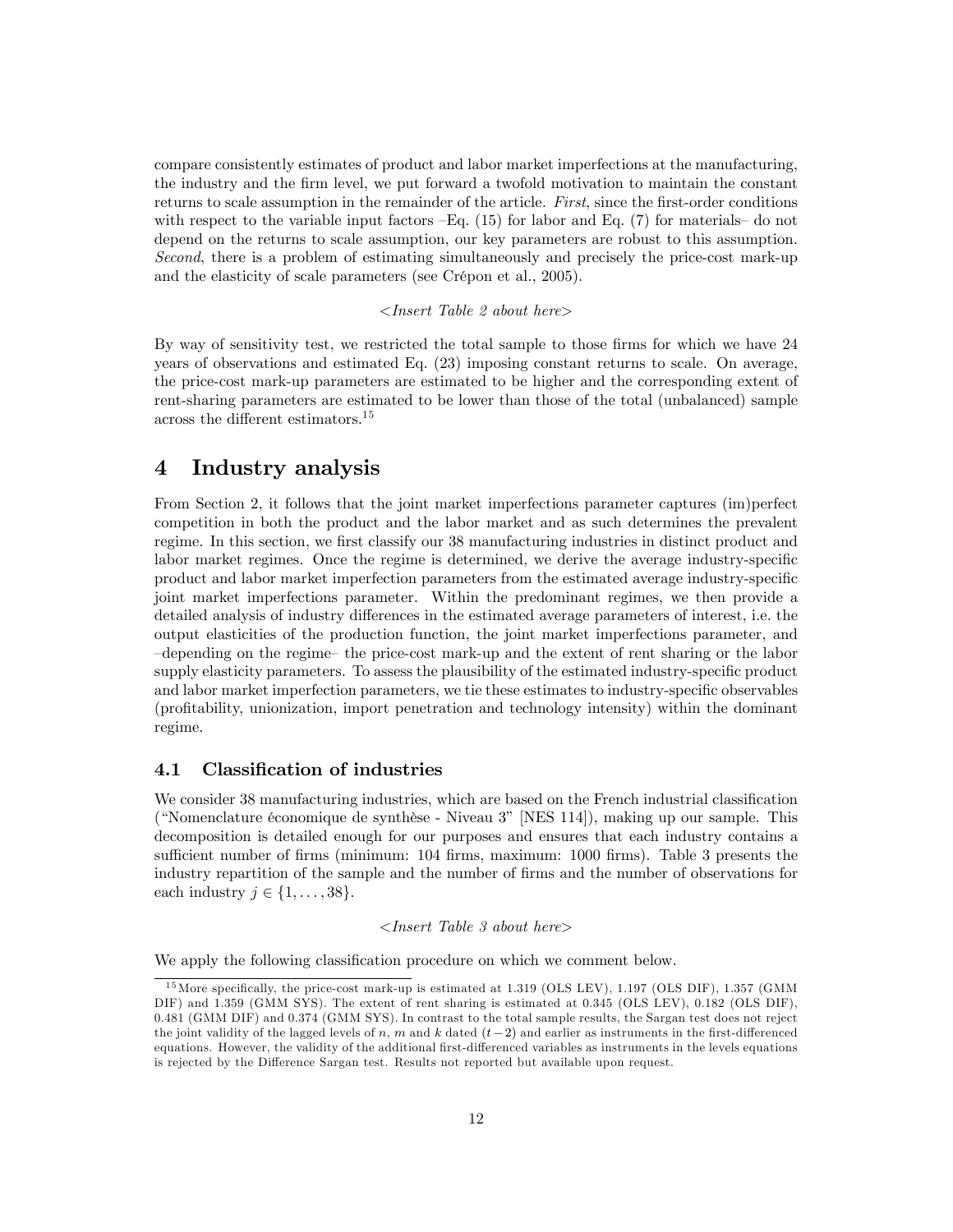| Classification procedure:                                                                                                                                                                                                                                                                                                                                                                                                                                                                            | Statistical        | Null hypothesis |
|------------------------------------------------------------------------------------------------------------------------------------------------------------------------------------------------------------------------------------------------------------------------------------------------------------------------------------------------------------------------------------------------------------------------------------------------------------------------------------------------------|--------------------|-----------------|
| Hypothesis test                                                                                                                                                                                                                                                                                                                                                                                                                                                                                      | significance level | not rejected    |
| <b>PART 1:</b> F-test of the joint hypothesis (explicit joint test):                                                                                                                                                                                                                                                                                                                                                                                                                                 |                    |                 |
| $H_0: \left(\mu_j-1=\frac{(\varepsilon_M^Q)_j}{(\alpha_M)_j}-1\right)=\left(\psi_j=\frac{(\varepsilon_M^Q)_j}{(\alpha_M)_j}-\frac{(\varepsilon_N^Q)_j}{(\alpha_N)_j}\right)=0$                                                                                                                                                                                                                                                                                                                       | $10\%$             | $R = PC-PR$     |
| <b>PART 2:</b> Two separate <i>t</i> -tests (implicit joint test):                                                                                                                                                                                                                                                                                                                                                                                                                                   |                    |                 |
| $\begin{array}{l} H_{10}\colon \left(\mu_j\!-\!1=\!\frac{\left(\varepsilon_{{\scriptscriptstyle M}}^{\bar{Q}}\right)_j}{\left(\alpha_{{\scriptscriptstyle M}}\right)_j}\!\!-\!1\right)\!>\!0\ \mathrm{and}\\ H_{20}\colon \left(\psi_j\!=\!\frac{\left(\varepsilon_{{\scriptscriptstyle M}}^Q\right)_j}{\left(\alpha_{{\scriptscriptstyle M}}\right)_j}\!\!-\!\frac{\left(\varepsilon_{{\scriptscriptstyle N}}^Q\right)_j}{\left(\alpha_{{\scriptscriptstyle N}}\right)_j}\right)\!=\!0 \end{array}$ | $10\%$<br>10%      | $R = IC-PR$     |
| $\begin{array}{c} \hbox{1.5cm} \begin{array}{c} \hbox{1.5cm} \begin{array}{c} \hbox{1.5cm} \begin{array}{c} \hbox{1.5cm} \begin{array}{c} \hbox{1.5cm} \end{array} \end{array} \end{array} \hbox{and} \end{array} \\ \hline \begin{array}{c} H_{10} \colon \begin{array}{c} \hbox{1.5cm} \begin{array}{c} \hbox{1.5cm} \end{array} \end{array} \hbox{and} \end{array} \end{array} \\ \hline \begin{array}{c} H_{20} \colon \begin{array}{c} \hbox{1.5cm} \begin{array$                               | 10%                | $R = PC$ -ER    |
|                                                                                                                                                                                                                                                                                                                                                                                                                                                                                                      | 10%                |                 |
| $H_{10}: \overbrace{\left(\mu_j-1=\frac{\left(\varepsilon_{M}^{Q}\right)_{j}}{\left(\alpha_{M}\right)_{j}}-1\right)}^{(\varepsilon_{M}^{Q})}=0 \text{ and}$<br>$H_{20}: \overbrace{\left(\psi_j=\frac{\left(\varepsilon_{M}^{Q}\right)_{j}}{\left(\alpha_{M}\right)_{j}}-\frac{\left(\varepsilon_{N}^{Q}\right)_{j}}{\left(\alpha_{N}\right)_{j}}\right)}^{(\varepsilon_{M})}<0$                                                                                                                     | $10\%$             | $R = PC-MO$     |
|                                                                                                                                                                                                                                                                                                                                                                                                                                                                                                      | 10%                |                 |
| $\begin{split} &\frac{25}{H_{10}:\left(\mu_j-1=\frac{\left(\varepsilon_{M}^{Q}\right)_{j}}{\left(\alpha_{M}\right)_{j}}-1\right)>0\text{ and}}\\ &H_{20}:\left(\psi_j=\frac{\left(\varepsilon_{M}^{Q}\right)_{j}}{\left(\alpha_{M}\right)_{j}}-\frac{\left(\varepsilon_{N}^{Q}\right)_{j}}{\left(\alpha_{N}\right)_{j}}\right)<0 \end{split}$                                                                                                                                                        | $10\%$             | $R = IC-MO$     |
|                                                                                                                                                                                                                                                                                                                                                                                                                                                                                                      | 10%                |                 |
| $\begin{array}{c}\hline \hline H_{10}\colon \left(\mu_j\!-\!1\!=\!\!\frac{\left(\varepsilon_{M}^{Q}\right)_{j}}{\left(\alpha_{M}\right)_{j}}\!-\!1\right) > 0 \text{ and} \\ H_{20}\colon \left(\psi_{j}\!=\!\frac{\left(\varepsilon_{M}^{Q}\right)_{j}}{\left(\alpha_{M}\right)_{j}}\!-\!\frac{\left(\varepsilon_{N}^{Q}\right)_{j}}{\left(\alpha_{N}\right)_{j}}\right) > 0 \end{array}$                                                                                                           | 10%                | $R = IC$ -EB    |
|                                                                                                                                                                                                                                                                                                                                                                                                                                                                                                      | 10%                |                 |

For each industry  $j$ , we estimate the production function assuming constant returns to scale [Eq. (23) with  $\lambda = 1$ ] using the first-differenced OLS estimator. In the *first part* of the classification procedure, we perform an F-test (explicit joint test) of the joint hypothesis  $H_0: (\mu_j - 1) =$  $\psi_i = 0$ , where the alternative is that at least one of the parameters (the industry-specific pricecost mark-up  $\mu_j$  minus 1 or the industry-specific joint market imperfections parameter  $\psi_j$ ) does not equal zero. In other words, if  $H_0$  is not rejected, that particular industry is characterized by perfect competition in the product market and perfect competition or right-to-manage bargaining in the labor market. If  $H_0$  is rejected, the prevalent regime  $R \in \mathbb{R} \setminus \{PC-PR\}$ .

Having selected the industries typified by the  $PC-PR$ -regime, we test a 2-dimensional hypothesis by conducting two separate t-tests to classify the remaining industries in one of the 5 other regimes in the *second part* of the classification procedure. For example, if our null hypothesis is that imperfect competition in the product market and efficient bargaining in the labor market feature the industry, we perform the following implicit joint test (or induced test) (Savin, 1984):  $H_{10}$ :  $(\mu_j - 1) > 0$  and  $H_{20}$ :  $\psi_j > 0$ . The separate t-tests reject that the *IC-EB*-regime applies if either  $H_{10}$  or  $H_{20}$  is rejected.

Since we believe that it is more likely that an industry is characterized by imperfections in either the product market or the labor market, we put a priori less weight on the  $PC-PR$ -regime by using the  $10\%$  statistical significance level instead of the conventional  $5\%$  level. More specifically, when testing  $H_0: (\mu_j - 1) = \psi_j = 0$  in the first part of the classification procedure, we reject  $H_0$  at the 10% level if the two-tailed p-value is less than 0.10. When testing  $H_{10}$ :  $(\mu_j - 1) = 0$ against  $H_{1a}$ :  $(\mu_j - 1) > 0$  in the second part of the classification procedure, we reject  $H_{10}$  at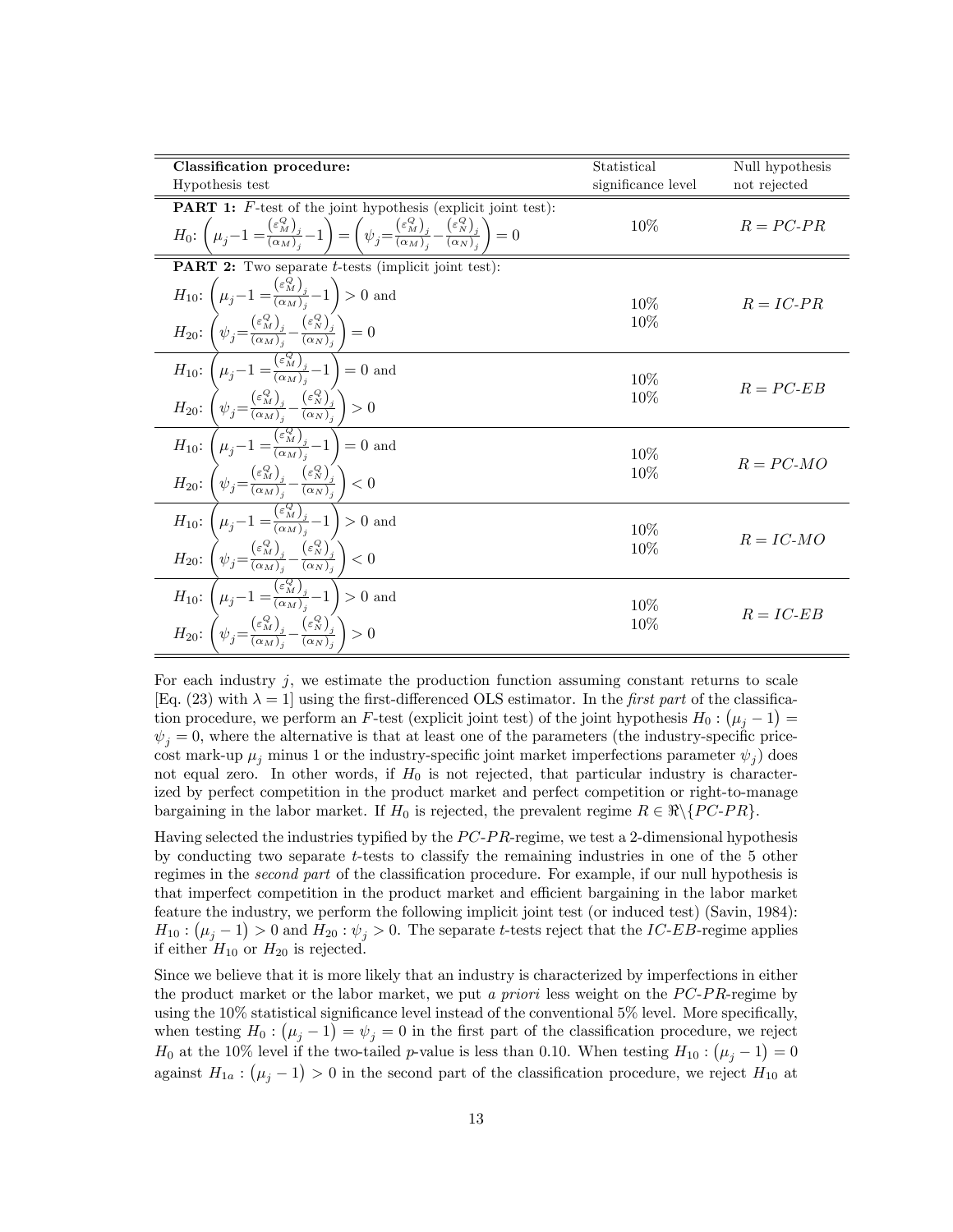the 10% level if  $(\mu_j - 1) > 0$  and the two-tailed p-value is less than 0.20. Likewise, for the two-tailed test of  $\psi_j$ , we reject  $H_{20}$ :  $\psi_j = 0$  at the 10% level if the two-tailed p-value is less than 0.10. We conducted two robustness checks which we discuss below.

In such classification procedure, there might be a potential for a conflict between the explicit joint test in the first part and the implicit joint test in the second part since the rejection regions for both tests differ. W do not find any inconsistencies, except for 1 industry (see infra).

We performed two robustness checks. First, we investigated how robust the industry classification is to imposing the constraint  $(\mu_j = \frac{(\epsilon_M^Q)}{(\alpha_M)_j})$  $\setminus$  $\geq$  1. As discussed in Section 2.3, this article focuses on differences in product and labor market imperfection parameters and hence estimates average parameters. One could argue, however, that it is not reasonable to assume that  $-$ on average– prices fall below marginal costs over a period of 24 years. Therefore, we estimated the following non-linear specification for each industry  $j \in \{1, \ldots, 38\}$  using the first-differenced OLS estimator:

$$
SR_{it} = q_{it} - \alpha_N n_{it} - \alpha_M m_{it} - [1 - \alpha_N - \alpha_M] k_{it}
$$
\n
$$
= \left[ \frac{\varepsilon_M^Q}{\alpha_M} - 1 \right]^2 [\alpha_N [n_{it} - k_{it}] + \alpha_M [m_{it} - k_{it}]] - \left[ \frac{\varepsilon_M^Q}{\alpha_M} - \frac{\varepsilon_N^Q}{\alpha_N} \right] [\alpha_N [n_{it} - k_{it}]] + \zeta_{it}
$$
\n(24)

Second, we tested the sensitivity of the industry classification by increasing the rejection regions

in both parts of the classification procedure. In the first part of the procedure,  $H_0: (\mu_j - 1) =$  $\psi_j = 0$  is rejected if  $(\mu_j - 1, \psi_j)$  falls outside an elliptical probability contour. To check robustness, we rejected  $H_0$  at the 40% level instead of at the 10% level. Likewise, we increased the rejection region in the second part of the procedure by decreasing the critical values of the two separate test statistics, corresponding to the  $40\%$  statistical significance level.

Table 4 summarizes the industry classification. For details on the specific industries belonging to each regime, we refer to column 5 of Table 3. Focusing on the main classification, it follows that the dominant regime is  $IC-EB$ , 17 out of the 38 industries (45%) belong to this regime. This is consistent with the finding that manufacturing as a whole is characterized by  $IC-EB$ . The second predominant regime is  $IC-PR$ , 10 out of the 38 industries (26%) belong to this regime. The third predominant regime is  $PC-MO$ , 8 out of the 38 industries (21%) belong to this regime. The IC-MO-regime only holds for 2 out of the 38 industries  $(5\%)$ . Only 1 industry  $(3\%)$  belongs to the  $PC-PR$ -regime. Note that initially, we rejected the  $PC-PR$ -regime for that particular industry (industry  $j = 21$ ) due to a type I error in the first part of the classification procedure. Based on the two separate t-tests, however, we decided to classify this industry in the  $PC-PR$ regime.<sup>16</sup> As expected, none of the industries is characterized by perfect competition in the product market and efficient bargaining in the labor market  $(PC-EB)$ . On the product market side,  $76\%$  of the industries are typified by imperfect competition. On the labor market side,  $45\%$ of the industries are characterized by efficient bargaining,  $26\%$  of the industries by monopsony and perfect competition or right-to-manage bargaining features 29% of the industries.

Focusing on the first robustness check, six industries switch from  $PC-MO$  to  $IC-MO$ . These industries are indicated by  $\binom{1}{k}$  in column 5 of Table 3. As a result, the proportion of industries characterized by imperfect competition in the product market increases from 76% to 92%. Evidently, the classification of industries in one of the three labor market settings is not affected.

<sup>&</sup>lt;sup>16</sup>Note that  $H_{20}$ :  $\psi_j = 0$  is not rejected at the borderline (*p*-value of 0.13).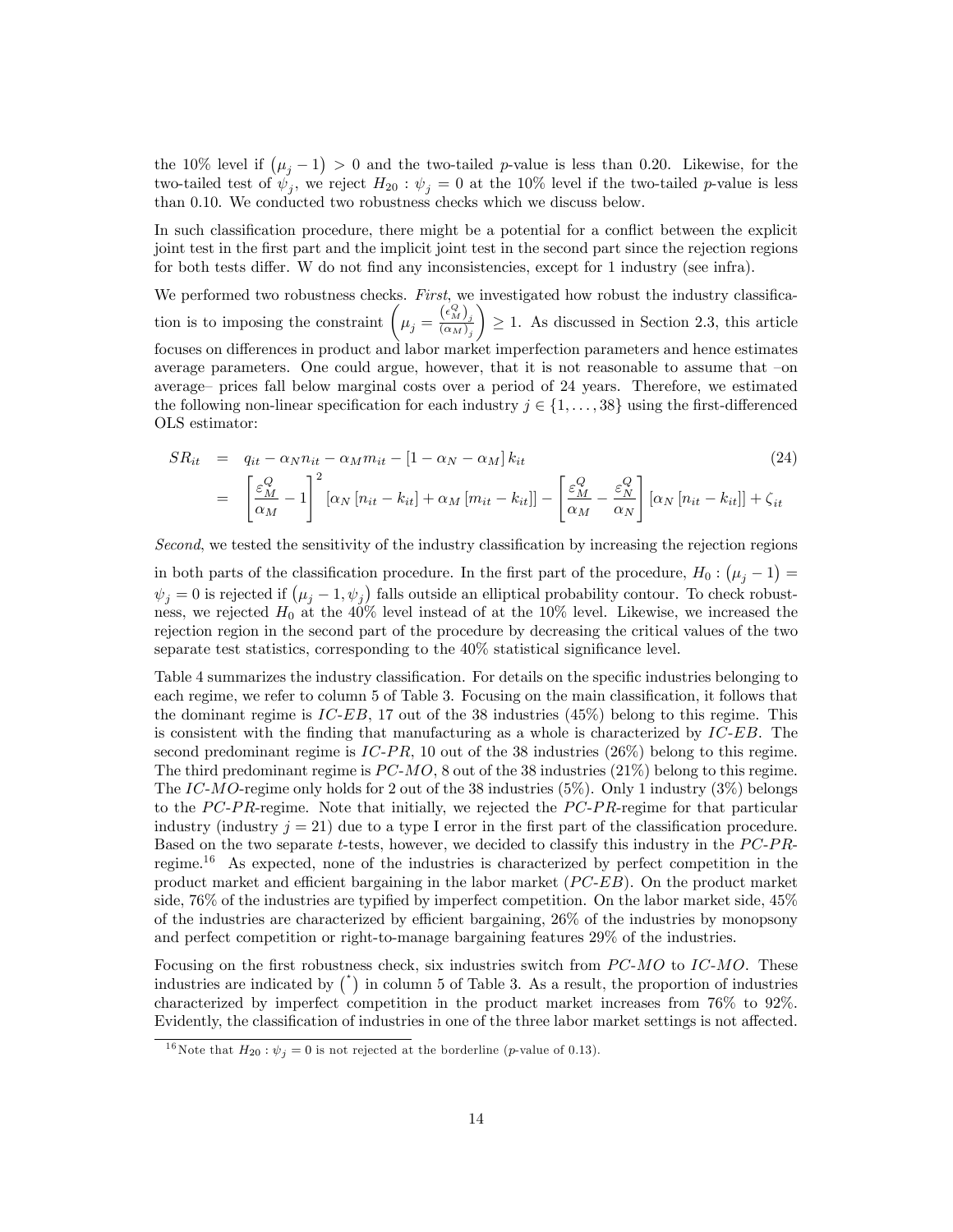Focusing on the second robustness check, eight industries switch from one regime to another. These industries are indicated by  $(\bar{v})$  in column 5 of Table 3. Consequently, 82% of the industries are typified by imperfect competition on the product market side. On the labor market side, 53% of the industries are characterized by efficient bargaining,  $34\%$  of the industries by monopsony and perfect competition or right-to-manage bargaining features 13% of the industries.

 $\langle$ Insert Table 4 about here $\rangle$ 

### 4.2 Industry-level estimates of product and labor market imperfections

The predominant regimes are IC-EB (17 industries), IC-PR (10 industries) and  $PC-MO$  (8 industries). Within each of these regimes, we investigate industry differences in the computed industry-specific factor shares  $(\alpha_J)_j$   $(J = N, M, K)$ , the estimated industry-specific output elasticities  $\begin{pmatrix} \hat{\varepsilon}^{Q}_J \end{pmatrix}$  $j$   $(J = N, M, K)$ , joint market imperfections parameter  $\psi_j$ , and corresponding price-cost mark-up  $\hat{\mu}_j$  (only) and extent of rent sharing  $\hat{\phi}_j$  or labor supply elasticity  $(\hat{\epsilon}_w^N)$ j .

Table 5 presents the industry mean and the industry quartile values of the first-differenced OLS results within the predominant regimes. The system GMM results are reported in Table A.1 in Appendix. For reasons of comparability, we use the same classification of industries within regimes (see main classification in Table 4) for both estimators. All the industry-specific estimates (OLS DIF and GMM SYS) are presented in Table A.2 in Appendix.<sup>17</sup> Tables 5, A.1 and A.2 have the same format: the left part reports the computed factor shares, the middle part reports the output elasticity estimates and the right part reports the estimated price-cost mark-up that would apply if firms were to consider input prices as given prior to deciding their level of inputs, the estimated joint market imperfections parameter and the derived product and labor market imperfections parameters, i.e. the price-cost mark-up taking into account labor market imperfections and the extent of rent sharing for industries within IC-EB, and the price-cost mark-up taking into account labor market imperfections and the labor supply elasticity for industries within  $PC-MO$  and  $IC-MO$ .<sup>18</sup> In Table A.2, the industries within the IC-EB-regime are ranked according to  $\phi_j$ . Within the IC-PR-regime, the table is drawn up in increasing order of  $\hat{\mu}_j$ . Within the PC-MO-regime and the IC-MO-regime, we rank industries in order of increasing  $\widehat{\beta}_j = \frac{\left(\widehat{\varepsilon}_{w}^N\right)_j}{1 + \left(\widehat{\varepsilon}_{w}^N\right)_j}$ .

From Table 5, it follows that industry differences in the estimated market imperfection parameters and in the underlying estimated factor elasticities and shares are quite sizable, as could be expected. Let us focus the discussion on the primary parameters within the predominant regimes.

<sup>18</sup>Dropping subscript  $j$ ,  $\hat{\beta}$  and  $\hat{\epsilon}^N_w$  are derived as follows:  $\hat{\beta} = \frac{\hat{\epsilon}^N_w}{1 + \hat{\epsilon}^N_w} = \frac{\alpha_N}{\alpha_M} \frac{\hat{\epsilon}^Q_M}{\hat{\epsilon}^Q_N}$  and  $\hat{\epsilon}^N_w$  $\frac{\beta}{1-\widehat{\beta}}$ .  $1-\beta$ Their respective standard errors are computed using the Delta method as follows:  $(\sigma_{\widehat{\beta}})^2$  =  $\left(\frac{\alpha_N}{\alpha_M}\right)$  $\lambda^2\ \left(\widehat{\varepsilon}_M^Q\right)^2 \Biggl(\sigma_{\widehat{\varepsilon}_N^Q}$  $\bigg)^2 - 2\, \widehat{\varepsilon}_{N}^Q \, \widehat{\varepsilon}_{M}^Q$  $\Biggl(\sigma_{\widehat{\varepsilon}_{N}^{Q},\widehat{\varepsilon}_{M}^{Q}}% ,\,\,\widehat{\varepsilon}_{M}^{Q,\partial_{M}}\Bigl(\sigma_{\widehat{\varepsilon}_{N}^{Q},\widehat{\varepsilon}_{M}^{Q}}\Bigl(\delta_{M}^{Q,\partial_{M}}% ,\,\,\widehat{\varepsilon}_{M}^{Q,\partial_{M}}\Bigl(\varepsilon_{M}^{Q,\partial_{M}}% ,\,\,\widehat{\varepsilon}_{M}^{Q,\partial_{M}}\Bigl(\varepsilon_{M}^{Q,\partial_{M}}% ,\,\,\widehat{\varepsilon}_{M}^{Q,\partial_{M}}% ,\,\,\widehat{\varepsilon}_{M}^{Q,\partial_{M}}\Big$  $\Bigg) + \Big(\widehat{\varepsilon}_{N}^{Q}\Big)^2 \Bigg( \sigma_{\widehat{\varepsilon}_{M}^{Q}}$  $\setminus$  2  $\frac{\left(\widehat{\epsilon}_{N}^{Q},\widehat{\epsilon}_{M}^{Q}\right)^{+}\left(\widehat{\epsilon}_{N}\right)}{\left(\widehat{\epsilon}_{N}^{Q}\right)^{4}}$  and  $\left(\sigma_{\widehat{\epsilon}_{N}^{N}}\right)^{2}$  =  $\left(\sigma_{\widehat{\beta}}\right)^2$  $\frac{\sqrt{\beta}}{(1-\widehat{\beta})^4}$ . For the derivation of the

market imperfection parameters  $\hat{\mu}$ ,  $\hat{\gamma}$  and  $\hat{\phi}$ , and their respective standard errors, we refer to footnote 10.

 $17$  For reasons of completeness, Table A.2 also provides detailed information on the first-differenced OLS and the system GMM estimates of the industries which are classified in the  $IC-MO$ -regime (2 industries) and the  $PC$ - $PR$ -regime (1 industry).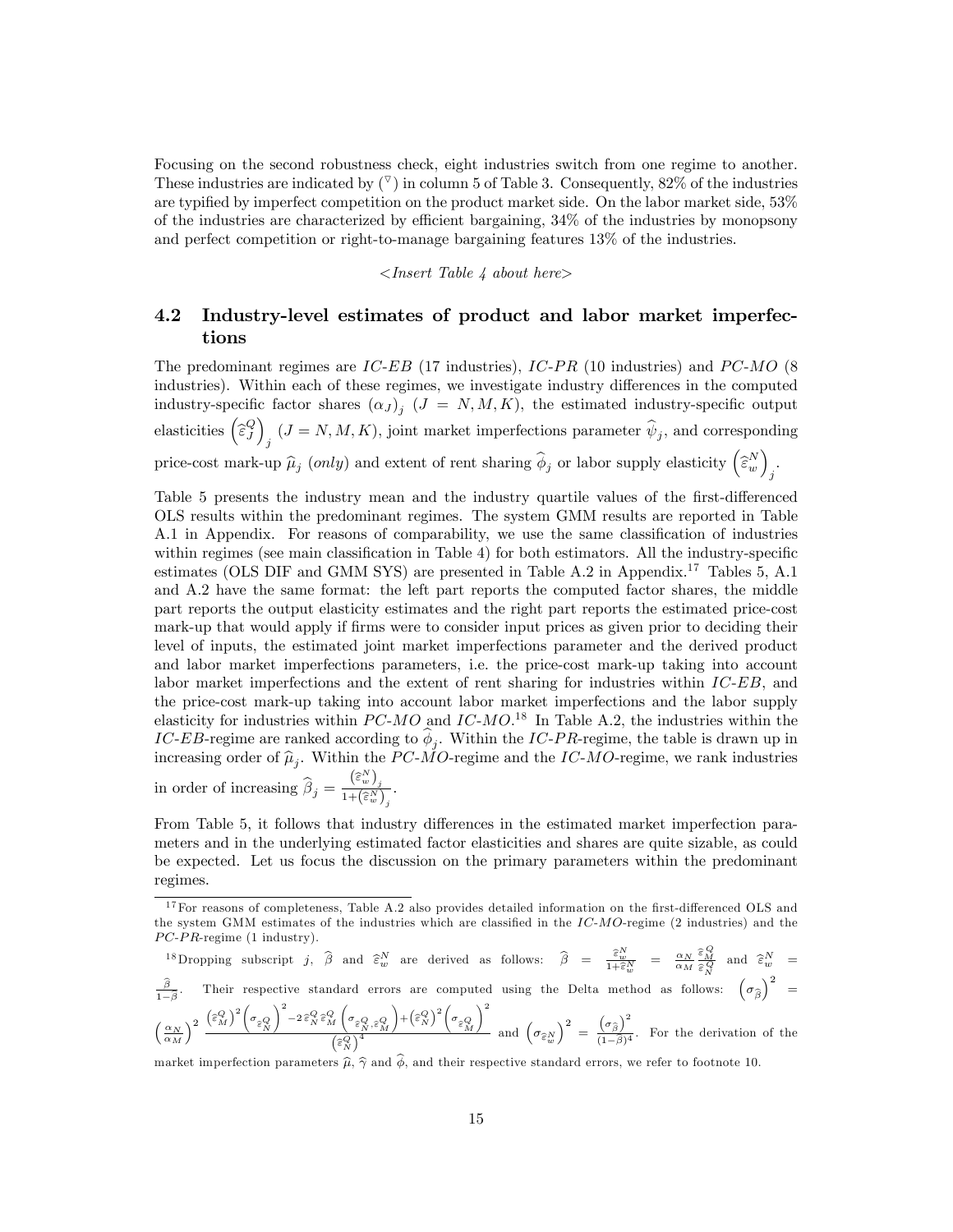- Within regime  $R = IC-EB$ ,  $\psi_j$  is lower than 0.191 for industries in the first quartile and higher than 0.426 for industries in the third quartile. The corresponding  $\hat{\mu}_j$  is lower than 1.162 for the first quartile of industries and higher than 1.235 for the top quartile. The corresponding  $\phi_j$  is lower than 0.264 for the first quartile of industries and higher than 0.398 for the top quartile. The median values of  $\hat{\mu}_j$  and  $\phi_j$  are estimated at 1.188 and 0.363 respectively. Ignoring the occurrence of rent sharing reduces the estimated median price-cost mark-up to 1.099  $(\hat{\mu}_j \text{ only}).$
- Within regime  $R = IC-PR$ ,  $\hat{\mu}$  is lower than 1.081 for industries in the first quartile and higher than 1.163 for industries in the upper quartile. The median value is estimated at 1.123.
- Within  $R = PC-MO$ , we observe the highest dispersion in  $\psi_j$  compared to the two other predominant regimes. This parameter is estimated to be lower than -0.701 for industries in the first quartile and higher than  $-0.342$  for industries in the third quartile. Consequently, industry differences in  $\left(\widehat{\varepsilon}^N_w\right)$ are also large. This elasticity is estimated to be lower than  $j$ 1.408 for industries in the Örst quartile and higher than 2.973 for industries in the upper quartile. The median value of  $\begin{pmatrix} z^N \\ \hat{\epsilon}^w \end{pmatrix}$ is estimated at 1.711.

#### $\langle$ Insert Table 5 about here $\rangle$

Taking into account endogeneity problems reveals the following patterns in the estimates (see Table A.1 in Appendix). Compared to the first-differenced OLS results, we observe a comparable degree of dispersion in the estimated joint market imperfections parameter across the three predominant regimes. However, across these three regimes we clearly discern an increase in this parameter estimate. Resolving the simultaneity bias, this increase translates into a considerably higher price-cost mark-up estimate across the three regimes, as expected.

- $\bullet$  Within IC-EB, the estimate of the extent of rent sharing remains unchanged. The median values of  $\hat{\mu}_j$  and  $\phi_j$  are estimated at 1.296 and 0.335 respectively (compared to 1.188 and 0.363 using the first-differenced OLS estimator).
- Within IC-PR, the median value of  $\hat{\mu}_j$  increases from 1.123 (OLS DIF) to 1.260.
- Within PC-MO, the increase in  $\hat{\psi}_j$  translates into a higher estimate of  $\hat{\beta}_j = \frac{(\hat{\varepsilon}_w^N)_j}{1 + (\hat{\varepsilon}_w^N)_j}$ as well. The median value of  $\hat{\mu}_j$  increases from 0.984 to 1.132 and the median value of  $\beta_j$  increases from 0.629 to 0.883. Besides an increase in both market imperfection parameters, we also observe a higher degree of dispersion in both parameters. The value of the interquartile range of  $\hat{\mu}_j$  increases from 0.055 to 0.082. For  $\beta_j$ , we identify an increase from 0.164 to 0.230.

How do our estimates of product and labor market imperfections match up with other studies? Imposing IC-EB on the data, Dobbelaere (2004) and Boulhol et al. (2010) examine industry differences in price-cost mark-ups and extent of rent sharing. Using a panel of 7086 Belgian firms in 18 manufacturing industries over the period 1988-1995, Dobbelaere (2004) finds that the price-cost mark-up is lower than 1.354 for the first quartile of industries and higher than 1.500 for the upper quartile. The corresponding extent of rent sharing is lower than 0.161 for the first quartile of industries and higher than 0.263 for the third quartile. Using a panel of 11799 British Örms in 20 manufacturing industries, Boulhol et al. (2010) estimate the price-cost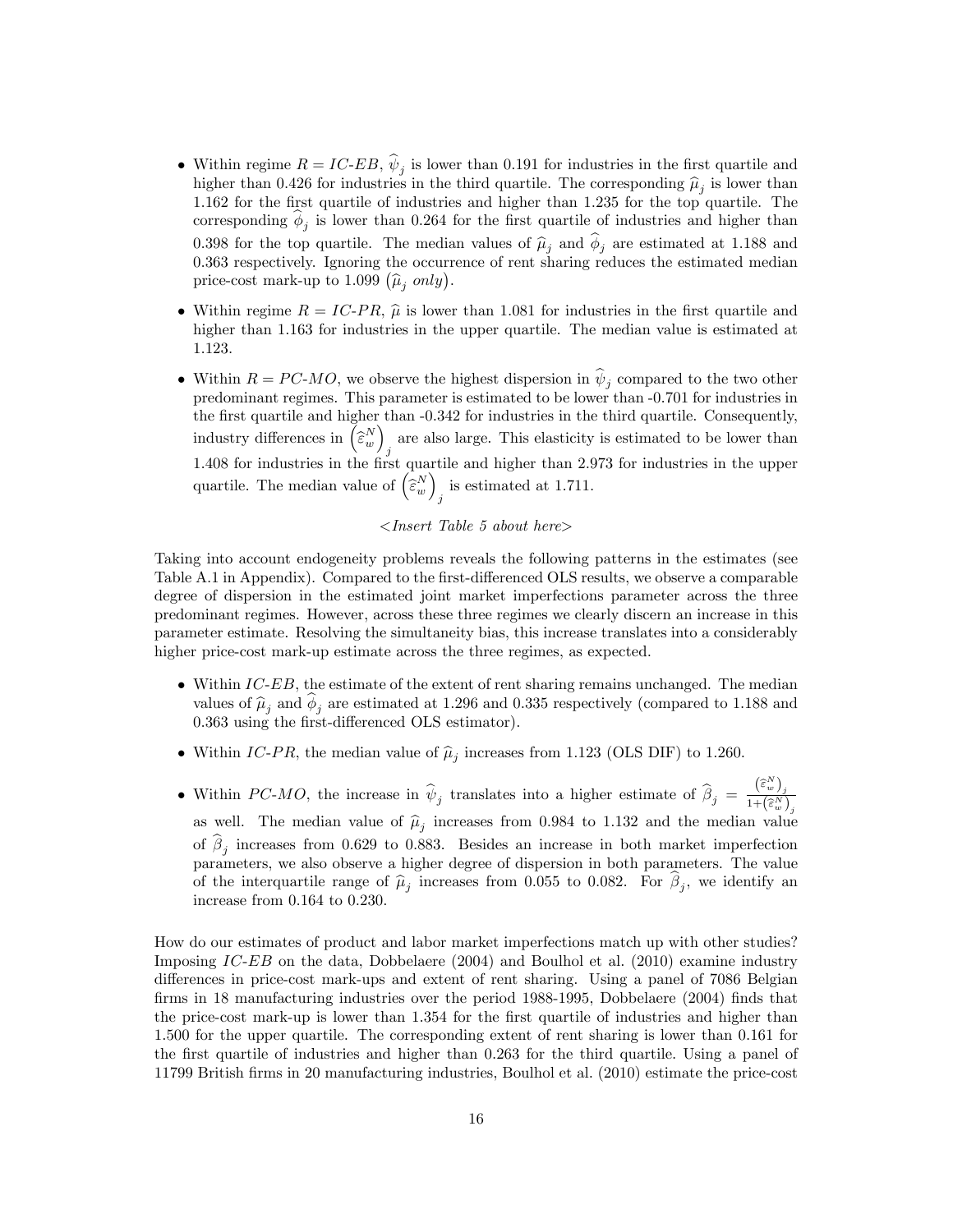mark-up to be lower than 1.212 for the bottom quartile of industries and higher than 1.292 for the top quartile. The corresponding extent of rent sharing is estimated to be lower than 0.189 for the first quartile of industries and higher than 0.544 for the upper quartile. Whereas there is an abundant literature on estimating the extent of product market power (see Bresnahan, 1989 for a survey), there is little direct evidence of employer market power over its workers. For studies estimating the wage elasticity of the labor supply curve facing an individual employer, we refer to Reynolds (1946), Nelson (1973), Sullivan (1989), Boal (1995), Staiger et al. (1999), Falch (2001) and Manning (2003). These studies point to an elasticity in the [1-5]-range.<sup>19</sup>

#### 4.3 Different dimensions across industries within the  $IC-EB$ -regime

Having quantified industry differences in product and labor market imperfection parameters in the previous section, this section aims at assessing the plausibility of the industry estimates within the dominant regime  $(IC-EB)$ . To this end, we tie these estimates to industry observables. We classify the 17 industries according to profitability, unionization, import penetration and technology intensity. For the first three dimensions, we consider three types (low, medium and high). For the technology dimension, we consider two types (low and medium). Columns 4-7 in Table A.3 in Appendix indicate for each dimension the type to which each industry belongs.

Graphs 1-4 aim at discerning a pattern in the first-differenced OLS estimates of  $\hat{\mu}_j$  and  $\phi_j$  within  $IC-EB$ . Each graph corresponds to one of the four dimensions (profitability, unionization, import penetration and technology intensity). Within each dimension, different symbols refer to different types (low, medium and high). The dashed lines denote the median values  $(\hat{\mu}_{j,med} =$ 1.188,  $\phi_{j,med} = 0.363$ . Observing a positive correlation between  $\hat{\mu}_j$  and  $\phi_j$  of 0.332, most industries are situated either in the upper right part or the lower left part of the graphs.

As to the profitability dimension, we calculate the average industry-specific price-cost margin  $(PCM)$  and determine the different types based on the percentile values  $(low = [1-33]$ -percentiles, medium =  $[34-66]$ -percentiles and high =  $[67-100]$ -percentiles).<sup>20</sup> Following Bain (1941), many analytical and empirical studies have provided evidence of a positive relationship between market structure and performance (profitability) (see Martin, 1993 for a survey). Therefore, we expect a positive correlation between PCMs and price-cost mark-ups.

- Considering the low- and high-type industries (11 out of the 17 industries), the rank correlation coefficient is 0.47 (*p*-value of 0.14) for  $\hat{\mu}_j$  and -0.27 (*p*-value of 0.43) for  $\phi_j$ .
- Graph 1 shows that for 4 out of the 6 most profitable industries,  $\hat{\mu}_j > \hat{\mu}_{j,med}$ . For 4 out of the 5 least profitable industries,  $\hat{\mu}_j < \hat{\mu}_{j,med}$ . As to  $\phi_j$ , no clear pattern can be detected.

To construct our measure of the degree of unionization, we merge our original dataset consisting of firms from EAE (SESSI) with the REPONSE 1998 ("Relations Professionnelles et Négociations d'Entreprises") database collected by the French Ministry of Labor. Having 911 firms left,

 $19$  For example, employing regional data, Nelson (1973) uses a population density measure to identify labor supply and reports large elasticities for most US states. Sullivan (1989) estimates the supply elasticity of nurses directed toward individual hospitals to be in the [1:3-3:8]-range. Using data from US coal mining, Boal (1995) finds the labor supply elasticity to be in the [1.9-6.8]-range in the short run and infinite in the long run. Staiger et al. (1999) point to an elasticity estimate of around 0.10, implying considerable monopsonistic wage-setting power.

 $^{20}$ The price-cost margin is defined as the difference between revenue and variable cost over revenue (see Schmalensee, 1989, p. 960).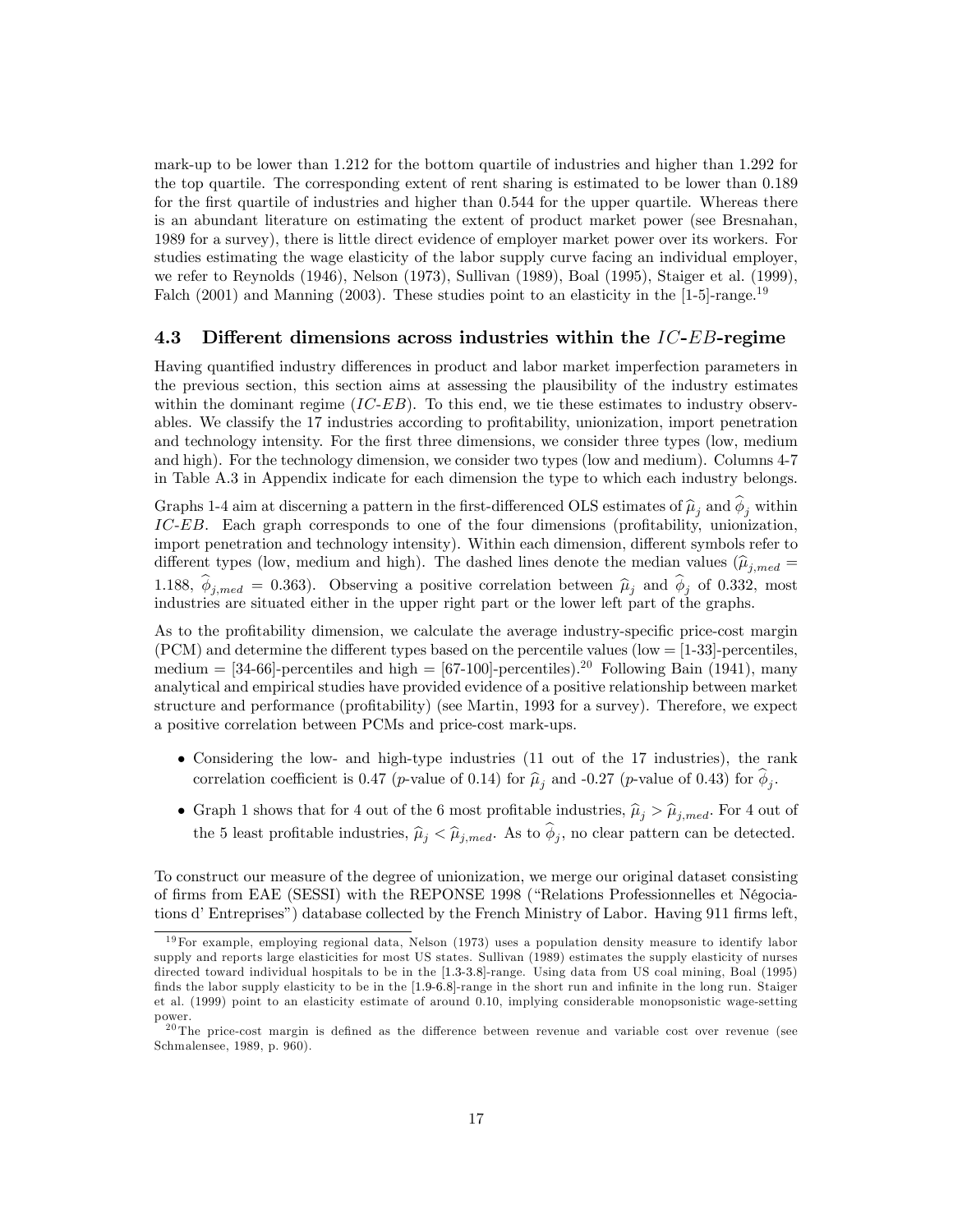we compute the average industry-specific union density.<sup>21</sup> Similar to the profitability dimension, the percentile values define the three types. According to the standard rent-sharing literature, unions are most likely created in firms where rents can be extracted. Since this is most likely to happen if there is imperfect competition in the product market, we expect a positive correlation between union density and price-cost mark-ups. Union density is expected to be positively related to the extent of rent sharing, as shown by Karier (1985) and Conyon and Machin (1991).

- Considering the low- and high-type industries (11 out of the 17 industries), the rank correlation coefficient is 0.26 (*p*-value of 0.43) for  $\hat{\mu}_j$  and 0.10 (*p*-value of 0.76) for  $\phi_j$ .
- Graph 2 shows that for 3 out of the 5 industries with a high degree of unionization,  $\phi_j > \phi_{j,med}$ . For 5 out of the 6 weakly unionized industries,  $\hat{\mu}_j < \hat{\mu}_{j,med}$ . For 3 out of the 6 weakly unionized industries,  $\phi_j < \phi_{j,med}$ .

As to the openness dimension, we compute the average industry-specific import penetration ratio as the ratio of industry product imports to the sum of these imports plus the value of domestic production in the industry using the input-output tables defined at the three-digit level (National Institute for Statistics and Economic Studies (INSEE)). The different types are also identified through the percentile values. Firms under intensifying pressure from foreign competition are induced to reduce their price-cost margins because of the increase in the perceived elasticity of the demand they are facing. Following Levinsohn (1993), many studies have shown evidence of the imports-as-market-discipline hypothesis (see Boulhol et al., 2010 for references). Following Rodrik's (1997) argument that the closer substitutes domestic and foreign workers are  $-\text{due to}$ e.g. international trade the lower the enterprise surplus ending up with workers, we expect a negative correlation between import penetration and the extent of rent sharing (see also Brock and Dobbelaere, 2006 and Dumont et al., 2006). Using Belgian and UK firm-level data respectively, Abraham et al. (2009) and Boulhol et al. (2010) provide support for the importsas-product-and-labor-market discipline hypothesis, i.e. they provide evidence of international competition curtailing domestic market power in the product market as well as in the labor market.

- Considering the low- and high-type industries (10 out of the 17 industries), the rank correlation coefficient is -0.41 (*p*-value of 0.24) for  $\hat{\mu}_j$  and -0.22 (*p*-value of 0.54) for  $\phi_j$ .
- Graph 3 shows that for 4 out of the 5 industries with high import penetration rates,  $\hat{\mu}_j$  <  $\widehat{\mu}_{j,med}$  while for 3 out of the 5 industries shielded from import competition,  $\phi_j > \phi_{j,med}$ .

The identification of the two technology types relies on the OECD classification. This methodology uses two indicators of technology intensity, R&D expenditures divided by value added and  $R&D$  expenditures divided by production (OECD, 2005). When competition intensifies, firms reaction is not limited to pricing behavior. Sutton (1991, 1998) insists on the endogeneity of market structure. An increase in the competitive environment may trigger an endogenous reaction of firms through an increase in R&D spending for instance. This might force out firms that are unable to keep the pace. R&D expenditures could hence be positively related to mark-ups. The correlation between technology intensity and rent sharing is a priori unclear. As discussed in Betcherman (1991), it depends on the importance of labor costs in the firm's total costs and on the workers' substitutability in the production process. Horn and Wolinsky (1988) follow the same argument.

 $21$  Since we use a small non-representative subsample (only 911 firms) to define the degree of industry-specific unionization, the resulting classification has to be interpreted with caution.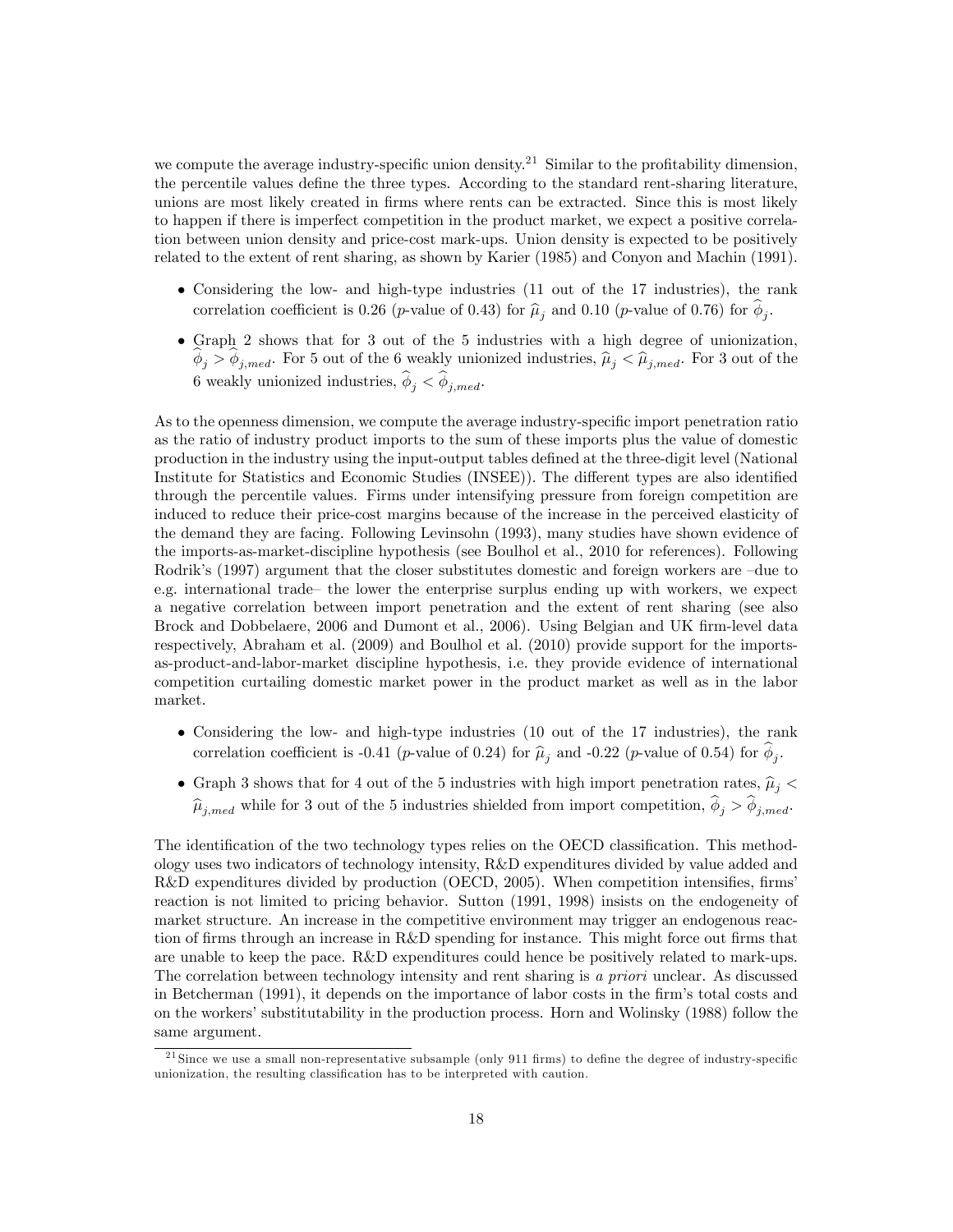- The rank correlation coefficient is -0.06 (p-value of 0.83) for  $\hat{\mu}_i$  and -0.29 (p-value of 0.25) for  $\phi_j$ .
- Graph 4 shows that for 5 out of the 8 medium-technology industries,  $\phi_j < \phi_{j,med}$  whereas for 6 out of the 9 low-technology industries,  $\phi_j > \phi_{j,med}$ .

 $\langle$ Insert Graphs 1-4 about here $\rangle$ 

# 5 Firm analysis

Our firm analysis essentially aims at gaining insight into the production behavior of firms within industries. Indeed, production behavior is likely to vary even within industries, because input combinations differ, labor markets are not homogeneous and demand might be more elastic or inelastic in one firm compared to another. Since production is primarily affected by input factors and only secondarily by  $-6$  example $-$  demand conditions, we assume that the relationships among variables are proper but that the production function coefficients differ across firms. Therefore, we estimate the production function assuming constant returns to scale [Eq. (23) with  $\lambda = 1$  for each firm i using the first-differenced OLS estimator and retrieve our market imperfection parameters from the estimated firm output elasticities  $\left(\begin{matrix} \widehat{\varepsilon}^Q_J \end{matrix}\right)$  $i$   $(J = N, M, K)$ ).<sup>22</sup> We only consider firms for which  $\begin{pmatrix} \widehat{\varepsilon}^Q_N \end{pmatrix}$  $_i$  and  $\Big(\widehat{\varepsilon}^Q_M\Big)$ are estimated to be positive, ending up with  $i$ 9032 firms.<sup>23</sup> To guarantee consistency between the industry analysis and the firm analysis, we investigate firm differences in product and labor market imperfections conditional on the industry classification.

We start with a brief discussion of the Swamy (1970) methodology. We then apply this methodology to analyze whether there is real Örm-level dispersion in the estimated average factor elasticities and average shares, and the derived imperfection parameters within the three predominant regimes to which the industries belong  $(IC-EB, IC-PR)$  and  $PC-MO$ ). To assess the plausibility of the estimated Örm-level product and labor market imperfection parameters, we tie these firm-level estimates to firm-specific observables within the dominant regime  $(IC-EB)$ .

### 5.1 Swamy (1970) methodology

To determine the degree of true dispersion in the production function coefficients and market imperfection parameters, we adopt the Swamy (1970) methodology as a variance decomposition approach.<sup>24</sup> This method allows us to estimate the variance components in the estimated firm output elasticities  $\left(\widehat{\varepsilon}_{J}^{Q}\right)$  $i<sub>i</sub>$  (*J* = *N*, *M*, *K*), the joint market imperfections parameter  $\psi_i$ , and the corresponding price-cost mark-up  $\hat{\mu}_i$  and extent of rent sharing  $\phi_i$  or labor supply elasticity

 $^{22}$ Besides allowing for differences across firms, we could also focus on the stability of the parameters over time. However, relaxing the constancy of the joint market imperfections parameter  $\psi_i$ , and the corresponding price-cost mark-up  $\widehat{\mu}_i$  and extent of rent sharing  $\widehat{\phi}_i$  or labor supply elasticity  $\left(\widehat{\varepsilon}^N_w\right)$ in the time dimension would overload our already overextended computational framework.

<sup>&</sup>lt;sup>23</sup>Starting from the 10646 firm estimates, we find that  $\left(\widehat{\boldsymbol{\varepsilon}}_{N}^{Q}\right)$ is estimated to be negative in 1481 firms and  $\Big(\widehat{\varepsilon}^{Q}_{M}\Big)$ is estimated to be negative in 136 firms. Only 32% of the negatively estimated  $\left(\widehat{\epsilon}_{N}^{Q}\right)$ is statistically significant at the 20% level. Only 21% of the negatively estimated  $\begin{pmatrix} \widehat{\varepsilon}^Q_M \end{pmatrix}$ is statistically significant at the  $20\%$ level.

 $24$  For a more general treatment, we refer to Arellano and Bonhomme (2010).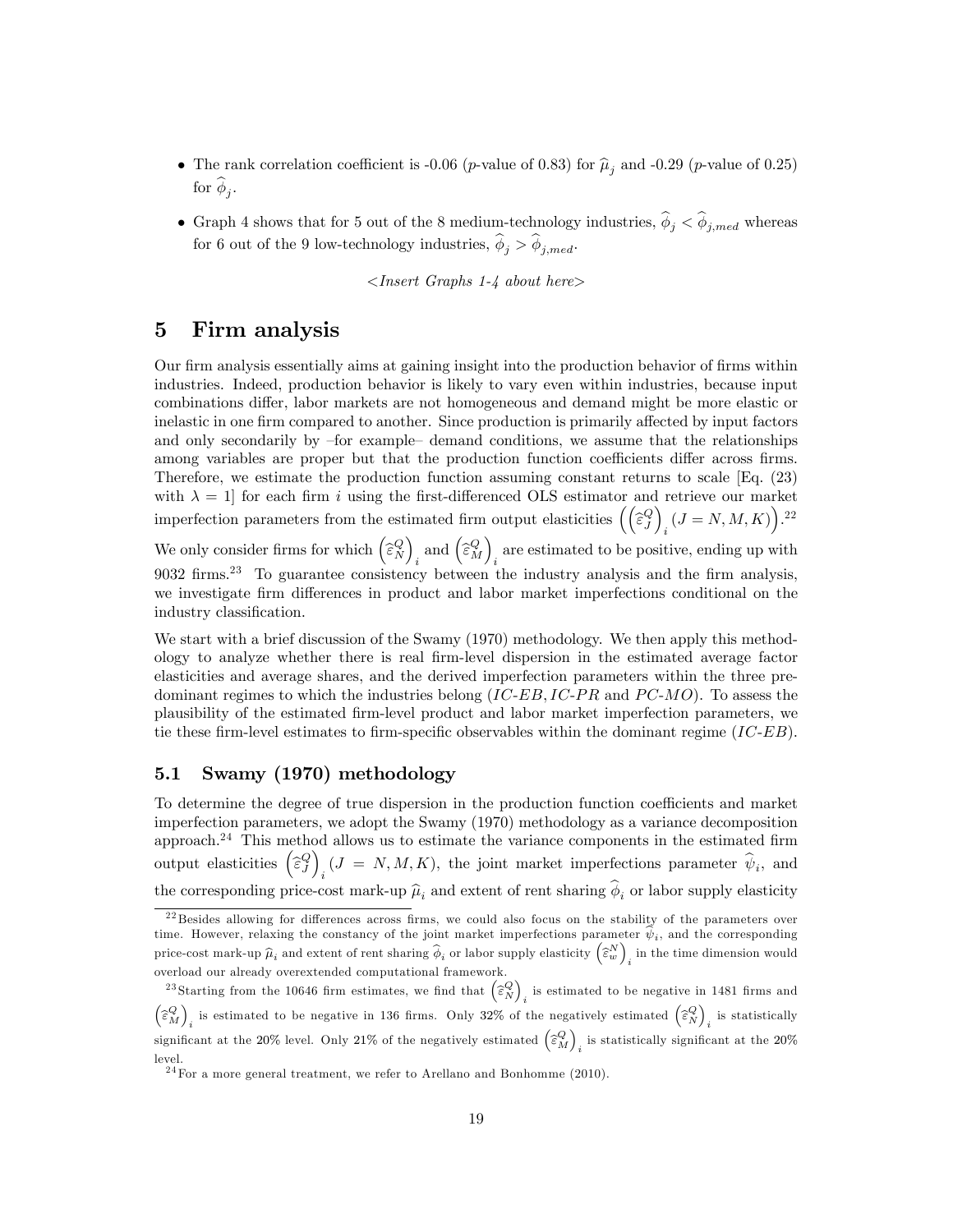$\Big(\widehat{\boldsymbol{\varepsilon}}_w^N\Big)$ . In particular, the Swamy methodology enables to disentangle the pure sampling variance  $i$ . from the true variance.

Considering random production function coefficients that vary across firms and assuming constant returns to scale, we rewrite the production function as follows:<sup>25</sup>

$$
\mathbf{q}_i = \mathbf{X}_i \boldsymbol{\varepsilon}_i + \boldsymbol{\xi}_i \tag{25}
$$

 $\varepsilon_i$  is assumed to be randomly distributed with  $\varepsilon_i = \tilde{\varepsilon} + \eta_i$ .  $\tilde{\varepsilon} = (\tilde{\varepsilon}_1, ..., \tilde{\varepsilon}_K)'$  represents the common-mean coefficient vector and  $\boldsymbol{\eta}_i = (\eta_{1i}, ..., \eta_{Ki})'$  the individual deviation from the common mean  $\tilde{\epsilon}$ . Following Swamy (1970), we assume that the errors for firm i are uncorrelated across firms and allow for heteroskedasticity across firms,  $\xi_i \sim N(0, \sigma_i^2 I)$ .  $E(\eta_i) = 0$ ,  $E(\eta_i \eta'_j) = \Delta$  if  $i = j$ ,  $E(\eta_i \eta'_j) = 0$  otherwise. Swamy suggests first estimating Eq. (25) for each firm  $i$  by OLS giving:

$$
\widehat{\boldsymbol{\varepsilon}}_i = (\mathbf{X}_i' \mathbf{X}_i)^{-1} \mathbf{X}_i' \mathbf{q}_i \tag{26}
$$

$$
\hat{\xi}_i = \mathbf{q}_i - \mathbf{X}_i \hat{\varepsilon}_i \tag{27}
$$

Using Eqs. (26) and (27), we obtain unbiased estimators of  $\sigma_i^2$  ( $\hat{\sigma}_i^2 = \frac{\hat{\xi}_i^2 \hat{\xi}_i}{T - h}$  $\frac{\mathbf{S}_{i}\mathbf{S}_{i}}{T-K}$  and  $\boldsymbol{\Delta}$  (see Eq. (28)). Indeed, defining the mean of  $\widehat{\varepsilon}_i$  as  $\overline{\varepsilon} = \frac{1}{N} \sum_{i=1}^N$  $\sum_{i=1}$  $\hat{\epsilon}_i$ , their variance can be estimated as:

$$
\widehat{\mathbf{\Delta}} = \frac{1}{N-1} \sum_{i=1}^{N} (\widehat{\boldsymbol{\varepsilon}}_i - \overline{\boldsymbol{\varepsilon}}) (\widehat{\boldsymbol{\varepsilon}}_i - \overline{\boldsymbol{\varepsilon}})' - \frac{1}{N} \sum_{i=1}^{N} Var(\widehat{\boldsymbol{\varepsilon}}_i)
$$

$$
= \frac{1}{N-1} \sum_{i=1}^{N} (\widehat{\boldsymbol{\varepsilon}}_i - \overline{\boldsymbol{\varepsilon}}) (\widehat{\boldsymbol{\varepsilon}}_i - \overline{\boldsymbol{\varepsilon}})' - \frac{1}{N} \sum_{i=1}^{N} \widehat{\sigma}_i^2 (\mathbf{X}_i' \mathbf{X}_i)^{-1}
$$
(28)

The logic behind the definition of  $\hat{\Delta}$ , the Swamy estimate of true variance of the coefficients, is that due to noisy estimates  $(\hat{\epsilon}_i)$ , much of the variation in  $\hat{\epsilon}_i$  is not caused by real parameter variability but purely by sampling error. Swamy (1970) suggests to correct for this sampling variability by subtracting it off.

Two major advantages of the Swamy methodology are that these estimates are the most straightforward to obtain among the different estimators of coefficient dispersion and that they are robust to the possibility of correlated effects between the firm intercept and slope parameters and the other variables in the equation since they are based on individual regression estimates (see Mairesse and Griliches,  $1990$ ).<sup>26</sup>

<sup>&</sup>lt;sup>25</sup> For the sake of parsimony, we denote the explanatory variables by  $\mathbf{X}_i$  (letting  $x_{1it} \equiv 1$ ) and the firm output elasticities by  $\varepsilon_i$ .

 $^{26}$  Besides the Swamy methodology, the random coefficient model literature suggests two other variance decomposition approaches. One approach uses the maximum likelihood (ML) estimator and the other is a more flexible approach that amounts to regressing the squares and the cross-products of residuals on comparable squares and cross-products of the independent variables (Hildreth and Houck, 1968; Amemiya, 1977; MaCurdy, 1985). Contrary to the Swamy estimates, the ML estimates and those based on the regression of the squares and cross-products of the residuals assume either independence of the firm slope parameters or independence between both the Örm intercept and slope parameters and the other variables in the equation, i.e. the absence of correlated effects (for a comparison of the three different approaches, we refer to Mairesse and Griliches, 1990).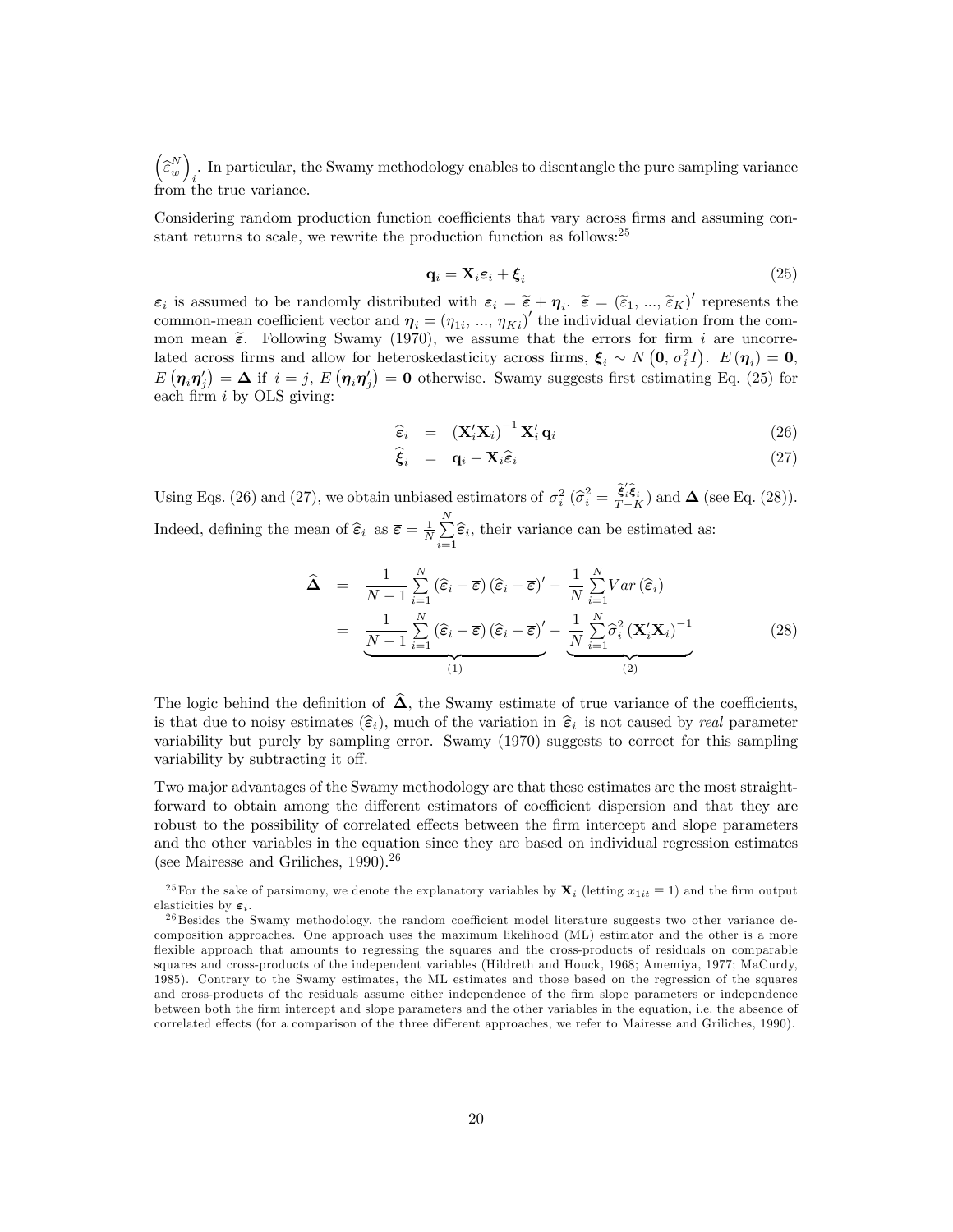#### 5.2 Firm heterogeneity in product and labor market imperfections

Do we observe sizeable heterogeneity in the production behavior of firms within regimes? To gain insight into that issue, we focus on firm heterogeneity within the predominant regimes to which the industries belong  $(IC-EB, IC-PR)$  and  $PC-MO$ ). We only consider firms for which  $\Big(\widehat{\varepsilon}_{N}^{Q}\Big)$  $_i$  and  $\Big(\widehat{\varepsilon}^Q_M\Big)$ are estimated to be positive, ending up  $9032$  firms. 8459 out of these  $9032$ firms belong to industries for which  $IC-EB$ ,  $IC-PR$  or  $PC-MO$  holds.

Table 6 summarizes the first-differenced OLS results of estimating Eq.  $(25)$  for each firm i. The first part of Table 6 presents the estimates of firms belonging to industries for which regime  $R = IC-EB$  holds (5715 firms). The second part presents the estimates of firms belonging to industries for which regime  $R = IC-PR$  holds (1845 firms). The third part presents the estimates of firms belonging to industries for which regime  $R = PC-MO$  holds (899 firms). Within each regime, we focus on the firm input shares, the estimated firm output elasticities, the estimated Örm joint market imperfections parameter and the relevant product and labor market imperfection parameters.

The number of observations for each firm varies between 12 and 24. Hence, some firm-level regression estimates might be imprecise. This could lead to the conclusion that all the observed variability in the Örm parameter estimates would be attributable to sampling variability and that the true variability would thus be zero. Such conclusion, however, seems to be clearly an artefact due to outliers. Therefore, we consider two "variants" of the *original* Swamy methodology: one based on weighted estimates of true dispersion and one based on robust estimates of true dispersion. As such, each part of Table 6 is divided into three sections. The first section reports the simple mean and the corresponding observed dispersion  $(\hat{\sigma}_o)$  and (original) Swamy estimate of true dispersion  $[\hat{\sigma}_{true}]$ . The second section reports the weighted mean and the corresponding weighted observed dispersion  $(\hat{\sigma}_o)$  and Swamy estimate of weighted true dispersion  $[\hat{\sigma}_{true}]$ . The third section reports the median and the corresponding interquartile observed dispersion  $(\hat{\sigma}_o)$ and Swamy estimate of robust true dispersion  $[\hat{\sigma}_{true}]^{27}$  Since the second variant of the original<br>Second variable labels is more intribution on form on the whort original variant property Table Swamy methodology is more intuitive, we focus on the robust estimates when discussing Table 6 (see infra).

Table A.4 in Appendix –which is structured like Table 6– provides some technical details on the Swamy estimates of true dispersion. Within each regime, the first section of Table A.4 presents the *original* Swamy estimate of true variance  $[\hat{\sigma}_{true}^2]$ , corresponding to  $\hat{\Delta}$  in Eq. (28)], which is computed as the difference between the observed variance of the individually estimated firm coefficients  $\left[\hat{\sigma}_{o}^{2}, \text{corresponding to term (1) in Eq. (28)}\right]$  and the mean of the corresponding sampling variance  $[\hat{\sigma}_s^2]$ , corresponding to term (2) in Eq. (28)].<sup>28</sup> The Swamy estimate of the weighted true variance, which is calculated as the weighted observed variance minus the weighted sampling variances, is reported in the second section within each regime of Table A.4.<sup>29</sup> The

<sup>28</sup> Taking into account the unbalanced nature of the sample, the equivalent of Eq. (28) for the input shares  $\alpha_J$  (J = N, M, K) can be expressed as:  $\tilde{\sigma}_{true}^2 = \frac{1}{N-1} \sum_{i=1}^N$  $i=1$  $\left(\left(\overline{\alpha}_J\right)_i-\overline{\alpha}_J\right)^2-\frac{1}{T}\,\widetilde{\sigma}_s^2$ , where  $\overline{T}=\sum_{n=1}^{24}$  $n_t=12$  $\left(\frac{N_{n_t}}{N}n_t\right),$  $(\overline{\alpha}_J)_i = \frac{1}{T} \sum_{t=1}^{n_t}$  $\sum_{t=1}^{n_t} (\alpha_J)_{it}, \overline{\alpha}_J = \frac{1}{N} \sum_{i=1}^N$  $\sum_{i=1}^{N} (\overline{\alpha}_J)_i$  and  $\widetilde{\sigma}_s^2 = \frac{1}{N(\overline{T}-1)} \sum_{i=1}^{N}$  $i=1$  $\sum_{i=1}^{n}$  $t=1$  $((\alpha_J)_{it} - (\overline{\alpha}_J)_i)^2$ .  $n_t$  denotes the number of

years within firm i and  $N_{n_t}$  refers to the number of firms for which we observe  $n_t$  years of observations.

<sup>29</sup>In practice, the weighted sampling variance is calculated as  $N \sum_{n=1}^{N}$  $\sum_{i=1}^n \widehat{\sigma}_i^2$ .

<sup>&</sup>lt;sup>27</sup>The term *interquartile* observed dispersion indicates that the observed dispersion is computed from the interquartile range of the firm input shares and firm estimates. When focusing on the Swamy estimate of robust true dispersion, we assume that the individually estimated parameters are normally distributed and the sampling variance is distributed as  $\chi^2$ .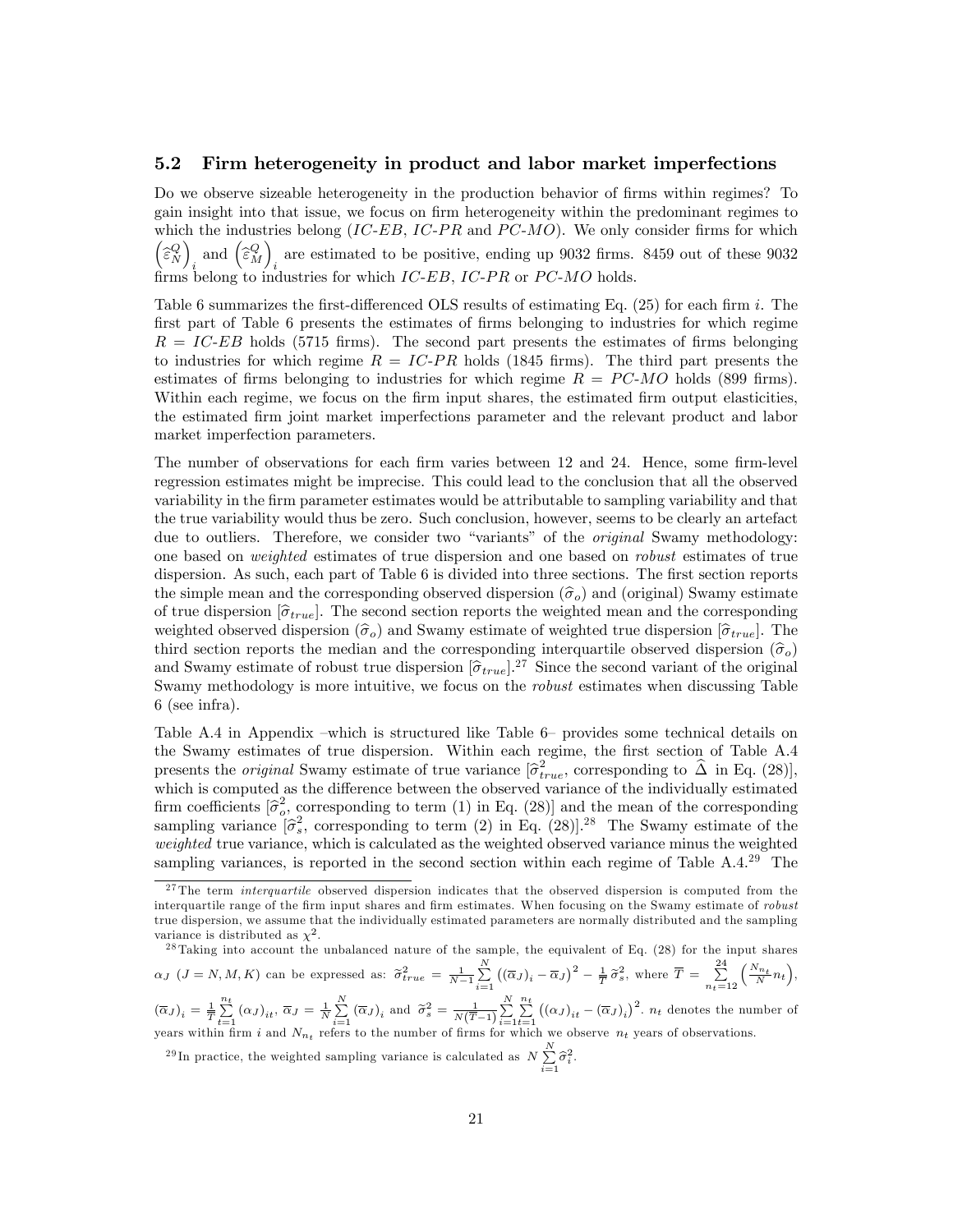weight is defined as the inverse of the sampling variance. In the third section within each regime of Table A.4, we report the Swamy estimate of the robust true variance, which is computed by subtracting the median of the individually estimated sampling variances from the interquartile observed variance. Each section presents a F-statistic, testing the hypothesis of equality of the estimates.<sup>30</sup>

#### <Insert Table 6 about here>

How can we interpret the results reported in Table 6? Let us focus the discussion on the median values. Across the three predominant regimes, the median values of the firm-level output elasticities and the price-cost mark-up that would apply if Örms were to consider input prices as given prior to deciding their level of inputs are quite comparable. The median value of  $\begin{pmatrix} \widehat{\varepsilon}_N^Q \end{pmatrix}$ lies in the [0.298-0.322]-range, the median value of  $\left(\widehat{\varepsilon}_{M}^{Q}\right)$ lies in the [0.557-0.587]-range, the median value of  $(\widehat{\epsilon}_K^Q)_{i}$  lies in the [0.058-0.077]-range and the median value of  $\widehat{\mu}_i$  only lies in the  $[1.085-1.105]$ -range. The Swamy corresponding robust estimates of true dispersion are within the [0.175-0.208]-range for  $\begin{pmatrix} \hat{\epsilon}_N^Q \end{pmatrix}$ , within the [0.194-0.254]-range for  $\left(\widehat{\varepsilon}_{M}^{Q}\right)$  $\sum_{i}$ , within the  $[0.106\text{-}0.127]\text{-range}$  for  $\Big(\widehat\varepsilon^Q_K\Big)$ and within the [0.179-0.185]-range for  $\hat{\mu}_i$  only.

Focusing on the relevant market imperfection parameters within each regime leads to the following insights.

- Within  $R = IC$ -EB, the median joint market imperfections parameter  $(\hat{\psi}_i)$  is estimated at 0.297 which is close to the median value at the industry level (0.315, see Table 5). The Swamy robust estimate of true dispersion amounts to 0.795, providing evidence of very sizeable within-regime firm dispersion for  $IC-EB$ . From  $\psi_i$ , we retrieve that the median of the estimated price-cost mark-up  $(\hat{\mu}_i)$  is 1.204 and the median of the estimated extent of rent sharing  $(\widehat{\phi}_i)$  is 0.582. The Swamy corresponding robust estimates of true dispersion of 0.335 and 0.319 respectively are good indicators of a credible amount of dispersion.<sup>31</sup> The corresponding industry-specific median values are 1.188 for  $\hat{\mu}_j$  and 0.363 for  $\phi_j$ .
- Within  $R = IC$ -PR, the median of  $\psi_i$  is -0.008 which clearly deviates from the median value of 0.048 at the industry level. Indeed, the Swamy robust estimate of true dispersion of 0.954 points to large within-regime firm differences. The median of  $\hat{\mu}_i$  is 1.122 with a Swamy corresponding robust estimate of true dispersion of 0.303. This firm median is equivalent to the industry median (1.123).
- Within  $R = PC-MO$ , the median of  $\psi_i$  is -0.462 (compared to -0.563 at the industry level). The Swamy corresponding robust estimate of true dispersion of 1.374 illustrates the considerable amount of firm dispersion. From  $\psi_i$ , we infer that the median of  $\hat{\mu}_i$  is

 $^{30}\text{Except for }\widehat{\gamma}_i$  and  $\widehat{\phi}_i$  within  $IC\text{-}EB$  and  $\widehat{\beta}_i$  and  $\left(\widehat{\varepsilon}^N_w\right)$ within  $PC-MO$ , all the *F*-statistics are significant at conventional significance levels since the critical value barely exceeds 1 for our sample size. One can question, however, the validity of these F-statistics in such large samples. A more symmetric treatment of the inference problem, advocated by Leamer (1978), would necessitate using a critical value which increases with the number of degrees of freedom. This would decrease the likelihood of rejecting the hypothesis of homogeneity (Mairesse and Griliches, 1990).

<sup>&</sup>lt;sup>31</sup>At the firm level, the correlation between  $\hat{\mu}_i$  *only* and  $\hat{\mu}_i$  amounts to 0.45. For 61.7% of the firms, the lack of explicit consideration of labor market imperfections results in an underestimation of the firm-specific price-cost mark-up.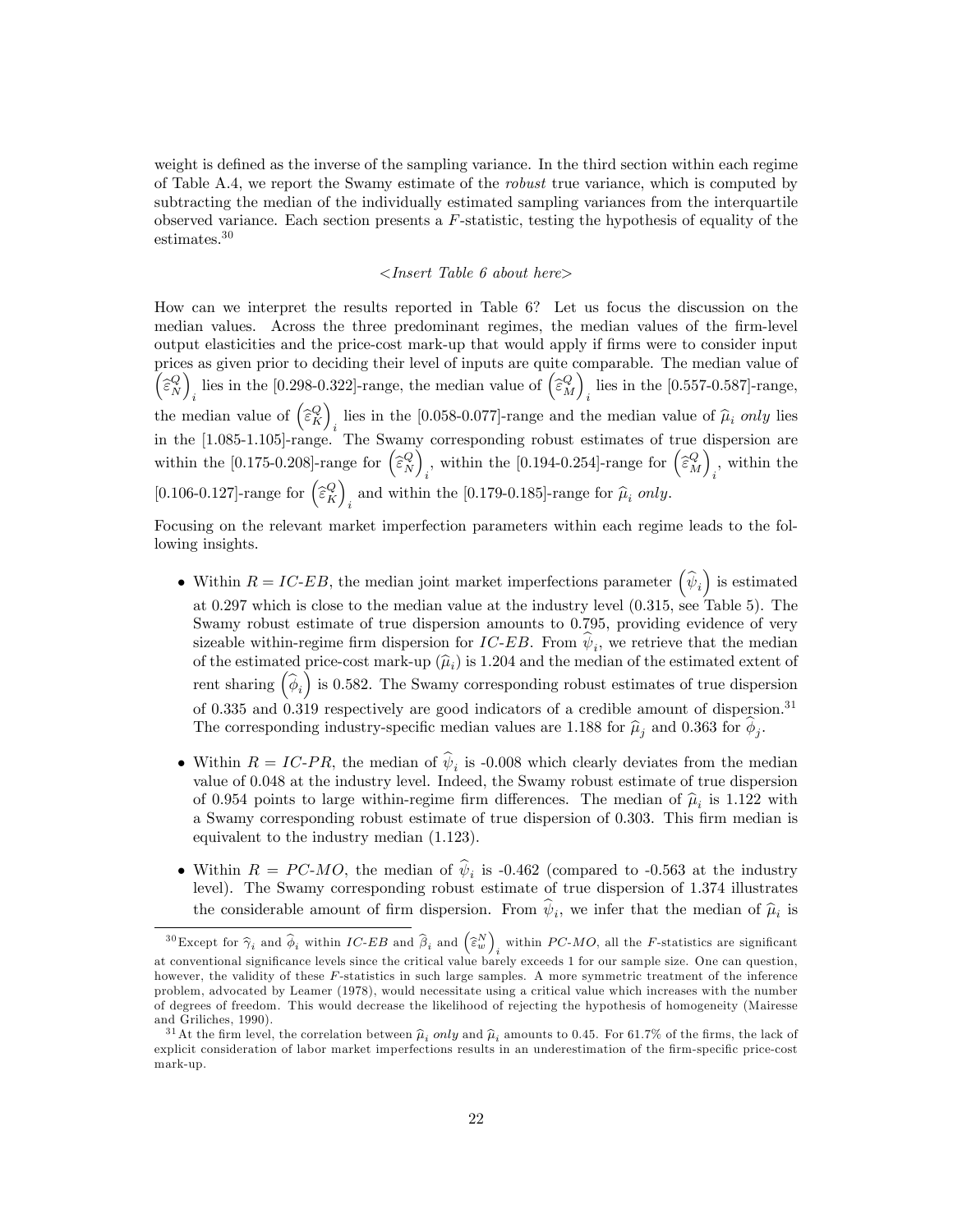1.015 and the median of  $\left(\widehat{\varepsilon}_{w}^{N}\right)$ is 0.194. The Swamy corresponding robust estimates of  $i_{\text{tot}}$ true dispersion of 0.317 and 1.440 respectively give evidence of substantial within-regime firm dispersion for PC-MO. The industry-specific median values are 0.984 for  $\hat{\mu}_i$  and 1.711 for  $\left(\widehat{\boldsymbol{\varepsilon}}_w^N\right)$ j .

Going back to the more technical details of the Swamy estimates (see Table A.4 in Appendix) and focusing on the *original* Swamy estimates, it follows that the observed variance  $(\hat{\sigma}_o^2)$  illustrates the sizeable dispersion in the estimated firm output elasticities and the derived parameters. As referred to above, the dispersion at the firm level is largely magnified by large sampling errors arising from the rather short time series available. Due to the large sampling variance  $(\hat{\sigma}_s^2)$ , we even find zero estimates of true variance in the individually estimated relative and absolute extents of rent sharing  $\hat{\gamma}_i$  and  $\phi_i$  within regime  $R = IC$ -EB and in the individually estimated  $\beta_i$  and labor supply elasticity  $(\hat{\epsilon}_w^N)_i$  within regime  $R = PC$ -MO. In contrast, we find persistent within regime  $R = PC-MO$ . In contrast, we find persistent individual firm differences in both the firm input shares, the firm estimated elasticities and the derived parameters within each regime when focusing on the Swamy estimate of the weighted true variance and the Swamy estimate of the *robust* true variance. For all the firm estimates, the weighted (interquartile) observed variance and -even more so- the weighted (robust) sampling variance are considerably smaller than the corresponding simple observed and simple sampling variance. As such, the Swamy estimate of the weighted (robust) true variance exceeds the corresponding Swamy estimate of the simple true variance within the three regimes.

Summing up, we observe quite sizeable within-regime firm dispersion in the joint market imperfections parameter and the corresponding product and labor market imperfection parameters for the three predominant regimes to which the industries belong. This statement holds even if we focus on true dispersion. This main finding can be interpreted in two ways. First, production behavior of firms within industries that are classified in the same regime is indeed truly heterogeneous. Following this interpretation, we investigate in the next section which firmspecific factors correlate with the market imperfection parameters within the dominant regime (IC-EB). Second, from the true dispersion of the joint market imperfections parameter, we derive that for firms within  $R = IC-EB$  and  $R = PC-MO$ , there is room to move to another regime. Although we might expect that a majority of firms within an industry belong to the same regime as that particular industry, this presumption might be rebutted. Indeed, given that we condition the firm analysis on the industry classification, the substantial true firm dispersion might indicate that although the representative firm is characterized by the same regime as the industry to which it belongs, regime differences across firms within a given industry could be important. This calls for an extension of our analysis which we consider as a topic for future research.

### 5.3 Different dimensions across firms within the  $IC-EB$ -regime

Similarly to what we do for the industry-level estimates to assess their plausibility (see Section 4.3), we investigate how the market imperfection parameters of firms within  $R = IC-EB$  correlate with firm-specific variables like size, capital intensity, being an R&D firm and distance to the industry technology frontier.

We concentrate on the joint market imperfections parameter and the corresponding price-cost mark-up and the relative extent of rent-sharing parameters of the 5715 firms within  $R = IC-EB$ . More specifically, the dependent variable is either the vector of  $\ln(\hat{\psi}_i)$ , the vector of  $\ln(\hat{\mu}_i - 1)$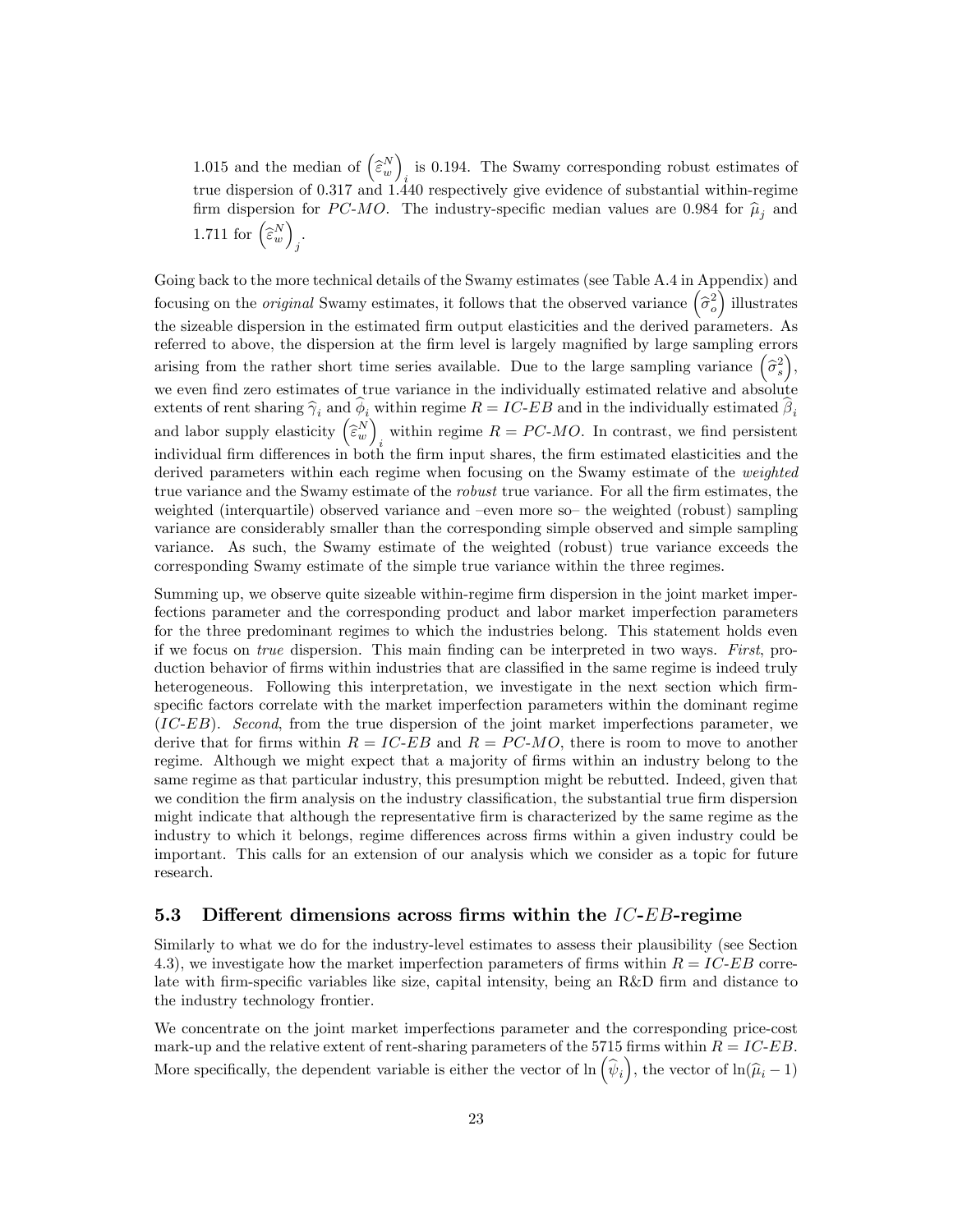or the vector of  $\ln(\hat{\gamma}_i)$ . For each of these dependent variables, we have four different matrices of regressors. Each set consists of a firm-specific variable (size, capital intensity, the R&D identifier, distance to the industry technology frontier) and industry dummies. All variables are centered around the industry mean.

#### $\langle$ Insert Table  $\gamma$  about here $\rangle$

Being resistant to the influence of outliers, we focus the discussion on the median regressions. For reasons of completeness, we also present the OLS and the WLS –where the weight is defined as the inverse of the sampling variance–regression coefficients of the set of regressors explaining the vector of  $\ln(\hat{\psi}_i)$ , the vector of  $\ln(\hat{\mu}_i - 1)$  or the vector of  $\ln(\hat{\gamma}_i)$  in Table 7. The 0.50 quantile regression can be interpreted as a robust equivalent of OLS. The regression coefficients result from regressions with one firm-specific variable (including industry dummies), except for the regression including the R&D identifier which includes two firm-specific variables (mixentr<sub>i</sub> and  $rdentr_i$ ) and industry dummies.

Size  $(n_i)$  is measured by the logarithm of the average number of employees in each firm. To the extent that large firms are typically multi-product firms, we might expect a positive correlation between Örm size and price-cost mark-ups (Sutton, 1998). Based on the standard rent-sharing literature, firm size and the relative rent-sharing parameter are expected to be positively correlated. However, we find a negative correlation between size and both  $\hat{\mu}_i$  and  $\hat{\gamma}_i$ .

Capital intensity is usually included in structure-performance models to capture the difference between capital-intensive and non-capital-intensive firms. We measure this variable  $(capint_i)$  by the logarithm of the gross book-value of fixed assets divided by sales. Since capital equipment usually constitutes sunk costs and the latter may necessitate mark-up pricing, we expect a positive correlation between capital intensity and price-cost mark-ups (see e.g. Odagiri and Yamashita, 1987). Likewise, capital intensity is expected to be positively correlated with the relative extent of rent sharing. The intuition is that if a bargaining partner receives extra income in case of a disagreement, this partner is more willing to tolerate disagreement and hence bargains for a larger share of the rents. In some studies (see e.g. Doiron, 1992), these costs are interpreted as strike costs in case the negotiating parties use strikes as a dispute resolution mechanism. Among other things, higher capital intensity is shown to increase a firm's strike costs and hence to decrease its extent of rent sharing (see e.g. Clark 1991, 1993; Doiron, 1992). From Table 7, it follows that capital-intensive firms are characterized by a higher  $\hat{\mu}_i$ . In contrast,  $\hat{\gamma}_i$  appears to be negatively correlated with capital intensity although this result is not sensitive to running a multivariate specification. $32$ 

We capture technological change by an R&D variable and a measure of the distance of a firm to its industry technology frontier. To construct the R&D variable, we merge accounting information of the considered firms from EAE (SESSI) with data of Research & Development collected by DEP ("Ministère de l'Education et de la Recherche"). The R&D surveys (DEP) provide two R&D variables: a dichotomous R&D indicator and total R&D expenditure. We assume that the sample is exhaustive, i.e. a firm that does not report any R&D expenditure is considered to be a non-R&D firm. Based on this criterion, we define three subsamples: the pure non-R&D firms, the mixed R&D firms for which we have data on  $R&D$  expenditure for less than 12 years  $(mixentr_i)$  and the pure R&D firms for which we have data on R&D expenditure for at least 12 years  $(rdentr_i)^{33}$  Our measure of the average distance of a firm to its industry technology

 $3<sup>2</sup>$  In particular, we ran multivariate specifications for each set of regressors where we included all firm-specific variables and industry dummies. Results not reported but available upon request.

<sup>&</sup>lt;sup>33</sup> Among the 5715 firms within  $R = IC$ -EB, 121 firms are identified as pure R&D firms, 476 as mixed R&D firms and -the complement- 5118 as pure non-R&D firms.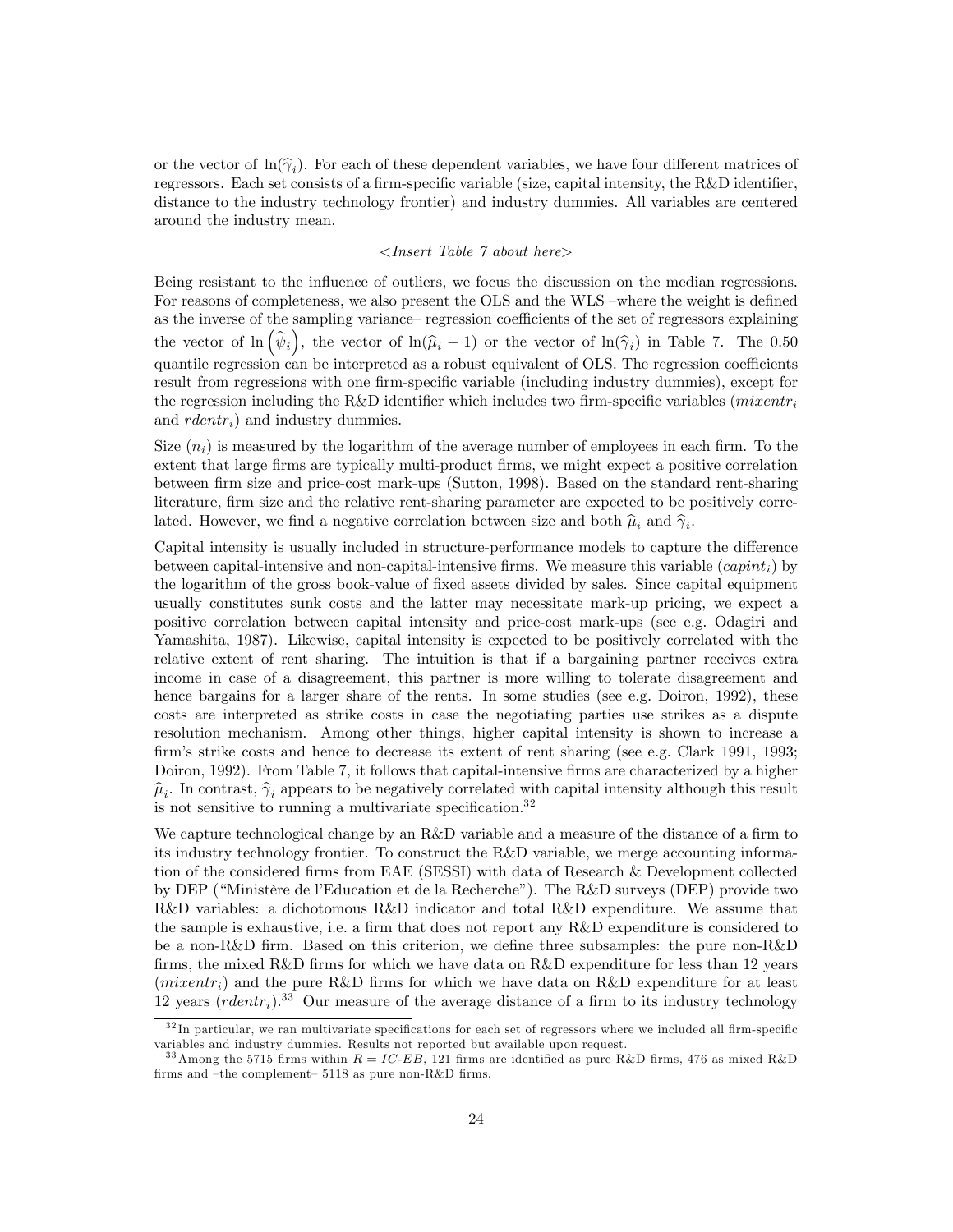frontier is constructed as follows:  $dist_i = p^{95} \ln\left(\frac{VA}{N}\right)_j - \ln\left(\frac{VA}{N}\right)_{ij}$ , where i is a firm index, j an industry index and  $\frac{VA}{N}$  real value added per employee. To drop outliers, we use the  $95^{th}$ percentile instead of the maximum. As suggested by Sutton (1991, 1998), an increase in the competitive environment might elicit an endogeneous reaction of firms through an increase in R&D spending, inducing less technology-intensive firms to exit the market. Hence, we might expect a positive correlation between R&D expenditures and price-cost mark-ups. Technological change might exert an effect on the relative extent of rent sharing by affecting the nature of the production process. However, this effect is a priori unclear. As discussed in Horn and Wolinsky (1988) and Betcherman (1991), it depends on the importance of labor costs in the firm's total costs and on the workers' substitutability in the production process. From Table 7, it follows that Örms which are further from the industry technology frontier are characterized by a higher  $\hat{\mu}_i$ .  $\hat{\gamma}_i$  appears to be negatively correlated with one of our technology variables  $(dist_i)$ .<br>The latter are all is equal to the link the industry anglesis that also groups that law technology The latter result is consistent with the industry analysis that also reveals that low-technology industries seem to be typified by a higher extent of rent sharing.

# 6 Conclusion

This study starts from the belief that product and labor markets are intrinsically characterized by distortions and imperfections and from the finding that variable input factors' estimated marginal products are often larger than their measured payments. We provide two extensions of Hall's (1988) productivity econometric framework for estimating price-cost margins. The first one embeds a standard labor (efficient) bargaining model between the firm and its employees into this framework, while the second extension abstains from the assumption that the labor supply curve facing the Örm is perfectly elastic and integrates the monopsony model as an alternative to the efficient bargaining model. Both extensions identify product and labor market imperfections as two sources of discrepancies between the output contributions of individual production factors and their respective revenue shares, and they can be tested on the basis of the sign of a parameter of joint product and labor market imperfections.

Using an unbalanced panel of 10646 French firms in 38 manufacturing industries over the period 1978-2001, we are able to classify these industries into 6 regimes depending on the type of competition in the product and the labor market. By far the most predominant regime is one of imperfect competition in the product market and efficient bargaining in the labor market (IC-EB), followed by a regime of imperfect competition in the product market and perfect competition, or right-to-manage bargaining, in the labor market  $(IC-PR)$ , and by a regime of perfect competition in the product market and monopsony in the labor market  $(PC-MO)$ . The median price-cost mark-up and rent-sharing parameters in the IC-EB-industries are of about 1.20 and 0.55 respectively, while the median price-cost mark-up in the  $IC-PR$ -industries is of about 1.10 and the median of the wage labor supply elasticity in the  $PC-MO$ -industries is of about 1.70. The random coefficient regression analyses that we perform at the firm individual level in these three predominant regimes basically confirm well these average orders of magnitude with large, yet not unreasonable, robust estimates of true dispersion (i.e. corrected for sampling dispersion). Finally, we find quite encouraging results in the two exploratory investigations of the plausibility of our findings that we could do in the case of the dominant regime  $(IC-EB)$ by relating our industry and Örm-level estimates of price-cost mark-ups and rent sharing to industry characteristics and firm-specific variables respectively.

Our analysis can be pursued in several directions, either to address some of its current limitations and investigate some new developments, or to adopt a more ambitious approach. We will conclude by very brieáy suggesting six such directions that are worth following but encounter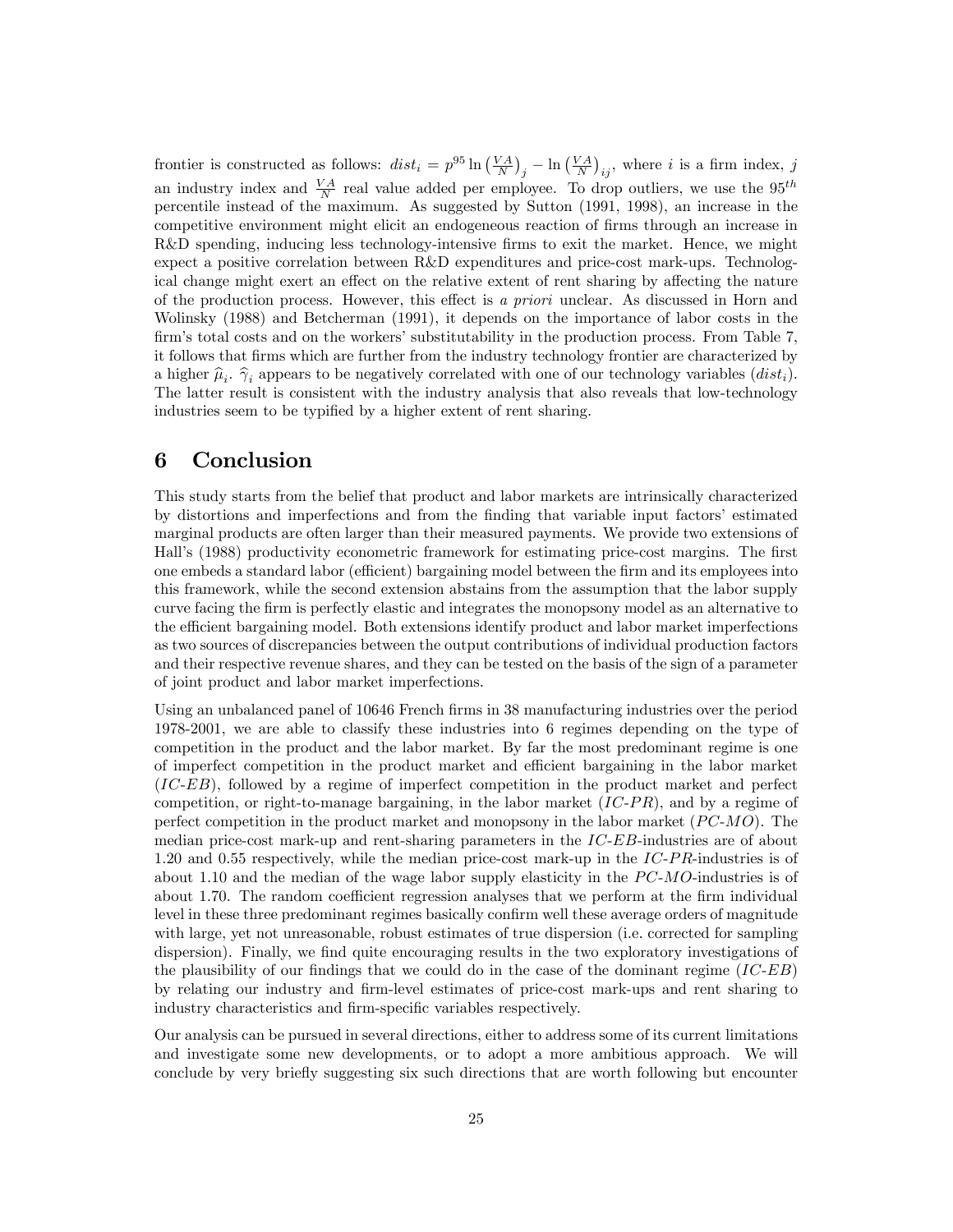data difficulties and/or intrinsic identification problems. The first three relate to limitations which also potentially affect many, and for the last one most, microeconometric studies of firm productivity: the fact (i) that we have mostly assumed in our analysis constant returns to scale, (ii) that we have not taken into account explicitly the potential consequences of labor adjustment costs on our estimates of labor and product market imperfections, and (iii) that we are actually estimating a revenue production function rather than an output production function for lack of firm-level output price indices. As we have explained, it is intrinsically difficult to separately identify and estimate an average elasticity of scale and an average price-cost mark-up; and this difficulty is magnified when in order to control for unobserved firm individual effects the estimation is only or mainly based on the time dimension variability of the data. As we also pointed out, labor adjustment costs resulting from employment protection legislation and other institutional factors may account for part of the estimated wedge between labor output share and elasticity, with the effect that our estimates of rent sharing (which are indeed on the high side) could be biased upwardly. We tend to think that this effect should be limited, but this will need further analysis both to use firm capacity utilization and hours of work variables, which are unavailable for our dataset, and to resort to a dynamic specification of firm productivity changes. Not estimating *sensu stricto* a production function for lack of firm output price information can also be a cause of biases in our estimates, that has been addressed with mixed results in Crépon et al. (2005) following a solution suggested by Klette and Griliches (1996). The unavailability of Örm-level price data is a major drawback in microeconometric studies of Örm behavior, and is clearly an important avenue for current and future research.<sup>34</sup>

The first of the other three promising directions of research is the use of matched employeremployee data both to take into account worker (and firm) characteristics that can be observed (such as skills in particular) and to control for unobserved ones.<sup>35</sup> The second one is more technical; it would be to investigate further the Örm heterogeneity of product and labor market imperfections within industry and regime by using latent class models versus random coefficient models, following the line of research initiated by Windmeijer (2010). Finally, the third would be to go back to the tradition of structural modeling of firm behavior pioneered some seventy years ago by Marschak and Andrews (1944) and address frontally the formidable problems it has been continuously raising since in spite of the formidable advances in econometrics methodology and practices.

 $34$  For a recent discussion and work related to this issue, see Griliches and Mairesse (1998), Melitz (2000), Mairesse and Jaumandreu (2005), Foster et al. (2005), Levinsohn and Melitz (2006), Katayama et al. (2009) and Syverson (2010).

 $35$  This is what we have started in Dobbelaere and Mairesse (2010) where we compare industry differences in average rent-sharing parameters based on three different approaches: the present one based on estimating a productivity equation on firm-level data, the usual one in labor econometrics based on estimating a wage equation on worker-level data, and a pure accounting approach based on measuring the firm user cost of capital and an average worker external reservation wage.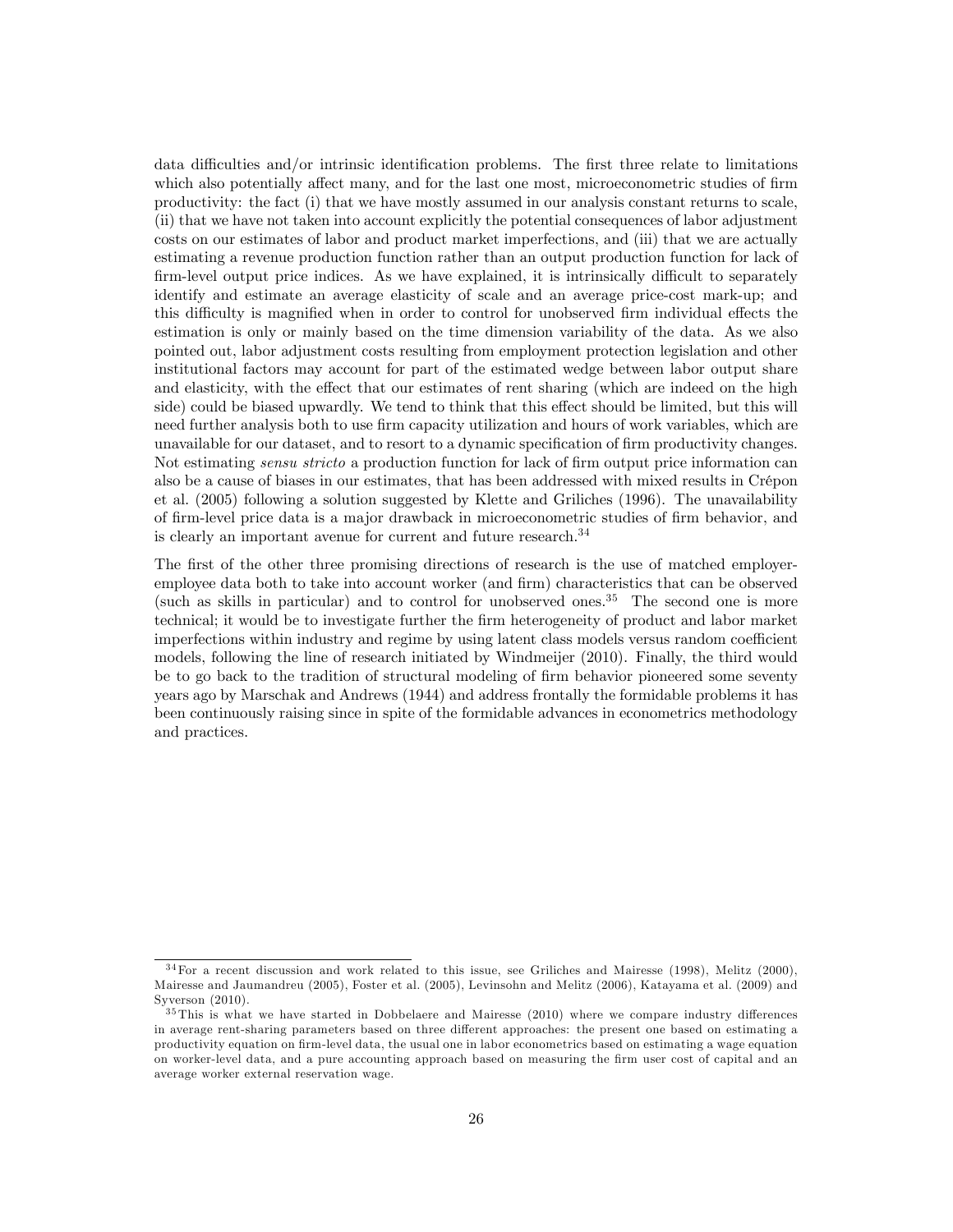## References

- [1] Abraham, F., J. Konings and S. Vanormelingen, 2009, The effect of globalization on union bargaining and price-cost margins of Örms, Review of World Economics, 145(1), 13-36.
- [2] Ackerberg, J., L. Benkard, S. Berry and A. Pakes, 2006, Econometric tools for analyzing market outcomes, in: Heckman, J.J. (Ed.), Handbook of Econometrics, vol. 6, Amsterdam: Elsevier.
- [3] Amemiya, T., 1977, A note on a heteroskedastic model, Journal of Econometrics, 6, 365-370.
- [4] Arellano, M. and S. Bond, 1991, Some tests of specification for panel data: Monte Carlo evidence and an application to employment equations, Review of Economic Studies, 58(2), 277-297.
- [5] Arellano, M. and S. Bonhomme, 2010, Identifying distributional characteristics in random coefficients panel data models, unpublished manuscript.
- [6] Atkinson, M. and J. Mairesse, 1978, Length of life of equipment in French manufacturing industries, Annales de l'INSEE, 30-31, 28-48.
- [7] Bain, J.S., 1941, The profit rate as a measure of monopoly power, Quarterly Journal of Economics, 55(1), 272-292.
- [8] Betcherman, G., 1991, Does technological change affect union bargaining power? British Journal of Industrial Relations, 29(3), 447-462.
- [9] Bhaskar, V., A. Manning and T. To, 2002, Oligopsony and monopsonistic competition in labor markets, Journal of Economic Perspectives, 16(2), 155-174.
- [10] Bhaskar, V. and T. To, 1999, Minimum wages for Ronald McDonald monopsonies: A theory of monopsonistic competition, Economic Journal, 109(455), 190-203.
- [11] Blanchard, O. and F. Giavazzi, 2003, Macroeconomic effects of regulation and deregulation in goods and labor markets, Quarterly Journal of Economics, 18(3), 879-907.
- [12] Blundell, R. and S. Bond, 2000, GMM estimation with persistent panel data: An application to production functions, Econometric Review, 19(3), 321-340.
- [13] Boal, W.M., 1995, Testing for employer monopsony in turn-of-the-century coal mining, RAND Journal of Economics, 26(3), 519-536.
- [14] Boal W.M. and M.R. Ransom, 1997, Monopsony in the labor market, Journal of Economic Literature, 35(1), 86-112.
- [15] Booth, A., 1995, The economics of the trade union, Cambridge: Cambridge University Press.
- [16] Boulhol, H., S. Dobbelaere and S. Maioli, 2010, Imports as product and labour market discipline, British Journal of Industrial Relations, forthcoming.
- [17] Brander, J. A. and B. J. Spencer, 1985, Export subsidies and international market share rivalry, Journal of International Economics, 18(1-2), 83-100.
- [18] Bresnahan, T., 1989, Empirical studies of industries with market power, in: Schmalensee, R., Willig, R. (Eds.), Handbook of Industrial Organization, vol. 2, Amsterdam: North-Holland.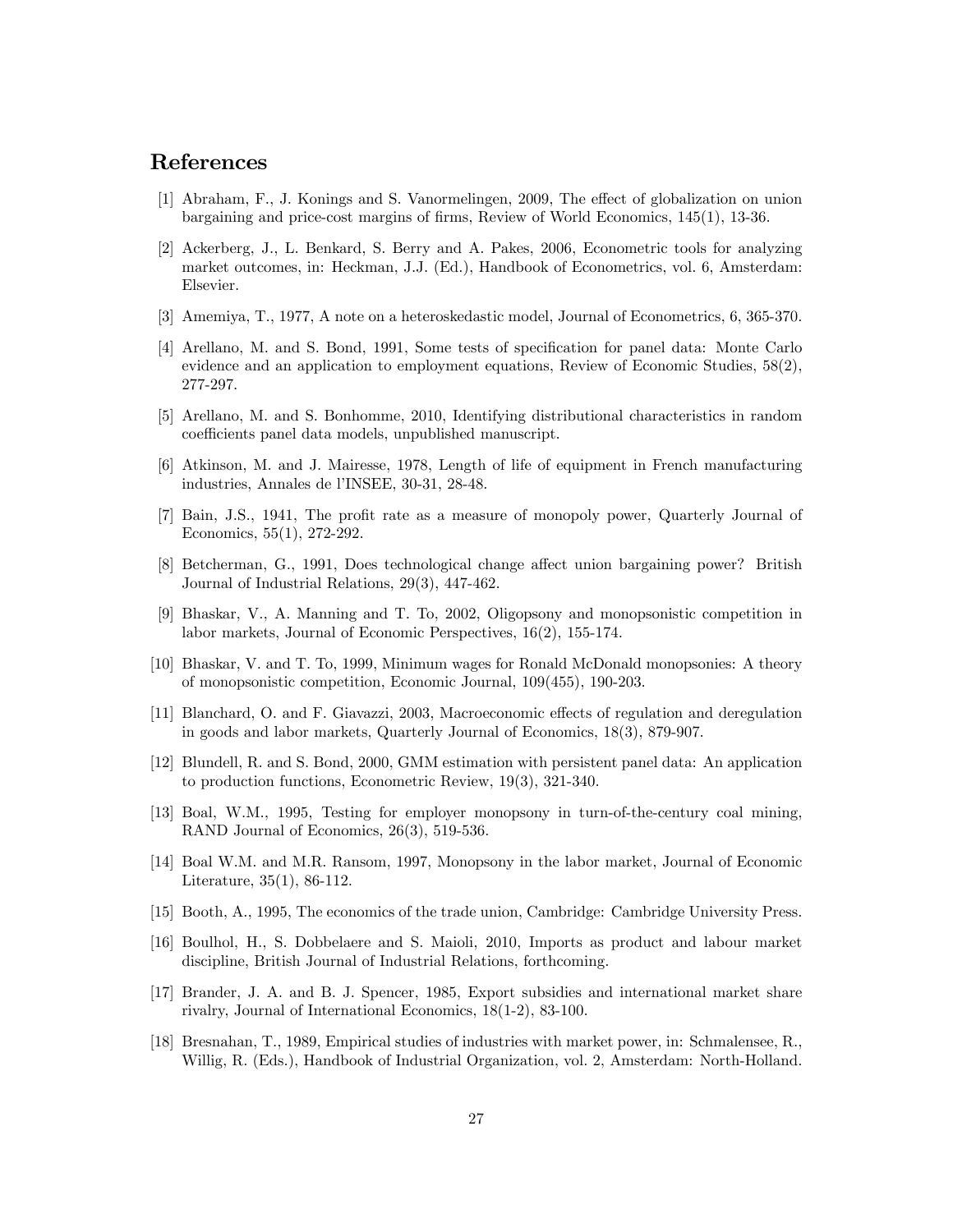- [19] Brock, E. and S. Dobbelaere, 2006, Has international trade affected workers' bargaining power?, Review of World Economics, 142(6), 233-266.
- [20] Bughin, J., 1996, Trade unions and firms' product market power, Journal of Industrial Economics, 44(3), 289-307.
- [21] Burdett K. and D. Mortensen, 1998, Wage differentials, employer size and unemployment, International Economic Review, 39(2), 257-273.
- [22] Clark, S.J., 1991, Inventory accumulation, wages and employment, Economic Journal, 101(405), 230-238.
- [23] Clark, S.J, 1993, The strategic use of inventories in an infinite horizon model of wage and employment bargaining, Scottish Journal of Political Economy, 40(2), 165-183.
- [24] Conyon, M. and S. Machin, 1991, The determination of profit margins in UK manufacturing, Journal of Industrial Economics, 39(4), 369-382.
- [25] CrÈpon, B., R. Desplatz and J. Mairesse, 1999, Estimating price-cost margins, scale economies and workers' bargaining power at the firm level, CREST Working Paper G9917, Centre de Recherche en Economie et Statistique.
- [26] CrÈpon, B., R. Desplatz and J. Mairesse, 2005, Price-cost margins and rent sharing: Evidence from a panel of French manufacturing firms, Annales d'Economie et de Statistique, Special issue in memory of Zvi Griliches, 79/80, 585-611.
- [27] Dobbelaere, S., 2004, Estimation of price-cost margins and union bargaining power for Belgian manufacturing, International Journal of Industrial Organization, 22(10), 1381-1398.
- [28] Dobbelaere, S. and J. Mairesse, 2010, Micro-evidence on rent sharing from different perspectives, IZA Discussion Paper 4871, Institute for the Study of Labor.
- [29] Doiron, D.J., 1992, Bargaining power and wage-employment contracts in a unionized industry, International Economic Review, 33(3), 583-606.
- [30] Dumont, M., G. Rayp and P. Willemé, 2006, Does internationalization affect union bargaining power? An empirical study for five EU countries, Oxford Economic Papers,  $58(1)$ , 77-102.
- [31] Falch, T., 2001, Decentralized public sector wage determination: Wage curve and wage comparison for Norwegian teachers in the pre-WW2 period, Labour, 15(3), 343-369.
- [32] Foster, L., J. Haltiwanger and C. Syverson, 2005, Reallocation, firm turnover, and efficiency: Selection on productivity or profitability?, NBER Working Paper 11555.
- [33] Griliches, Z. and J. Mairesse, 1998, Production functions: The search for identification, in: Strom, S. (Ed.), Essays in honour of Ragnar Frisch, Econometric Society Monograph Series, Cambridge: Cambridge University Press.
- [34] Hall, R.E., 1988, The relationship between price and marginal cost in US industry, Journal of Political Economy, 96(5), 921-947.
- [35] Hicks, J.R., 1932, The theory of wages, London: Macmillan.
- [36] Hildreth, C. and H. Houck, 1968, Some estimates for a linear model with random coefficients, Journal of the American Association, 63(322), 584-595.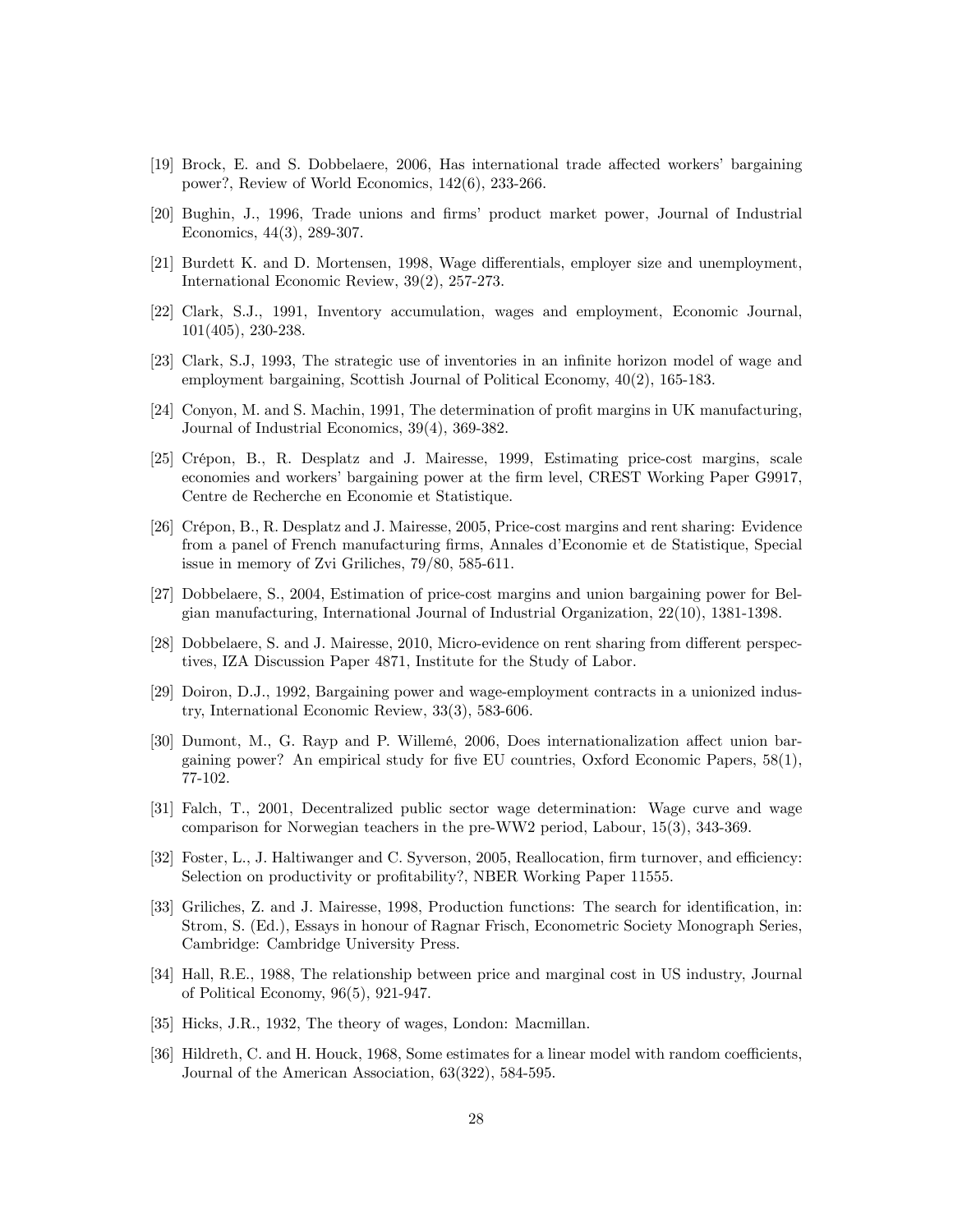- [37] Horn, H. and A. Wolinsky, 1988, Worker substitutability and patterns of unionisation, Economic Journal, 98(391), 484-497.
- [38] Karier, T., 1985, Unions and monopoly profits, Review of Economics and Statistics,  $67(1)$ , 34-42.
- [39] Katayama H., Lu S. and J.R. Tybout, 2009, Firm-level productivity studies: Illusions and a solution, International Journal of Industrial Organization, 27(3), 403-413.
- [40] Klette, T.J. and Z. Griliches, 1996, The inconsistency of common scale estimators when output prices are unobserved and endogenous, Journal of Applied Econometrics, 11(4), 343- 361.
- [41] Krugman, P., 1979, Increasing returns, monopolistic competition and international trade, Journal of International Economics, 9(4), 469-479.
- [42] Leamer, E.E., 1978, Specification searches: Ad hoc inference with nonexperimental data, New York: John Wiley and Sons.
- [43] Levinsohn, J., 1993, Testing the imports-as-market-discipline hypothesis, Journal of International Economics, 35(1-2), 1-22.
- [44] Levinsohn, J. and M.J. Melitz, 2006, Productivity in a differentiated products market equilibrium, unpublished manuscript.
- [45] MaCurdy, T., 1985, A guide to applying time series models to panel data, Stanford, CA: Stanford University.
- [46] Mairesse, J. and Z. Griliches, 1990, Heterogeneity in panel data: Are there stable production functions?, in: Champsaur, P., Deleau, M., Grandmont, J.M., Laroque, G., Guesnerie, R., Henry, C., Laffont, J.J., Mairesse, J., Monfort, A., Younes, Y. (Eds.), Essays in honor of Edmond Malinvaud, vol. 3, Cambridge, MA: MIT Press.
- [47] Mairesse, J. and J. Jaumandreu, 1995, Panel-data estimates of the production function and the revenue function: What difference does it make?, Scandinavian Journal of Economics, 107(4), 651-672.
- [48] Mairesse, J. and J.M. Pescheux, 1980, Fonction de production et mesure du capital: La robustesse des estimations, Annales de l'INSEE, 38-39, 63-75.
- [49] Manning, A., 2003, Monopsony in motion: Imperfect competition in labor markets, Princeton: Princeton University Press.
- [50] Marschak, J. and W.H. Andrews, 1944, Random simultaneous equations and the theory of production, Econometrica, 12(3-4), 143-205.
- [51] Martin, S., 1993, Advanced industrial economics, Cambridge, MA: Blackwell Publishers.
- [52] McDonald, I.M. and R.M. Solow, 1981, Wage bargaining and employment, American Economic Review, 71(5), 896-908.
- [53] Melitz, M.J. 2000, Estimating productivity in differentiated product industries, Harvard University, unpublished manuscript.
- [54] Nelson, P., 1973, The elasticity of labor supply to the individual firm, Econometrica,  $41(5)$ , 853-866.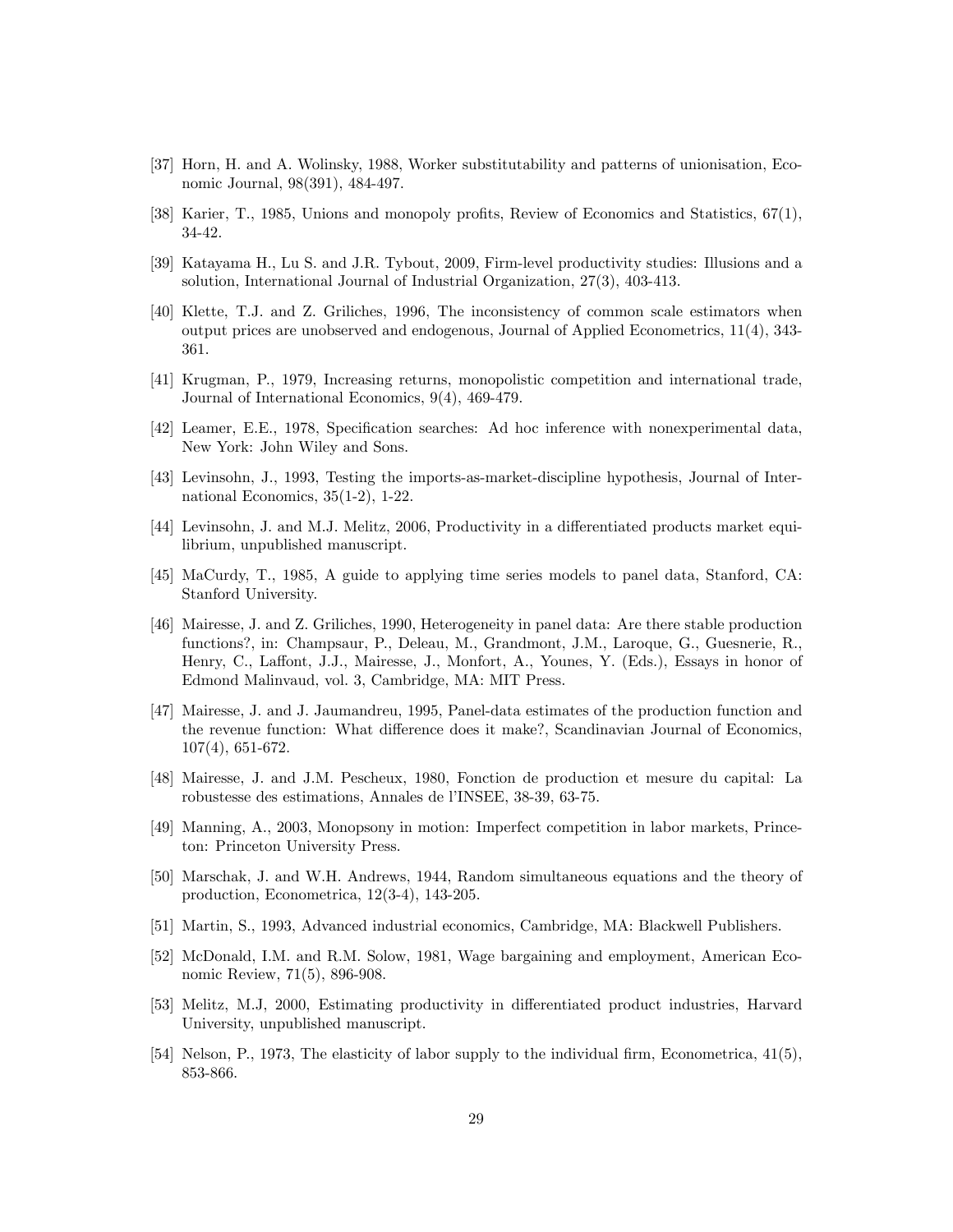- [55] Neven, D.J., L. Röller and Z. Zhang, 2006, Endogenous costs and price-costs margins: An application to the European airline industry, Journal of Industrial Economics, 54(3), 351-368.
- [56] Nickell, S.J. and M. Andrews, 1983, Unions, real wages and employment in Britain 1951-79, Oxford Economic Papers, 35(supplement), 183-205.
- [57] Nickell, S., 1999, Product markets and labour markets, Labour Economics, 6(1), 1-20.
- [58] Odagiri, H. and T. Yamashita, 1987, Price mark-ups, market structure, and business fluctuation in Japanese manufacturing industries, Journal of Industrial Economics, 35(3), 317-331.
- [59] OECD, 2005, OECD Science, Technology and industry scoreboard 2005, Organisation for Economic Co-operation and Development, www.oecd.org/sti/scoreboard.
- [60] Pigou A.C., 1924, The economics of welfare, London: Macmillan.
- [61] Reynolds, L., 1946, The supply of labor to the firm, Quarterly Journal of Economics,  $60(2)$ , 390-411.
- [62] Rodrik, D., 1997, Has globalization gone too far?, Washington, DC: Institute for International Economics.
- [63] Roodman, D., 2005, xtabond2: Stata module to extend xtabond dynamic panel data estimator. Center for Global Development, Washington.
- [64] Savin, N.E., 1984, Multiple hypothesis testing, in: Griliches, Z., Intrilligator, M.D. (Eds.), Handbook of Econometrics, vol. 2, Amsterdam: North-Holland.
- [65] Schmalensee, R., 1989, Inter-industry studies of structure and performance, in: Schmalensee, R., Willig, R. (Eds.), Handbook of Industrial Organization, vol. 2, Amsterdam: North-Holland.
- [66] Solow, R.M., 1957, Technical change and the aggregate production function, Review of Economics and Statistics, 39(3), 312-320.
- [67] Staiger, D., J. Spetz and C. Phibbs, 1999, Is there monopsony in the labor market? Evidence from a natural experiment, NBER Working Paper 7258.
- [68] Sullivan, D., 1989, Monopsony power in the market for nurses, Journal of Law and Economics, 32(2), S135-S178.
- [69] Sutton, J., 1991, Sunk costs and market structure, Cambridge, MA: MIT Press.
- [70] Sutton, J., 1998, Technology and market structure, Cambridge, MA: MIT Press.
- [71] Swamy, P.A.V.B., 1970, Efficient inference in a random coefficient model, Econometrica, 38(2), 311-323.
- [72] Syverson, C., 2010, What determines productivity?, NBER Working Paper 15712.
- [73] Windmeijer, F., 2010, What's the point of class. Random coefficients versus latent class models, 2010 International Conference on Panel Data.
- [74] Woolridge, J., 2002, Econometric analysis of cross sections and panel data, Cambridge, MA: MIT Press.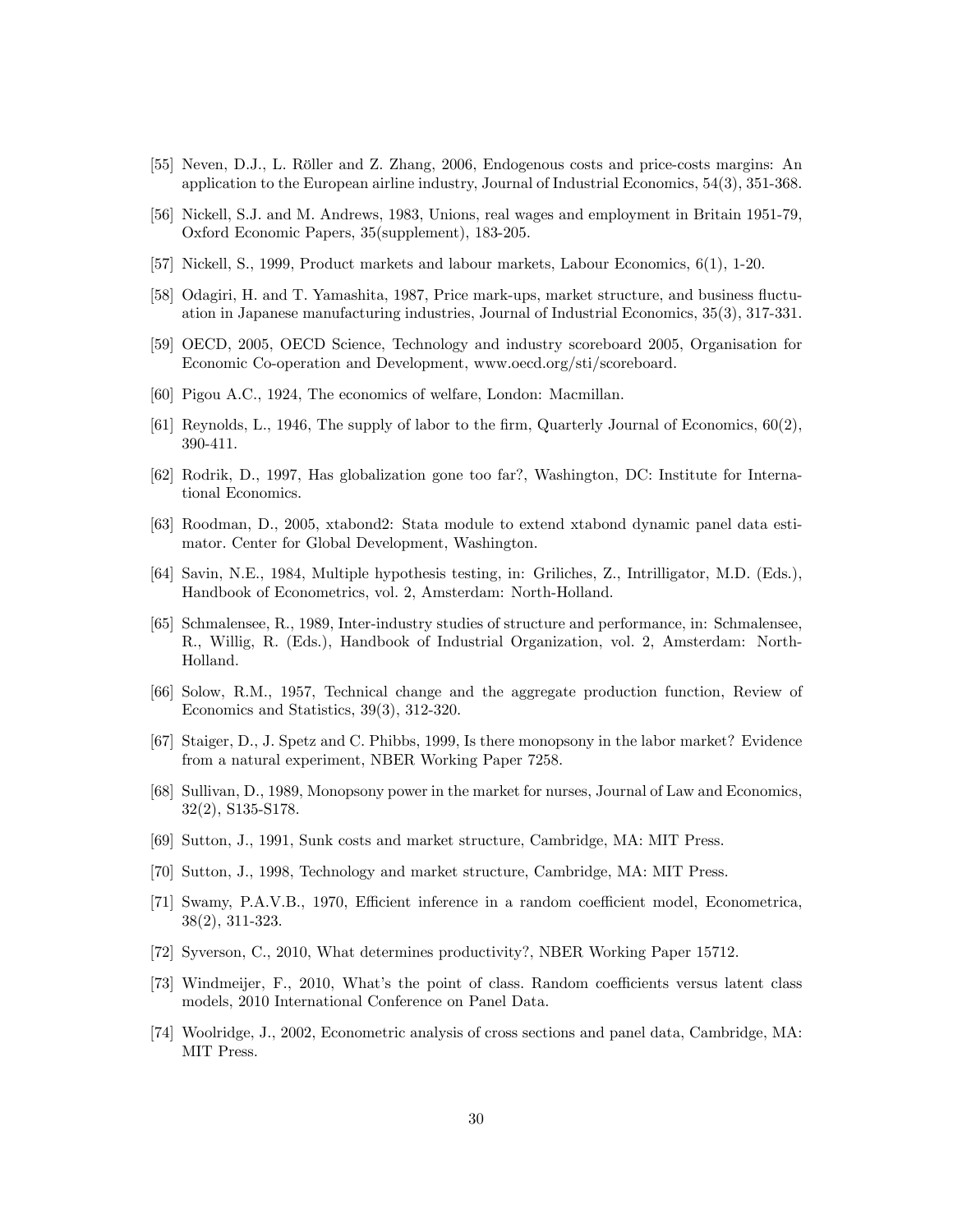| Table 1            |  |
|--------------------|--|
| Summary statistics |  |

| Mean     | Sd.   | $Q_1$    | $\mathrm{Q}_2$ | $\mathrm{Q}_3$ |
|----------|-------|----------|----------------|----------------|
| 0.021    | 0.152 | $-0.061$ | 0.019          | 0.103          |
| 0.006    | 0.123 | $-0.043$ | 0.000          | 0.054          |
| $-0.001$ | 0.151 | $-0.072$ | $-0.020$       | 0.060          |
| 0.040    | 0.192 | $-0.060$ | 0.038          | 0.139          |
| 0.307    | 0.136 | 0.208    | 0.291          | 0.387          |
| 0.503    | 0.159 | 0.399    | 0.510          | 0.614          |
| 0.185    | 0.143 | 0.092    | 0.158          | 0.248          |
| 0.022    | 0.188 | $-0.081$ | 0.024          | 0.126          |
| 0.007    | 0.166 | $-0.073$ | 0.014          | 0.088          |
| 0.041    | 0.220 | $-0.079$ | 0.041          | 0.160          |
| 0.000    | 0.100 | $-0.056$ | 0.000          | 0.054          |
|          |       |          |                | 1978-2001      |

Number of observations: 154363, except for  $\alpha_N$  and  $\alpha_M$  (165009).

 ${}^aSR = \Delta q - \alpha_N\Delta n - \alpha_M\Delta m - (1 - \alpha_N - \alpha_M)\Delta k.$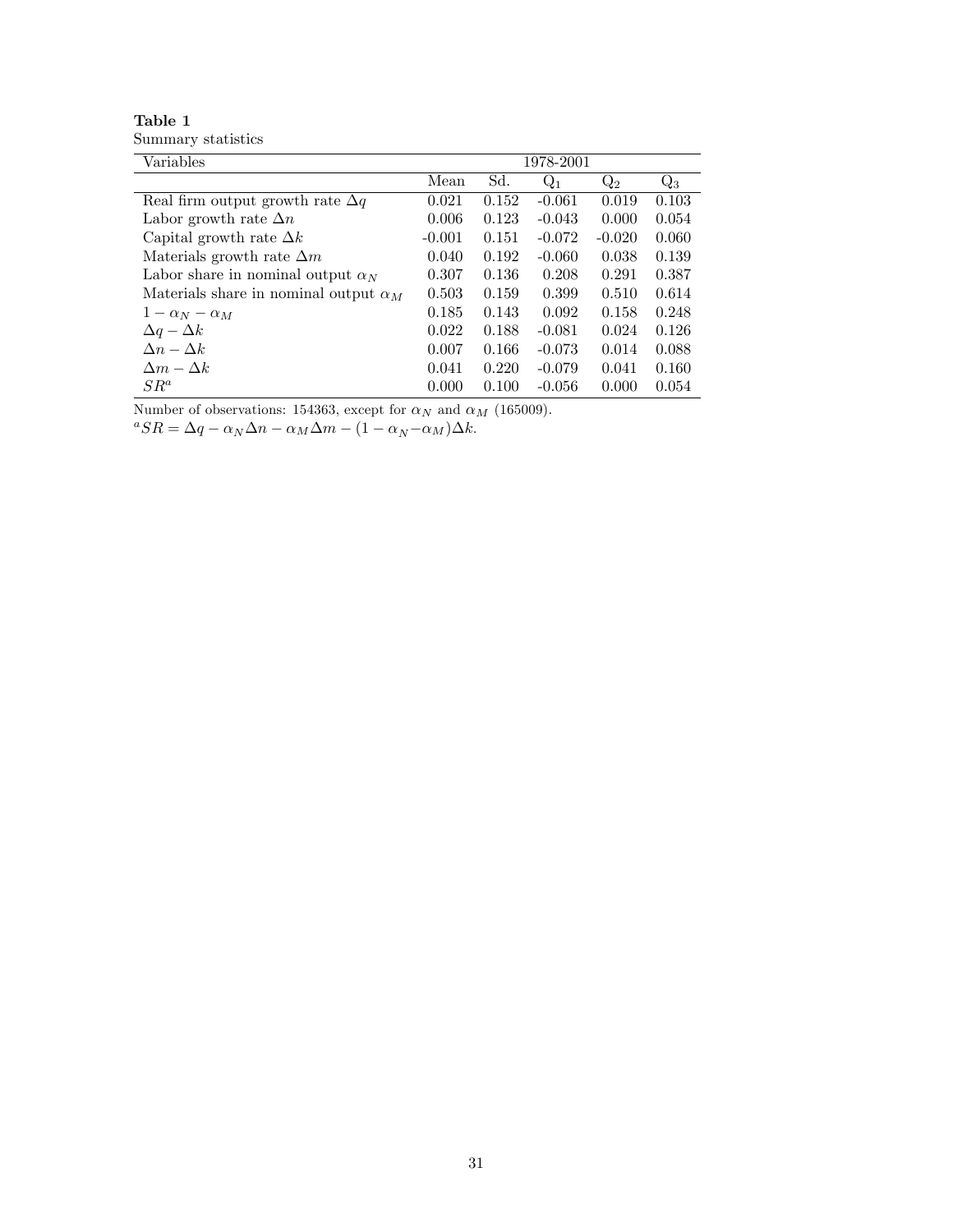Estimates of output elasticities  $\widehat{\epsilon}_{J}^{Q}$  ( $J = N, M, K$ ), joint market imperfections parameter  $(\widehat{\psi})$ ,

price-cost mark-up  $\hat{\mu}$  (only) and extent of rent sharing  $\hat{\phi}$ :

Full sample: 10646 firms, each firm between 12 and 24 years of observations - period 1978-2001

Part 1: Imposing constant returns to scale:  $\hat{\epsilon}_K^Q = 1 - \hat{\epsilon}_N^Q - \hat{\epsilon}_M^Q$ 

|                                                                |               | STATIC SPECIFICATION | DYNAMIC SPECIFICATION |                |                |                |
|----------------------------------------------------------------|---------------|----------------------|-----------------------|----------------|----------------|----------------|
|                                                                | <b>OLS</b>    | <b>OLS</b>           | <b>GMM DIF</b>        | <b>GMM SYS</b> | <b>GMM DIF</b> | <b>GMM SYS</b> |
|                                                                | <b>LEVELS</b> | DIF                  | $(t-2)(t-3)$          | $(t-2)(t-3)$   | $(t-2)(t-3)$   | $(t-2)(t-3)$   |
| $\widehat{\boldsymbol{\varepsilon}}_{N}^{Q}$                   | 0.331         | 0.298                | 0.138                 | 0.298          | 0.134          | 0.201          |
|                                                                | (0.003)       | (0.003)              | (0.020)               | (0.008)        | (0.032)        | (0.015)        |
| $\widehat{\boldsymbol{\varepsilon}}_M^Q$                       | 0.592         | 0.587                | 0.726                 | 0.675          | 0.595          | 0.541          |
|                                                                | (0.003)       | (0.003)              | (0.017)               | (0.007)        | (0.022)        | (0.019)        |
| $\widehat{\boldsymbol{\varepsilon}}^{\mathit{Q}}_{\mathit{K}}$ | 0.077         | 0.115                | 0.137                 | 0.027          | 0.271          | 0.258          |
|                                                                | 1             | 1                    | 1                     |                |                |                |
| $\widehat{\mu}$ only = $\frac{\widehat{\mu}$ only              | 1.144         | 1.112                | 1.129                 | 1.211          | 1.041          | 0.934          |
|                                                                | (0.003)       | (0.002)              | (0.013)               | (0.007)        | (0.032)        | (0.020)        |
| $\widehat{\psi}$                                               | 0.096         | 0.186                | 0.993                 | 0.370          | 0.745          | 0.421          |
|                                                                | (0.017)       | (0.013)              | (0.095)               | (0.036)        | (0.128)        | (0.071)        |
| $\widehat{\mu} = \frac{\widehat{\mu}}{\lambda}$                | 1.177         | 1.167                | 1.443                 | 1.342          | 1.184          | 1.076          |
|                                                                | (0.007)       | (0.005)              | (0.033)               | (0.015)        | (0.043)        | (0.039)        |
| $\widehat{\gamma}$                                             | 0.647         | 0.785                | 1.628                 | 0.962          | 1.532          | 1.146          |
|                                                                | (0.017)       | (0.013)              | (0.063)               | (0.030)        | (0.116)        | (0.069)        |
| $\widehat{\boldsymbol{\phi}}$                                  | 0.393         | 0.440                | 0.619                 | 0.490          | 0.605          | 0.534          |
|                                                                | (0.006)       | (0.004)              | (0.009)               | (0.008)        | (0.018)        | (0.015)        |
| $\widehat{\rho}$                                               |               |                      |                       |                | 0.713          | 0.619          |
|                                                                |               |                      |                       |                | (0.023)        | (0.018)        |

Part 2: Not imposing constant returns to scale:  $\widehat{\varepsilon}_K^Q = \widehat{\lambda} - \widehat{\varepsilon}_N^Q - \widehat{\varepsilon}_M^Q$ 

|                                                           |               |            | STATIC SPECIFICATION |                | DYNAMIC SPECIFICATION |                |
|-----------------------------------------------------------|---------------|------------|----------------------|----------------|-----------------------|----------------|
|                                                           | <b>OLS</b>    | <b>OLS</b> | <b>GMM DIF</b>       | <b>GMM SYS</b> | <b>GMM DIF</b>        | <b>GMM SYS</b> |
|                                                           | <b>LEVELS</b> | DIF        | $(t-2)(t-3)$         | $(t-2)(t-3)$   | $(t-2)(t-3)$          | $(t-2)(t-3)$   |
| $\widehat{\boldsymbol{\varepsilon}}_N^{\hspace{0.5pt} Q}$ | 0.331         | 0.189      | 0.149                | 0.240          | 0.111                 | 0.057          |
|                                                           | (0.001)       | (0.002)    | (0.022)              | (0.011)        | (0.031)               | (0.025)        |
| $\widehat{\boldsymbol{\varepsilon}}_M^Q$                  | 0.592         | 0.554      | 0.566                | 0.696          | 0.554                 | 0.562          |
|                                                           | (0.001)       | (0.002)    | (0.020)              | (0.008)        | (0.023)               | (0.020)        |
| $\widehat{\boldsymbol{\varepsilon}}^{\mathit{Q}}_{K}$     | 0.077         | 0.049      | $-0.027$             | 0.033          | 0.033                 | 0.241          |
|                                                           | (0.002)       | (0.003)    | (0.038)              | (0.017)        | (0.057)               | (0.027)        |
| $\widehat{\lambda}$                                       |               | 0.792      | 0.688                | 0.969          | 0.803                 | 0.860          |
|                                                           | (0.0006)      | (0.003)    | (0.020)              | (0.004)        | (0.052)               | (0.025)        |
|                                                           | $1.153\,$     | 1.011      | 0.890                | 1.219          | $1.011\,$             | 0.916          |
| $\widehat{\mu}$ only                                      | (0.004)       | (0.004)    | (0.022)              | (0.008)        | (0.035)               | (0.033)        |
| $\frac{\widehat{\mu} \text{ only}}{\widehat{\lambda}}$    | 1.145         | 1.189      | 1.398                | 1.212          | 1.074                 | 0.897          |
|                                                           | (0.003)       | (0.003)    | (0.035)              | (0.007)        | (0.054)               | (0.022)        |
| $\widehat{\psi}$                                          | 0.100         | 0.488      | 0.639                | 0.602          | 0.729                 | 0.582          |
|                                                           | (0.019)       | (0.012)    | (0.101)              | (0.047)        | (0.128)               | (0.077)        |
| $\widehat{\mu}$                                           | 1.177         | 1.102      | 1.126                | 1.383          | 1.100                 | 1.117          |
|                                                           | (0.002)       | (0.004)    | (0.039)              | (0.016)        | (0.046)               | (0.041)        |
| $\widehat{\gamma}$                                        | 0.652         | 1.231      | 1.433                | 1.219          | 1.598                 | 1.864          |
|                                                           | (0.006)       | (0.010)    | (0.091)              | (0.037)        | (0.118)               | (0.091)        |
| $\widehat{\phi}$                                          | 0.395         | 0.552      | 0.589                | 0.549          | 0.615                 | 0.651          |
|                                                           | (0.002)       | (0.002)    | (0.015)              | (0.007)        | (0.017)               | (0.011)        |
|                                                           | 1.178         | 1.392      | 1.637                | 1.427          | 1.371                 | 1.299          |
| $\frac{\widehat{\mu}}{\widehat{\lambda}}$                 | (0.002)       | (0.006)    | (0.055)              | (0.020)        | (0.088)               | (0.057)        |
| $\widehat{\rho}$                                          |               |            |                      |                | 0.723                 | 0.609          |
|                                                           |               |            |                      |                | (0.023)               | (0.020)        |

Robust standard errors and first-step robust standard errors in columns 1-2 and columns 3-6 respectively.

Time dummies are included but not reported.

(1) Input shares:  $\alpha_N = 0.307$ ,  $\alpha_M = 0.503$ ,  $\alpha_K = 0.190$ .

(2) GMM DIF: the set of instruments includes the lagged levels of n, m and k dated  $(t-2)$  and  $(t-3)$ .

(3) GMM SYS: the set of instruments includes the lagged levels of n, m and k dated  $(t-2)$  and  $(t-3)$  in the first-differenced equations and correspondingly the lagged first-differences of n, m and k dated  $(t - 1)$  in the levels equations.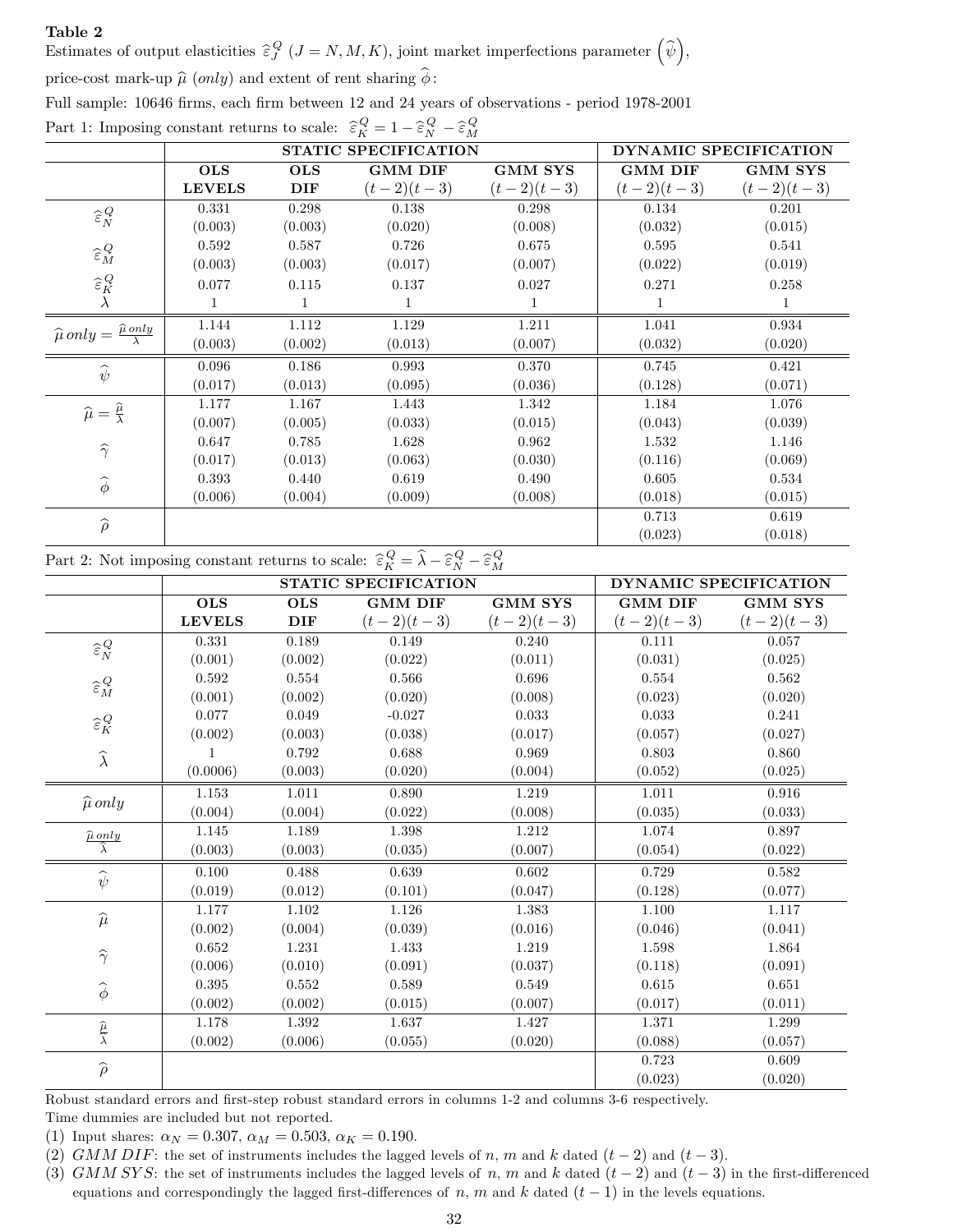| Table 3 |                      |
|---------|----------------------|
|         | Industry repartition |

| Industry $j$   | Code            | Name                                             | $#$ Firms          | Regime $R$                     |  |
|----------------|-----------------|--------------------------------------------------|--------------------|--------------------------------|--|
|                |                 |                                                  | $(\# \text{Obs.})$ |                                |  |
| $1\,$          | B01             | Meat preparations                                | 324 (4881)         | $\overline{IC\text{-}MO}$      |  |
| $\,2$          | $\rm B02$       | Milk products                                    | 122 (1981)         | $PC-MO^{\star}$                |  |
| $\sqrt{3}$     | B03             | Beverages                                        | 106 (1705)         | $PC-MO^{\star}$                |  |
| $\overline{4}$ | $\rm B04$       | Food production for animals                      | 126 (1942)         | $PC-MO^{\star}$                |  |
| $\bf 5$        | <b>B05-B06</b>  | Other food products                              | 518 (7835)         | $\cal{IC}\mbox{-}EB$           |  |
| $\,6$          | C11             | Clothing and skin goods                          | 453 (6938)         | $IC$ - $EB$                    |  |
| $\overline{7}$ | C12             | Leather goods and footwear                       | 213 (3400)         | $IC$ - $EB$                    |  |
| 8              | C20             | Publishing, (re)printing                         | 724 (10919)        | $IC$ - $EB$                    |  |
| 9              | $\rm C31$       | Pharmaceutical products                          | 130(2153)          | $PC-MO^{\star}$                |  |
| 10             | C32             | Soap, perfume and maintenance products           | 114 (1877)         | $PC-MO$                        |  |
| 11             | C41             | Furniture                                        | 322 (5043)         | $\cal{IC}\mbox{-}EB$           |  |
| 12             | C42, C44-C46    | Accommodation equipment                          | 179 (2871)         | $IC\text{-}PR^{\triangledown}$ |  |
| 13             | C43             | Sport articles, games and other products         | 156 (2390)         | $IC\text{-}PR^\triangledown$   |  |
| 14             | $\rm D01$       | Motor vehicles                                   | 133 (2064)         | $IC-PR$                        |  |
| 15             | D02             | Transport equipment                              | 129 (2177)         | $IC\text{-}PR^\triangledown$   |  |
| 16             | E11-E14         | Ship building, aircraft and railway construction | 110 (1834)         | $IC-PR$                        |  |
| 17             | E21             | Metal products for construction                  | 171 (2590)         | $\cal{IC}\mbox{-}EB$           |  |
| 18             | $\rm E22$       | Ferruginous and steam boilers                    | 294 (4461)         | $IC$ - $EB$                    |  |
| 19             | $\mbox{E}23$    | Mechanical equipment                             | 182 (3020)         | $PC-MO^{*,\nabla}$             |  |
| 20             | E24             | Machinery for general usage                      | 268 (4151)         | $IC-PR$                        |  |
| 21             | E25-E26         | Agriculture machinery                            | 154 (2391)         | $PC$ - $PR^{\triangledown}$    |  |
| 22             | E27-E28         | Other machinery for specific usage               | 286 (4355)         | $IC$ - $EB$                    |  |
| 23             | E31-E35         | Electric and electronic machinery                | 203 (2934)         | $IC$ - $EB$                    |  |
| 24             | $F11-F12$       | Mineral products                                 | 205 (3099)         | $IC$ - $EB$                    |  |
| $25\,$         | ${\rm F}13$     | Glass products                                   | 104 (1681)         | $PC-MO^{\nabla}$               |  |
| 26             | F14             | Earthenware products and construction material   | 391 (6109)         | $IC$ - $EB$                    |  |
| $27\,$         | $\rm F21$       | Textile art                                      | 270 (4338)         | $IC$ - $EB$                    |  |
| 28             | F22-F23         | Textile products and clothing                    | 310 (4858)         | $\cal{IC}\mbox{-}EB$           |  |
| 29             | F31             | Wooden products                                  | 475 (7170)         | $IC\text{-}PR^\triangledown$   |  |
| $30\,$         | F32-F33         | Paper and printing products                      | 330 (5312)         | $\cal IC\mbox{-}\cal PR$       |  |
| 31             | F41-F42         | Mineral and organic chemical products            | 192 (3026)         | $IC-MO$                        |  |
| $32\,$         | F43-F45         | Parachemical and rubber products                 | 171 (2759)         | $PC-MO^{\star}$                |  |
| $33\,$         | F46             | Transformation of plastic products               | 600 (9037)         | $\cal{IC}\mbox{-}EB$           |  |
| 34             | F51-F52         | Steel products, non-ferrous metals               | 125 (2024)         | $IC\text{-}PR^{\triangledown}$ |  |
| 35             | F <sub>53</sub> | Ironware                                         | 138 (2247)         | $IC$ - $EB$                    |  |
| 36             | F54             | Industrial service to metal products             | 1000 (14930)       | $IC$ - $EB$                    |  |
| 37             | F55-F56         | Metal products, recuperation                     | 599 (9314)         | $IC$ - $EB$                    |  |
| 38             | F61-F62         | Electrical goods and components                  | 319 (5193)         | $IC-PR$                        |  |

\*Imposing  $\left(\mu_j = \frac{(\epsilon_M^Q)_j}{(\alpha_M)_j}\right)$  $\overline{\phantom{0}}$  $\geq 1$  and estimating a non-lineair specification switches industry  $j = 2, 3, 4, 9, 19$  and 32 from  $PC-MO$  to  $IC-MO$ .

 $\nabla$ Increasing the rejection region in both parts of the classification procedure by using the 40% statistical significance level, switches industry  $j = 21$  from PC-PR to PC-MO, industry  $j = 19$  and 25 from PC-MO to IC-MO, industry  $j = 12, 13$  and 15 from IC-PR to IC-EB and industry  $j = 29$  and 34 from IC-PR to IC-MO.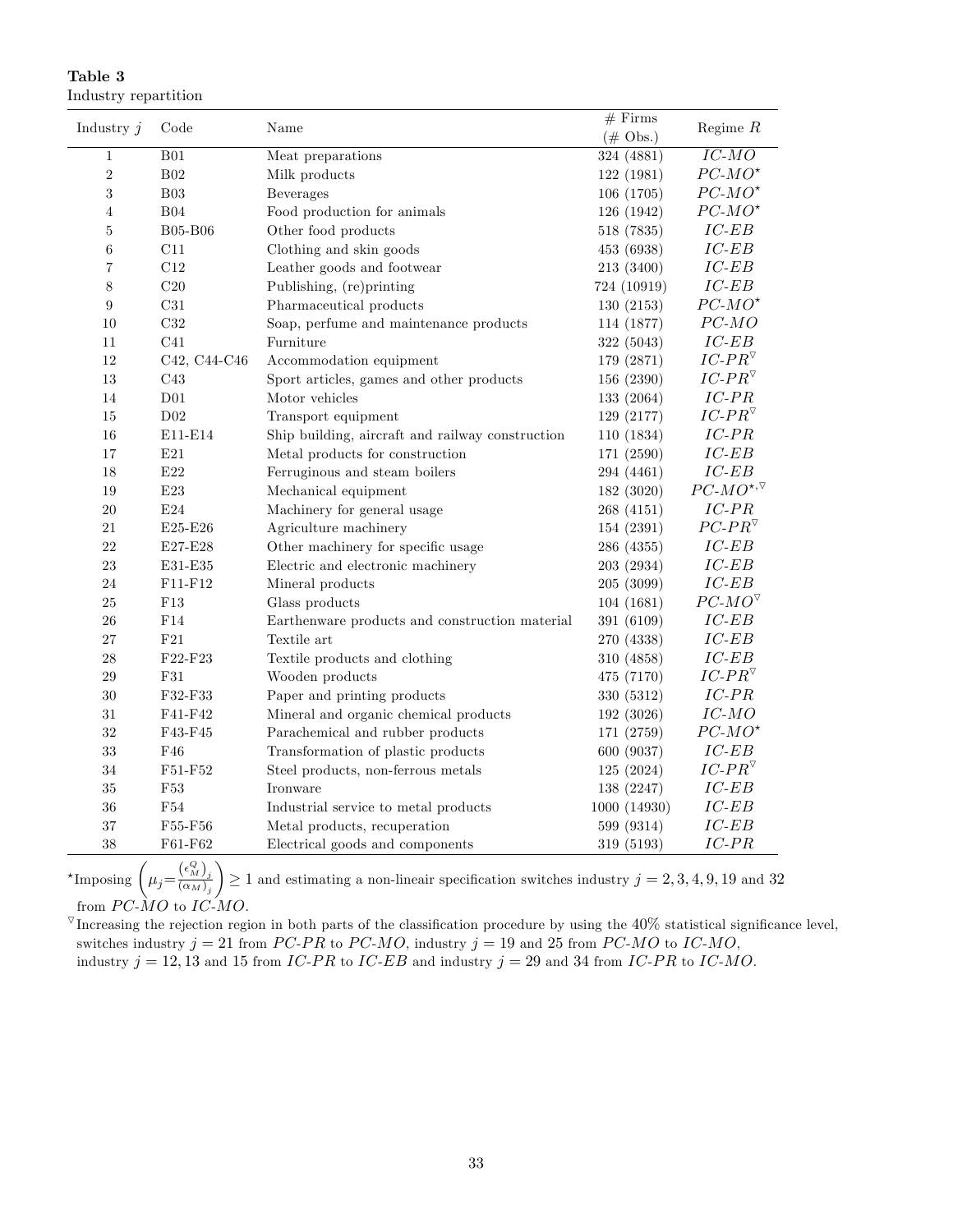| Classification of industry $j \in \{1, \ldots, 38\}$ in                                                            |
|--------------------------------------------------------------------------------------------------------------------|
| regime $R \in \mathbb{R} = \{PC\text{-}PR, IC\text{-}PR, PC\text{-}EB, PC\text{-}MO, IC\text{-}EB, IC\text{-}MO\}$ |

|                                  | <b>MAIN CLASSIFICATION PROCEDURE</b>                                                             |                                |                  |                 |  |  |  |  |  |  |
|----------------------------------|--------------------------------------------------------------------------------------------------|--------------------------------|------------------|-----------------|--|--|--|--|--|--|
| $#$ ind.<br>prop. of ind. $(\%)$ |                                                                                                  | <b>LABOR MARKET</b>            |                  |                 |  |  |  |  |  |  |
| PRODUCT MARKET                   | Perfect competition<br>or right-to-manage<br>bargaining $(PR)$                                   | Efficient<br>bargaining $(EB)$ | Monopsony $(MO)$ |                 |  |  |  |  |  |  |
|                                  |                                                                                                  | $\Omega$                       | 8                | 9               |  |  |  |  |  |  |
| Perfect competition $(PC)$       | 2.6%                                                                                             | $0\%$                          | 21.1%            | 23.7%           |  |  |  |  |  |  |
|                                  | 10                                                                                               | 17                             | $\overline{2}$   | 29              |  |  |  |  |  |  |
| Imperfect competition $(IC)$     | 26.3%                                                                                            | 44.7%                          | 5.3%             | 76.3%           |  |  |  |  |  |  |
|                                  | 11                                                                                               | 17                             | 10               | $\overline{38}$ |  |  |  |  |  |  |
|                                  | 29%                                                                                              | 44.7%                          | $26.3\%$         | 100%            |  |  |  |  |  |  |
|                                  | ROBUSTNESS CHECK 1                                                                               |                                |                  |                 |  |  |  |  |  |  |
| $#$ ind.<br>prop. of ind. $(\%)$ |                                                                                                  | <b>LABOR MARKET</b>            |                  |                 |  |  |  |  |  |  |
| PRODUCT MARKET                   | Perfect competition<br>or right-to-manage<br>bargaining $(PR)$                                   | Efficient<br>bargaining $(EB)$ | Monopsony $(MO)$ |                 |  |  |  |  |  |  |
|                                  |                                                                                                  | $\Omega$                       | $\overline{2}$   | $\overline{3}$  |  |  |  |  |  |  |
| Perfect competition $(PC)$       | 2.6%                                                                                             | $0\%$                          | 5.3%             | 7.9%            |  |  |  |  |  |  |
|                                  | 10                                                                                               | 17                             | 8                | 35              |  |  |  |  |  |  |
| Imperfect competition $(IC)$     | 26.3%                                                                                            | 44.7%                          | 21.1%            | 92.1%           |  |  |  |  |  |  |
|                                  | 11                                                                                               | 17                             | 10               | $\overline{38}$ |  |  |  |  |  |  |
|                                  | 29%                                                                                              | 44.7%                          | 26.3%            | 100%            |  |  |  |  |  |  |
|                                  | ROBUSTNESS CHECK 2                                                                               |                                |                  |                 |  |  |  |  |  |  |
| $#$ ind.<br>prop. of ind. $(\%)$ |                                                                                                  | <b>LABOR MARKET</b>            |                  |                 |  |  |  |  |  |  |
| PRODUCT MARKET                   | Perfect competition<br>Efficient<br>or right-to-manage<br>bargaining $(EB)$<br>bargaining $(PR)$ |                                | Monopsony $(MO)$ |                 |  |  |  |  |  |  |
|                                  | $\Omega$                                                                                         | $\Omega$                       | $\overline{7}$   | $\overline{7}$  |  |  |  |  |  |  |
| Perfect competition $(PC)$       | $0\%$                                                                                            | $0\%$                          | 18.4%            | 18.4%           |  |  |  |  |  |  |
|                                  | $\overline{5}$                                                                                   | 20                             | 6                | 31              |  |  |  |  |  |  |
| Imperfect competition $(IC)$     | 13.2%                                                                                            | 52.6%                          | 15.8%            | 81.6%           |  |  |  |  |  |  |
|                                  | 5                                                                                                | $\overline{20}$                | 13               | $\overline{38}$ |  |  |  |  |  |  |
|                                  | 13.2%                                                                                            | 52.6%                          | 34.2%            | 100%            |  |  |  |  |  |  |

For details on the specific industries belonging to each regime: see Table 3.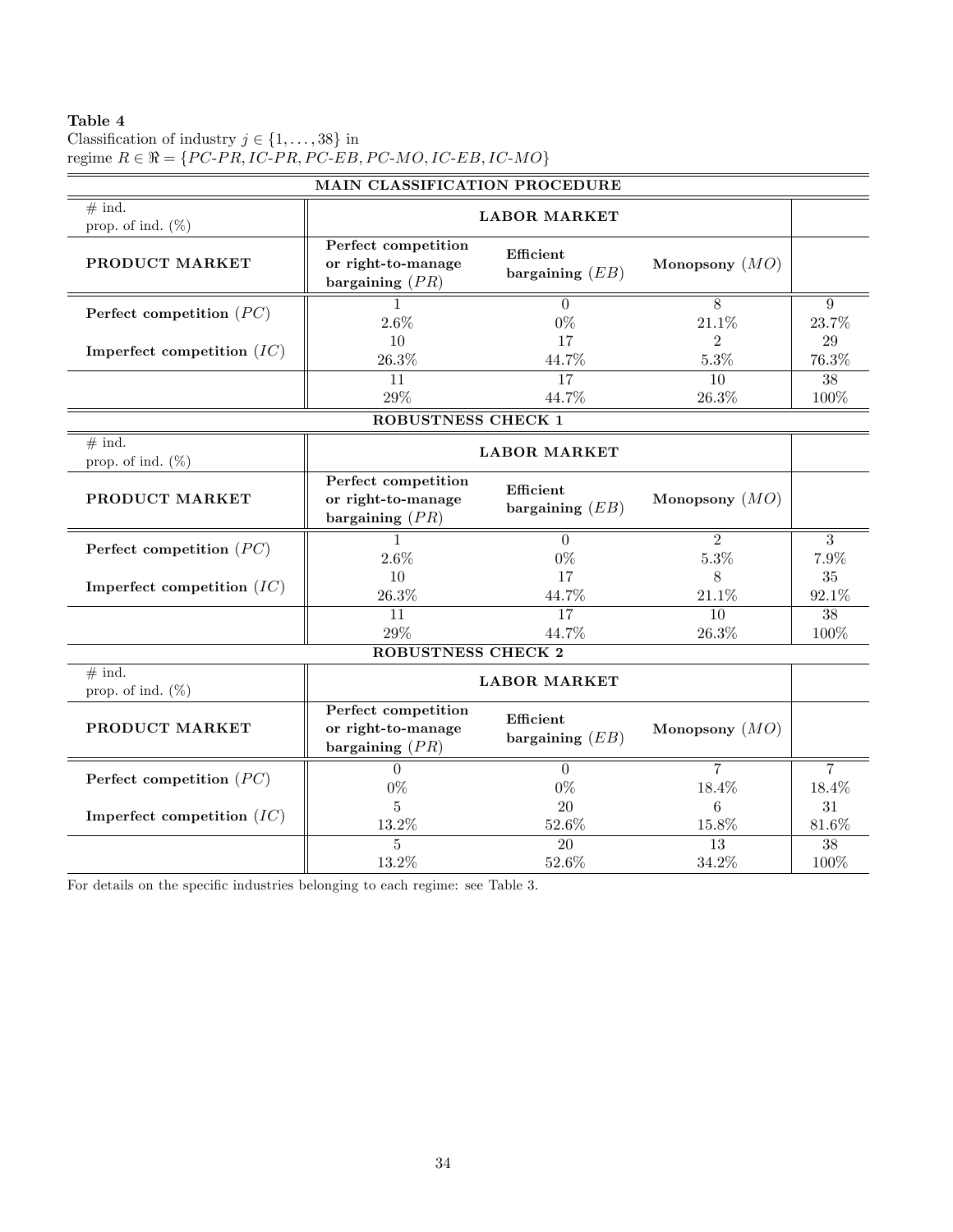Summary industry analysis: Industry-specific output elasticities  $(\hat{\epsilon}_j^Q)_{j}$   $(J = N, M, K)$ , joint market imperfections parameter  $\hat{\psi}_j$ , and corresponding price-cost mark-up  $\widehat{\mu}_j$  (only) and extent of rent sharing  $\widehat{\phi}$ *j* or labor supply elasticity  $\left(\widehat{\varepsilon}_{w}^{N}\right)_{j}^{a,b}$ 

|                     |                |                |                |                                              |                                              |                                                  |                        | <b>OLS DIF</b>                      |                   |                                  |                                            |
|---------------------|----------------|----------------|----------------|----------------------------------------------|----------------------------------------------|--------------------------------------------------|------------------------|-------------------------------------|-------------------|----------------------------------|--------------------------------------------|
| Regime $R = IC$ -EB | $(\alpha_N)_i$ | $(\alpha_M)_i$ | $(\alpha_K)_i$ | $\left(\widehat{\varepsilon}_{N}^{Q}\right)$ | $\left(\widehat{\varepsilon}^{Q}_{M}\right)$ | $\left(\widehat{\varepsilon}_{K}^{Q}\right)_{j}$ | $\widehat{\mu}_i$ only | $\widehat{\phantom{1}}$<br>$\psi_j$ | $\widehat{\mu}_j$ | $\widehat{\gamma}_i$             | $\phi_j$                                   |
| [17 industries]     |                |                |                |                                              |                                              |                                                  |                        |                                     |                   |                                  |                                            |
| Industry mean       | 0.334          | 0.488          | 0.178          | 0.295(0.012)                                 | 0.586(0.010)                                 | 0.119(0.010)                                     | 1.106(0.012)           | 0.319(0.053)                        | 1.204(0.022)      | 0.526(0.079)                     | 0.328(0.036)                               |
| Industry $Q_1$      | 0.294          | 0.470          | 0.165          | 0.264(0.010)                                 | 0.566(0.008)                                 | 0.103(0.008)                                     | 1.078(0.011)           | 0.191(0.040)                        | 1.162(0.019)      | 0.359(0.054)                     | 0.264(0.029)                               |
| Industry $Q_2$      | 0.333          | 0.482          | 0.177          | 0.286(0.012)                                 | 0.585(0.011)                                 | 0.118(0.010)                                     | 1.099(0.012)           | 0.315(0.054)                        | 1.188(0.022)      | 0.569(0.073)                     | 0.363(0.033)                               |
| Industry $Q_3$      | 0.379          | 0.513          | 0.187          | 0.316(0.015)                                 | 0.634(0.012)                                 | 0.137(0.013)                                     | 1.138(0.014)           | 0.426(0.065)                        | 1.235(0.024)      | 0.661(0.093)                     | 0.398(0.036)                               |
| Regime $R = IC-PR$  |                |                |                |                                              |                                              |                                                  |                        |                                     |                   |                                  |                                            |
| [10 industries]     | $(\alpha_N)_i$ | $(\alpha_M)_i$ | $(\alpha_K)_i$ | $\left(\widehat{\varepsilon}_{N}^{Q}\right)$ | $\left[\widehat{\varepsilon}_{M}^{Q}\right]$ | $\left(\widehat{\varepsilon}_{K}^{Q}\right)$     | $\hat{\mu}_i$ only     | $\psi_i$                            | $\widehat{\mu}_j$ |                                  |                                            |
| Industry mean       | 0.287          | 0.520          | 0.193          | 0.314(0.017)                                 | 0.588(0.014)                                 | 0.098(0.013)                                     | 1.121(0.015)           | 0.024(0.080)                        | 1.129(0.027)      |                                  |                                            |
| Industry $Q_1$      | 0.257          | 0.496          | 0.170          | 0.287(0.013)                                 | 0.550(0.012)                                 | 0.083(0.010)                                     | 1.081(0.011)           | $-0.007(0.065)$                     | 1.081(0.022)      |                                  |                                            |
| Industry $Q_2$      | 0.286          | 0.531          | 0.197          | 0.309(0.017)                                 | 0.577(0.014)                                 | 0.088(0.013)                                     | 1.116(0.015)           | 0.048(0.077)                        | 1.123(0.028)      |                                  |                                            |
| Industry $Q_3$      | 0.330          | 0.538          | 0.213          | 0.351(0.020)                                 | 0.642(0.017)                                 | 0.112(0.017)                                     | 1.155(0.019)           | 0.074(0.085)                        | 1.163(0.031)      |                                  |                                            |
| Regime $R = PC-MO$  |                |                |                |                                              |                                              |                                                  |                        |                                     |                   | $\widehat{\boldsymbol{\beta}}_i$ |                                            |
| [8 industries]      | $(\alpha_N)_i$ | $(\alpha_M)_i$ | $(\alpha_K)_i$ | $\left(\widehat{\varepsilon}_{N}^{Q}\right)$ | $\left(\widehat{\varepsilon}^{Q}_{M}\right)$ | $\left(\widehat{\varepsilon}_{K}^{Q}\right)$     | $\hat{\mu}_i$ only     | $\psi_i$                            | $\mu_j$           |                                  | $\left(\widehat{\varepsilon}^{N}_w\right)$ |
| Industry mean       | 0.223          | 0.565          | 0.211          | 0.328(0.022)                                 | 0.557(0.021)                                 | 0.115(0.017)                                     | 1.074(0.023)           | $-0.556(0.140)$                     | 0.987(0.038)      | 0.659(0.064)                     | 2.574 (1.099)                              |
| Industry $Q_1$      | 0.160          | 0.508          | 0.195          | 0.264(0.020)                                 | 0.515(0.019)                                 | 0.098(0.015)                                     | 1.053(0.020)           | $-0.701(0.113)$                     | 0.960(0.035)      | 0.584(0.059)                     | 1.408(0.370)                               |
| Industry $Q_2$      | 0.231          | 0.548          | 0.212          | 0.338(0.022)                                 | 0.536(0.021)                                 | 0.111(0.016)                                     | 1.065(0.024)           | $-0.563(0.129)$                     | 0.984(0.036)      | 0.629(0.062)                     | 1.711(0.442)                               |
| Industry $Q_3$      | 0.281          | 0.630          | 0.234          | 0.383(0.023)                                 | 0.603(0.024)                                 | 0.126(0.019)                                     | 1.101(0.026)           | $-0.342(0.166)$                     | 1.015(0.040)      | 0.748(0.069)                     | 2.973(1.127)                               |

Robust standard errors in parentheses.

Detailed information on the industry-specific estimates is presented in Table A.2 [Part 1] in Appendix.

$$
\begin{aligned} \ ^{b}\ \widehat{\psi}_j = \frac{\left(\widehat{\varepsilon}_{M}^{Q}\right)_j}{\left(\alpha_{M}\right)_j} - \frac{\left(\widehat{\varepsilon}_{N}^{Q}\right)_j}{\left(\alpha_{N}\right)_j} \quad \widehat{\gamma}_j = \frac{\left(\widehat{\varepsilon}_{N}^{Q}\right)_j - \left[\left(\widehat{\varepsilon}_{M}^{Q}\right)_j\frac{\left(\alpha_{N}\right)_j}{\left(\alpha_{M}\right)_j}\right]}{\left(\widehat{\varepsilon}_{M}^{Q}\right)_j\left[\left(\alpha_{N}\right)_j + \left(\alpha_{M}\right)_j - 1\right]} \quad \widehat{\beta}_j = \frac{\left(\widehat{\varepsilon}_{w}^{Q}\right)_j}{1 + \left(\widehat{\varepsilon}_{w}^{Q}\right)_j} = \frac{\left(\alpha_{N}\right)_j\left(\widehat{\varepsilon}_{M}^{Q}\right)_j}{\left(\alpha_{M}\right)_j\left[\left(\alpha_{N}\right)_j + \left(\alpha_{M}\right)_j - 1\right]} \quad \widehat{\beta}_j = \frac{\left(\widehat{\varepsilon}_{w}^{Q}\right)_j}{1 + \left(\widehat{\varepsilon}_{w}^{Q}\right)_j} = \frac{\left(\alpha_{N}\right)_j\left(\widehat{\varepsilon}_{M}^{Q}\right)_j}{\left(\widehat{\varepsilon}_{N}^{Q}\right)_j} \end{aligned}
$$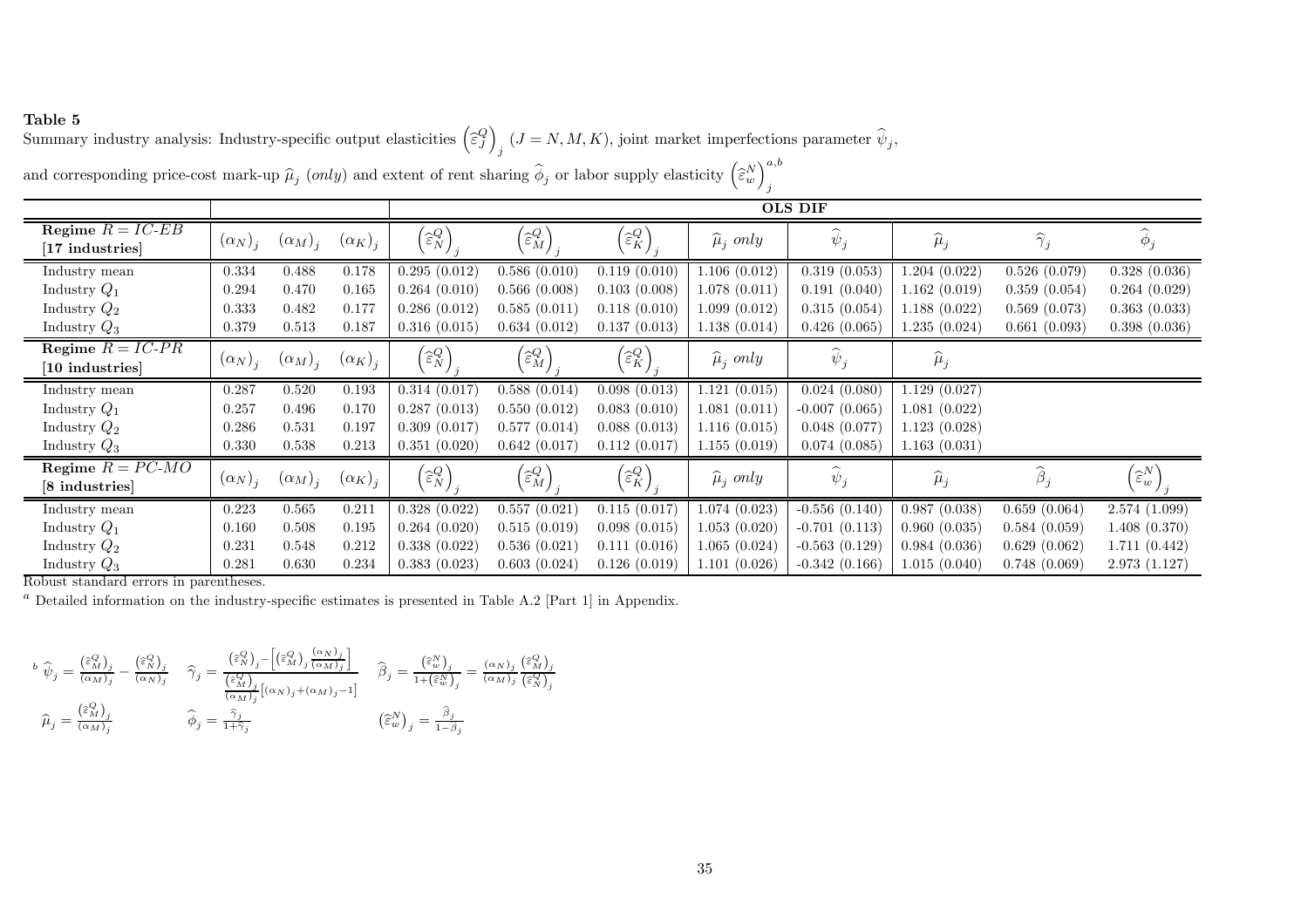Summary firm analysis: Heterogeneity in firm-specific output elasticities  $\left(\hat{\epsilon}_j^Q\right)_i$   $(J = N, M, K)$ , joint market imperf. parameter  $\hat{\psi}_i$ , and corresponding price-cost mark-up  $\hat{\mu}_i$  (only) and extent of rent sharing  $\hat{\phi}_i$  or labor supply elasticity  $\left(\hat{\epsilon}_w^N\right)_i$ 

| Regime $R = IC$ -EB                                      |                |                |                | $\left(\widehat{\varepsilon}_{N}^{Q}\right)$     | $\left(\widehat{\varepsilon}^{Q}_{M}\right)$ |                                                  | $\widehat{\mu}_i$ only | $\widehat{\phantom{1}}$<br>$\psi_i$ | $\widehat{\mu}_i$ | $\widehat{\gamma}_i$ | $\widehat{\phantom{1}}$<br>$\phi_i$ |
|----------------------------------------------------------|----------------|----------------|----------------|--------------------------------------------------|----------------------------------------------|--------------------------------------------------|------------------------|-------------------------------------|-------------------|----------------------|-------------------------------------|
| $[5715 \text{ firms}]$                                   | $(\alpha_N)_i$ | $(\alpha_M)_i$ | $(\alpha_K)_i$ |                                                  |                                              | $\left(\widehat{\varepsilon}_{K}^{Q}\right)_{i}$ |                        |                                     |                   |                      |                                     |
| Simple mean                                              | 0.341          | 0.478          | 0.181          | 0.346                                            | 0.572                                        | 0.082                                            | 1.116                  | 0.099                               | 1.260             | $-2.298$             | $0.439\,$                           |
| Observed dispersion $\hat{\sigma}_{o}$                   | (0.130)        | (0.135)        | (0.097)        | (0.243)                                          | (0.223)                                      | (0.215)                                          | (0.302)                | (1.391)                             | (0.586)           | (72.662)             | (21.013)                            |
| True dispersion $\hat{\sigma}_{true}$                    | [0.122]        | [0.126]        | [0]            | [0.102]                                          | [0.154]                                      | [0.092]                                          | [0.210]                | [0.875]                             | [0.387]           | [0]                  | [0]                                 |
| Weighted mean                                            | 0.378          | 0.534          | 0.272          | 0.269                                            | 0.600                                        | 0.061                                            | 1.114                  | 0.506                               | 1.182             | 1.017                | 0.803                               |
| Weighted observed dispersion $\hat{\sigma}_{o}$          | (0.139)        | (0.128)        | (0.141)        | (0.196)                                          | (0.211)                                      | (0.149)                                          | (0.199)                | (0.920)                             | (0.354)           | (1.160)              | (0.136)                             |
| Weighted true dispersion $\hat{\sigma}_{true}$           | [0.137]        | [0.126]        | [0.121]        | [0.155]                                          | [0.188]                                      | [0.112]                                          | [0.166]                | [0.755]                             | [0.301]           | [1.040]              | [0.126]                             |
| Median                                                   | 0.330          | 0.482          | 0.156          | 0.298                                            | 0.587                                        | 0.077                                            | 1.108                  | 0.297                               | 1.204             | 0.431                | 0.582                               |
| Interquartile observed dispersion $\widehat{\sigma}_{o}$ | (0.128)        | (0.134)        | (0.089)        | (0.242)                                          | (0.232)                                      | (0.182)                                          | (0.239)                | (1.097)                             | (0.435)           | (1.757)              | (0.440)                             |
| Robust true dispersion $\hat{\sigma}_{true}$             | [0.124]        | [0.130]        | [0]            | [0.175]                                          | [0.194]                                      | [0.115]                                          | [0.181]                | [0.795]                             | [0.335]           | [1.320]              | $[0.319]$                           |
| Regime $R = IC-PR$                                       |                | $(\alpha_M)_i$ |                |                                                  | $\left(\widehat{\varepsilon}^{Q}_{M}\right)$ |                                                  | $\widehat{\mu}_i$ only | $\psi_i$                            | $\widehat{\mu}_i$ |                      |                                     |
| $[1845 \text{ firms}]$                                   | $(\alpha_N)_i$ |                | $(\alpha_K)_i$ | $\left(\widehat{\varepsilon}_{N}^{Q}\right)_{i}$ |                                              | $\left(\widehat{\varepsilon}^{Q}_K\right)$       |                        |                                     |                   |                      |                                     |
| Simple mean                                              | 0.287          | 0.519          | 0.194          | 0.368                                            | 0.574                                        | 0.058                                            | $1.128\,$              | $-0.338$                            | 1.135             |                      |                                     |
| Observed dispersion $\hat{\sigma}_o$                     | (0.106)        | (0.119)        | (0.100)        | (0.252)                                          | (0.229)                                      | (0.221)                                          | (0.294)                | (1.580)                             | (0.465)           |                      |                                     |
| True dispersion $\hat{\sigma}_{true}$                    | [0.097]        | [0.108]        | [0]            | [0.060]                                          | [0.146]                                      | [0.066]                                          | [0.191]                | [0.934]                             | [0.271]           |                      |                                     |
| Weighted mean                                            | 0.299          | 0.578          | 0.276          | 0.294                                            | 0.610                                        | 0.051                                            | 1.122                  | 0.220                               | 1.116             |                      |                                     |
| Weighted observed dispersion $\widehat{\sigma}_{o}$      | (0.110)        | (0.118)        | (0.134)        | (0.221)                                          | (0.215)                                      | (0.158)                                          | (0.194)                | (1.101)                             | (0.342)           |                      |                                     |
| Weighted true dispersion $\hat{\sigma}_{true}$           | [0.107]        | [0.116]        | [0.113]        | [0.172]                                          | [0.190]                                      | [0.117]                                          | [0.159]                | [0.889]                             | [0.289]           |                      |                                     |
| Median                                                   | 0.271          | 0.526          | 0.174          | 0.324                                            | 0.580                                        | 0.058                                            | 1.117                  | $-0.008$                            | 1.122             |                      |                                     |
| Interquartile observed dispersion $\hat{\sigma}_{o}$     | (0.105)        | (0.121)        | (0.091)        | (0.264)                                          | (0.243)                                      | (0.197)                                          | (0.242)                | (1.318)                             | (0.407)           |                      |                                     |
| Robust true dispersion $\hat{\sigma}_{true}$             | [0.099]        | [0.117]        | $[0]$          | [0.186]                                          | [0.199]                                      | [0.127]                                          | [0.179]                | [0.954]                             | [0.303]           |                      |                                     |

Different indicators and first-differenced OLS estimates<sup> $a,b$ </sup>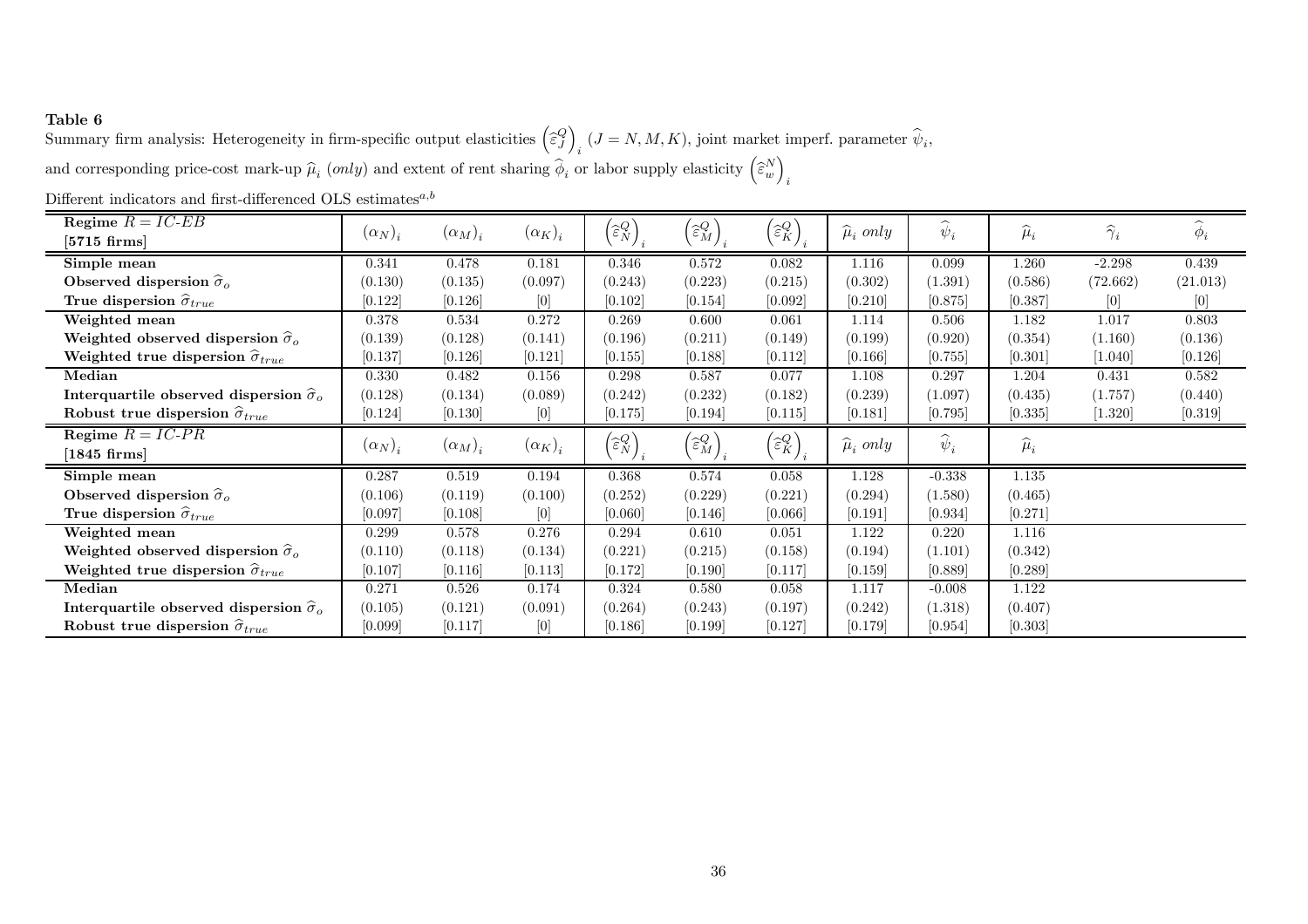### Table <sup>6</sup> (ctd)

Summary firm analysis: Heterogeneity in firm-specific output elasticities  $\left(\hat{\epsilon}_j^Q\right)_i$   $(J = N, M, K)$ , joint market imperf. parameter  $\hat{\psi}_i$ , and corresponding price-cost mark-up  $\hat{\mu}_i$  (only) and extent of rent of rent sharing  $\hat{\phi}_i$  or labor supply elasticity  $\left(\hat{\epsilon}_w^N\right)_i$ 

| Regime $R = PC-MO$                                   |                |                |                | $'\widehat{\varepsilon}_{N}^{Q}$ | $\left(\widehat{\varepsilon}^{Q}_{M}\right)$ | $'\widehat{\varepsilon}_{K}^{Q}$ |                    | $\sim$   |           |         | $\widehat{\varepsilon}^N_w$ |
|------------------------------------------------------|----------------|----------------|----------------|----------------------------------|----------------------------------------------|----------------------------------|--------------------|----------|-----------|---------|-----------------------------|
| $[899 \text{ firms}]$                                | $(\alpha_N)_i$ | $(\alpha_M)_i$ | $(\alpha_K)_i$ |                                  |                                              |                                  | $\hat{\mu}_i$ only | $\psi$ : |           |         |                             |
| Simple mean                                          | 0.230          | 0.559          | 0.211          | 0.368                            | 0.554                                        | 0.078                            | 1.085              | $-0.984$ | 0.004     | 6.786   | $-20.307$                   |
| Observed dispersion $\hat{\sigma}_{o}$               | (0.108)        | (0.143)        | (0.112)        | (0.260)                          | (0.247)                                      | (0.211)                          | (0.312)            | (2.325)  | (0.436)   | (79.36) | (583.099)                   |
| True dispersion $\widehat{\sigma}_{true}$            | [0.098]        | [0.132]        | ſОl            | [0.092]                          | [0.182]                                      | [0.053]                          | [0.226]            | 1.427    | [0.264]   | [0]     | [0]                         |
| Weighted mean                                        | 0.261          | 0.650          | 0.300          | 0.264                            | 0.615                                        | 0.044                            | 1.116              | $-0.059$ | $1.052\,$ | 0.108   | 0.041                       |
| Weighted observed dispersion $\widehat{\sigma}_{o}$  | (0.108)        | (0.128)        | (0.136)        | (0.219)                          | (0.259)                                      | (0.143)                          | (0.190)            | 1.218)   | (0.319)   | (0.163) | (0.208)                     |
| Weighted true dispersion $\hat{\sigma}_{true}$       | [0.105]        | [0.127]        | [0.120]        | [0.183]                          | [0.241]                                      | [0.111]                          | [0.162]            | [1.011]  | [0.278]   | [0.108] | [0.151]                     |
| Median                                               | 0.219          | 0.563          | 0.185          | 0.322                            | 0.557                                        | 0.059                            | 1.085              | $-0.462$ | 0.015     | 0.694   | 0.194                       |
| Interquartile observed dispersion $\hat{\sigma}_{o}$ | (0.116)        | (0.154)        | (0.109)        | (0.267)                          | (0.287)                                      | (0.172)                          | (0.247)            | (1.705)  | (0.401)   | (0.976) | (1.786)                     |
| Robust true dispersion $\hat{\sigma}_{true}$         | [0.111]        | [0.151]        | [0.035]        | [0.208]                          | [0.254]                                      | 0.106                            | [0.185]            | 1.374]   | [0.317]   | [0.865] | [1.440]                     |

Different indicators and first-differenced OLS estimates<sup> $a,b$ </sup>

 $\overline{a}$  Technical details on the Swamy estimates of true variance are presented in Table A.4 in Appendix.

 $<sup>b</sup>$  Formulas of the market imperfection parameter estimates are given in footnote (b) of Table 5.</sup>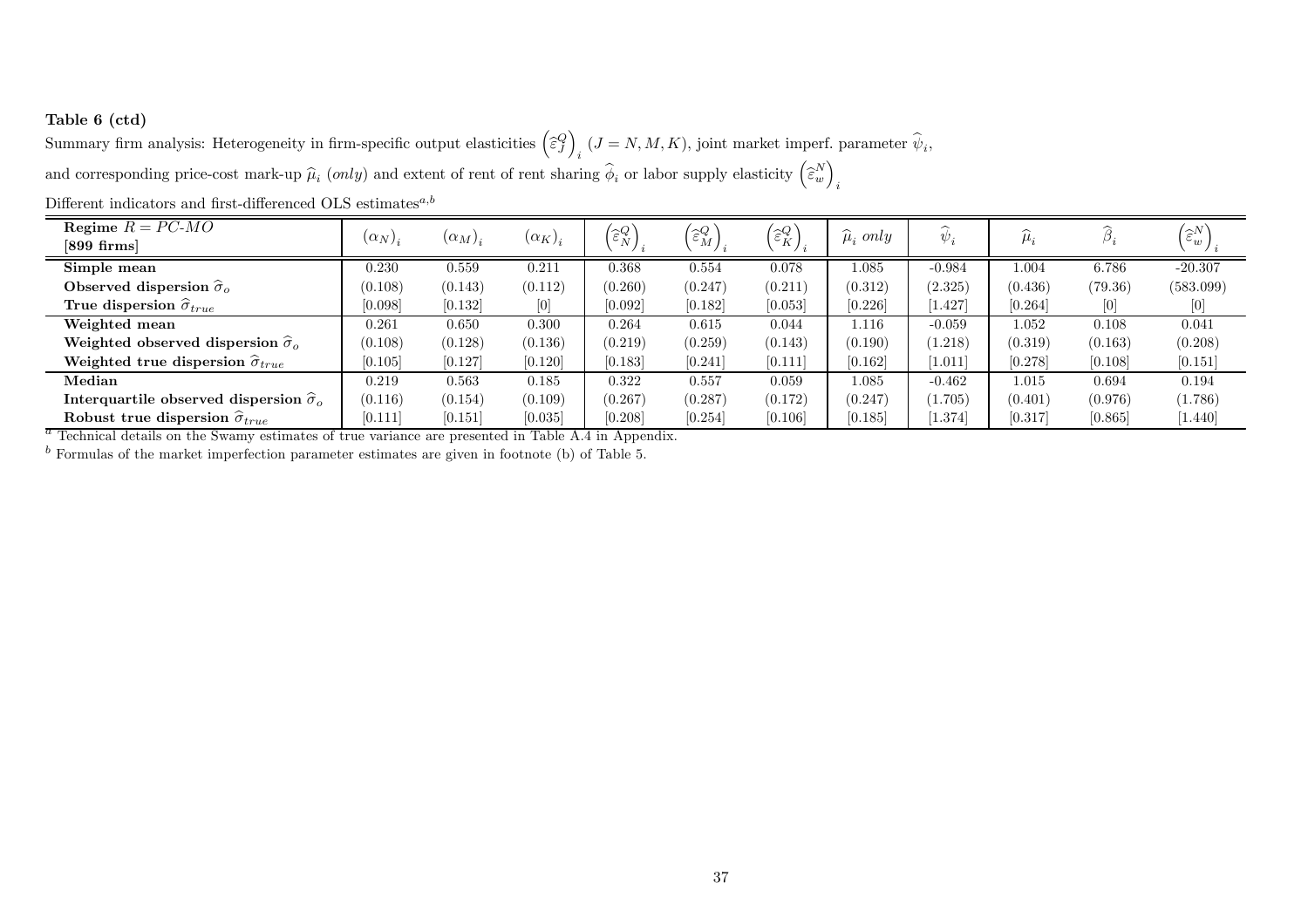Correlations between the joint market imperfections parameter  $\ln (\hat{\psi}_i)$ ,

the corresponding price-cost mark-up taking into account labor market imperfections  $\ln(\hat{\mu}_i - 1)$ and relative extent of rent sharing  $\ln(\hat{\gamma}_i)$ , and firm-specific observables

| Regime $R = IC$ -EB<br>$[5715 \; \mathrm{firms}]$ | $n_i$       | capint <sub>i</sub>                  | $mixentr_i$ | $\mathrm{rdentr}_i$ | $dist_i$               |
|---------------------------------------------------|-------------|--------------------------------------|-------------|---------------------|------------------------|
| $\beta_{OLS}$                                     |             |                                      |             |                     |                        |
|                                                   | $-0.081***$ | $-0.013$                             | $-0.094$    | $-0.100$            | 0.123                  |
| $\ln\left(\widehat{\psi}_i\right)$                | (0.021)     | (0.028)                              | (0.074)     | (0.155)             | (0.064)                |
|                                                   | $-0.108***$ | $0.075*$                             | $-0.208**$  | $-0.070$            | $0.304^{***}\;$        |
| $\ln(\widehat{\mu}_i-1)$                          | (0.020)     | (0.029)                              | (0.072)     | (0.138)             | (0.061)                |
|                                                   | $-0.290***$ | $\textnormal{-}0.138^{\ast\ast\ast}$ | $0.361***$  | $-0.413**$          | $1.208^{\ast\ast\ast}$ |
| $\ln(\widehat{\gamma}_i)$                         | (0.022)     | (0.032)                              | (0.081)     | (0.159)             | (0.067)                |
| $\beta_{WLS}$                                     |             |                                      |             |                     |                        |
| $\ln\left(\widehat{\psi}_i\right)$                | $-0.033$    | $-0.024$                             | 0.219       | $-0.064$            | $-0.248$               |
|                                                   | (0.043)     | (0.058)                              | (0.117)     | (0.203)             | (0.174)                |
| $\ln(\widehat{\mu}_i-1)$                          | $-0.080**$  | $0.127***$                           | $-0.119$    | $-0.316**$          | $0.309***$             |
|                                                   | (0.027)     | (0.037)                              | (0.115)     | (0.122)             | (0.068)                |
| $\ln(\widehat{\gamma}_i)$                         | $-0.213***$ | $-0.229^{***}\,$                     | $-0.607***$ | $-0.846***$         | $0.947***$             |
|                                                   | (0.044)     | (0.046)                              | (0.063)     | (0.098)             | (0.108)                |
| $\hat{\boldsymbol{\beta}}(0.50)$                  |             |                                      |             |                     |                        |
|                                                   | $-0.084***$ | $0.002\,$                            | $-0.066$    | $-0.038$            | 0.089                  |
| $\ln\left(\widehat{\psi}_i\right)$                | (0.018)     | (0.028)                              | (0.070)     | (0.146)             | (0.059)                |
| $\ln(\widehat{\mu}_i-1)$                          | $-0.093***$ | $0.098***$                           | $-0.118$    | $\,0.035\,$         | $0.248***$             |
|                                                   | (0.017)     | (0.025)                              | (0.066)     | (0.137)             | (0.073)                |
| $\ln(\widehat{\gamma}_i)$                         | $-0.316***$ | $-0.153***$                          | $-0.336***$ | $-0.352$            | $1.181***$             |
|                                                   | (0.021)     | (0.032)                              | (0.092)     | (0.191)             | (0.064)                |

OLS, WLS and median regression coefficients

\*\*\* Significant at 1%, \*\* Significant at 5%, \* Significant at 10%. Robust standard errors in parentheses.

(1) The dependent and the explanatory variables are centered around the industry mean.

(2) The coefficients are for single firm-specific variable regressions (including industry dummies), except for the regression including the R&D identifier which includes two firm-specific variables ( $mixentr_i$  and  $rdentr_i$ ) and industry dummies.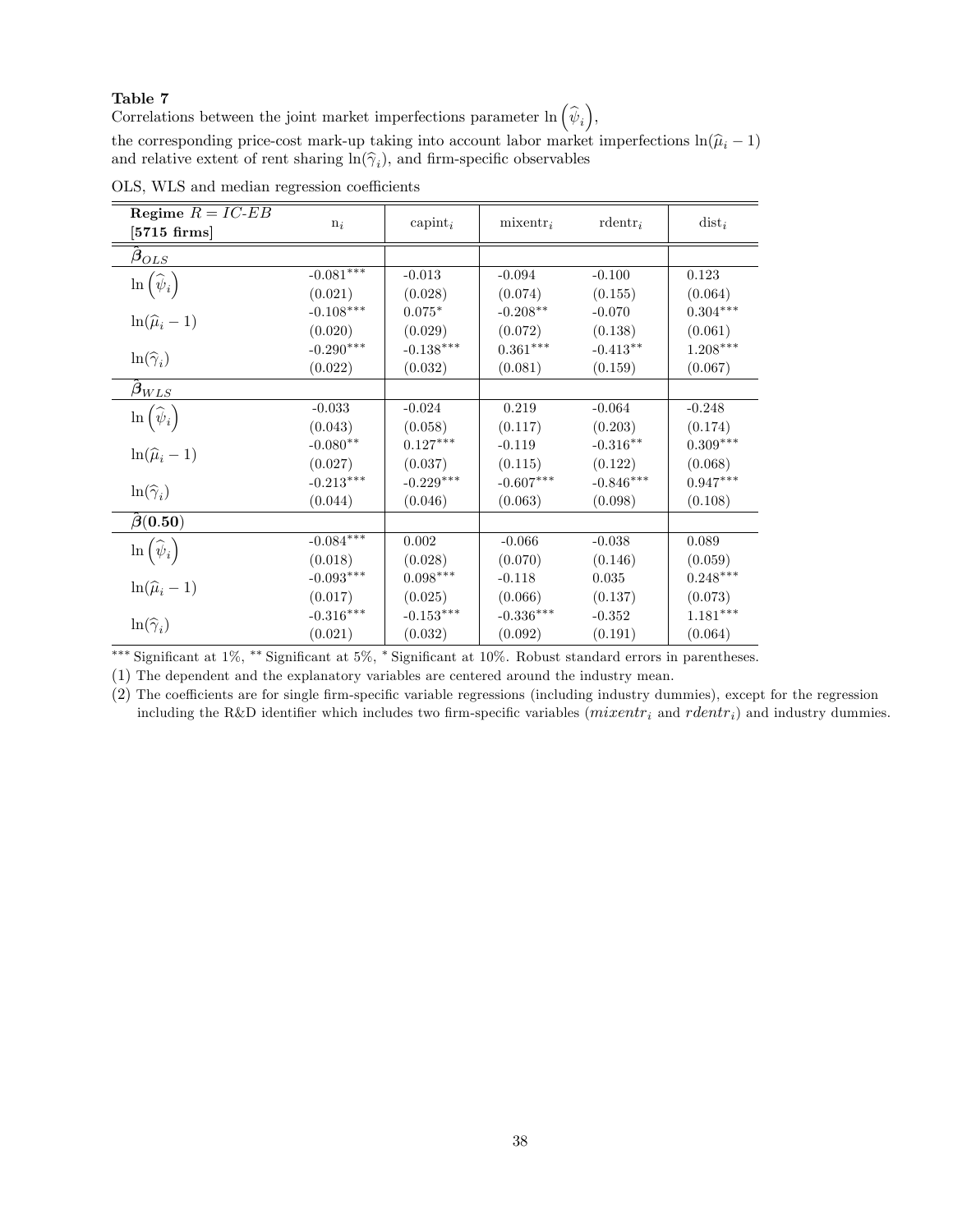

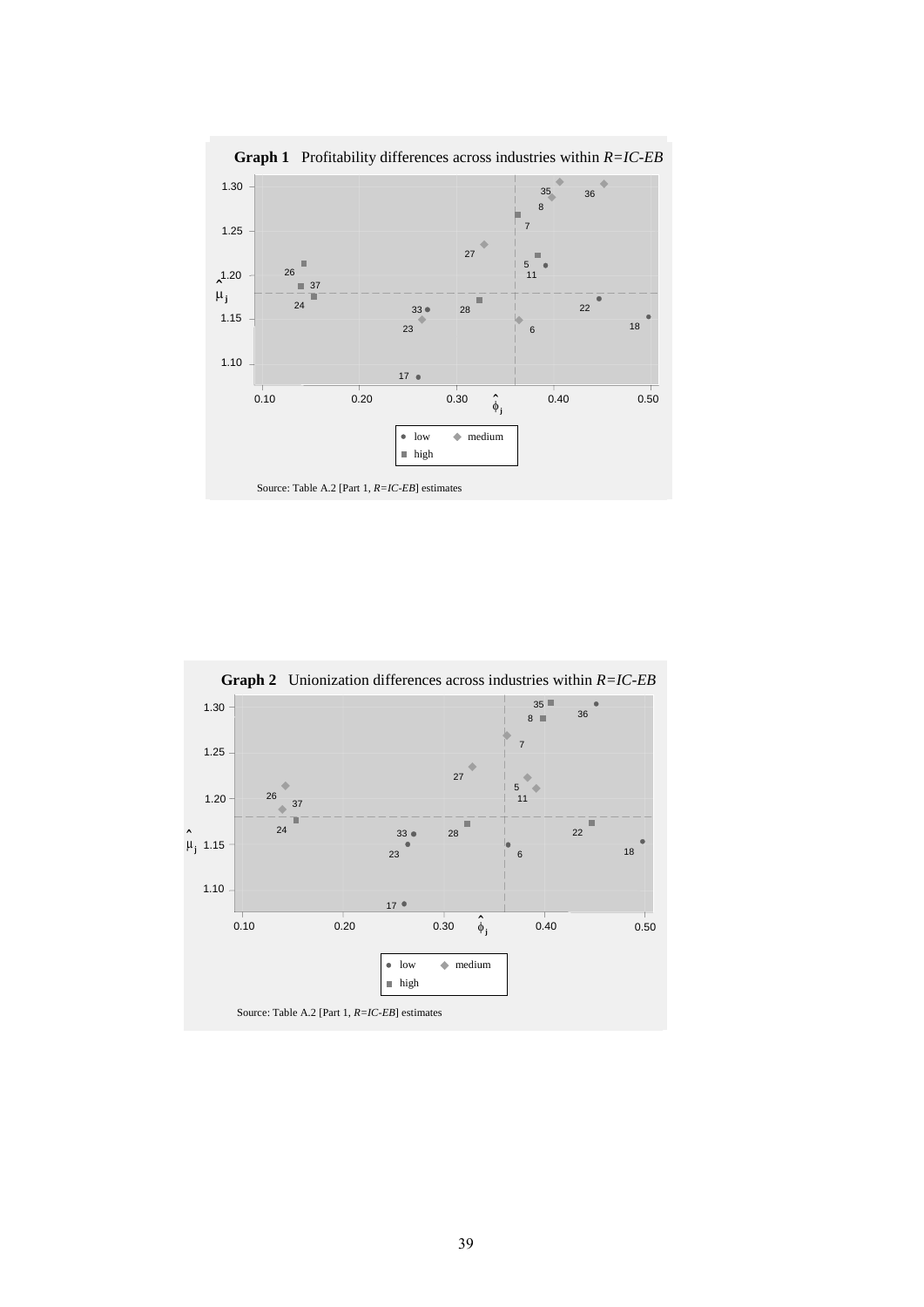

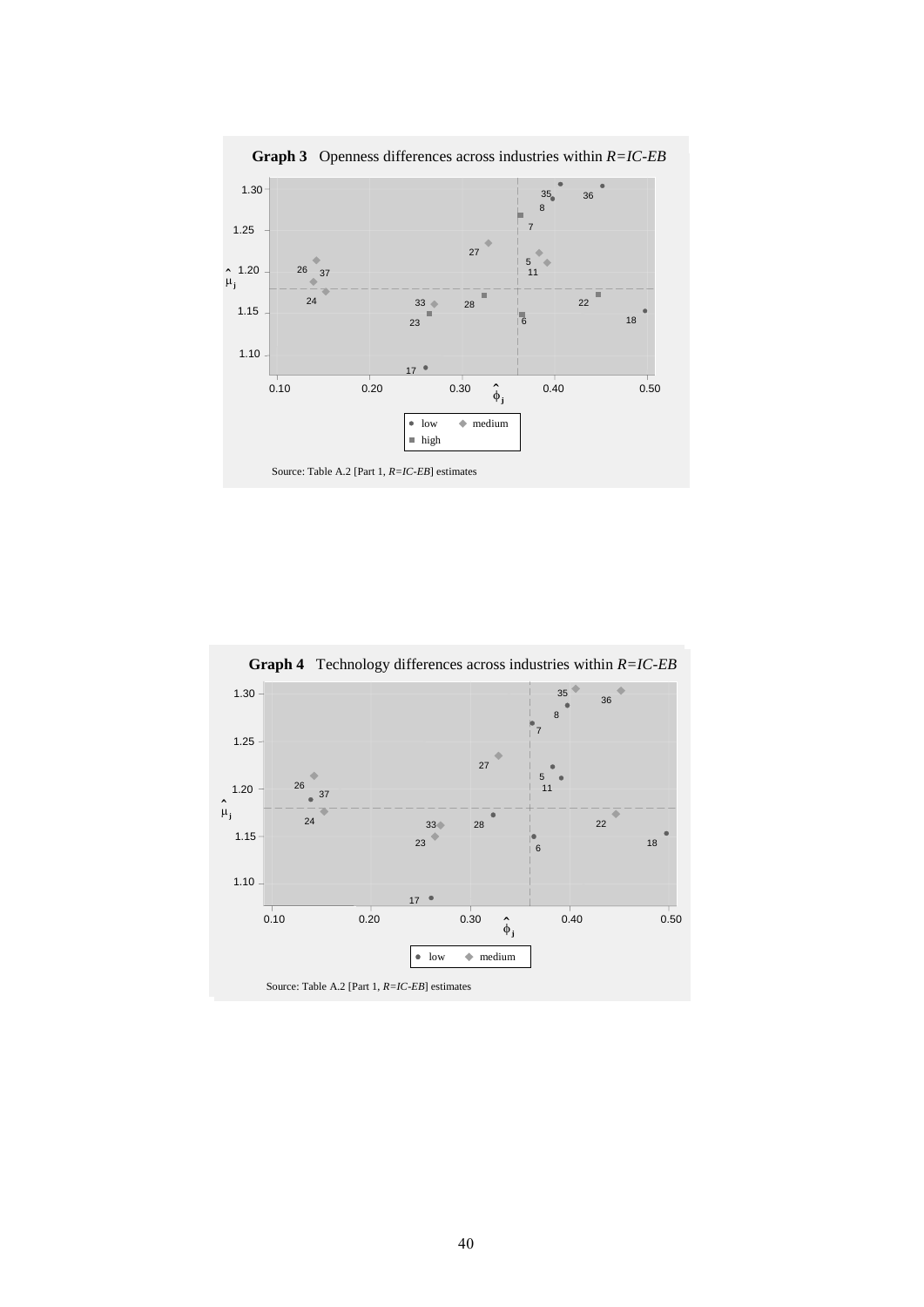# Appendix: Detailed results

### Table A.1

Summary industry analysis: Industry-specific output elasticities  $\left(\widehat{\varepsilon}_{J}^{Q}\right)_{j}$   $(J = N, M, K)$ , joint market imperfections parameter  $\widehat{\psi}_{j}$ ,

|                                        |                |                |                |                                              | <b>GMM SYS</b> $(t-2)(t-3)$                  |                                              |                        |                 |                   |                      |                               |  |  |  |  |
|----------------------------------------|----------------|----------------|----------------|----------------------------------------------|----------------------------------------------|----------------------------------------------|------------------------|-----------------|-------------------|----------------------|-------------------------------|--|--|--|--|
| Regime $R = IC$ -EB<br>[17 industries] | $(\alpha_N)_i$ | $(\alpha_M)_i$ | $(\alpha_K)_i$ | $\left(\widehat{\varepsilon}_{N}^{Q}\right)$ | $\left(\widehat{\varepsilon}^{Q}_{M}\right)$ | $\left(\widehat{\varepsilon}_{K}^{Q}\right)$ | $\widehat{\mu}_i$ only | $\psi_j$        | $\widehat{\mu}_j$ | $\widehat{\gamma}_j$ | $\phi_j$                      |  |  |  |  |
| Industry mean                          | 0.334          | 0.488          | 0.178          | 0.316(0.034)                                 | 0.632(0.028)                                 | 0.052(0.025)                                 | 1.174(0.029)           | 0.350(0.150)    | 1.301(0.058)      | 0.501(0.211)         | 0.295(0.136)                  |  |  |  |  |
| Industry $Q_1$                         | 0.294          | 0.470          | 0.165          | 0.264(0.030)                                 | 0.606(0.023)                                 | 0.022(0.020)                                 | 1.142(0.024)           | 0.221(0.115)    | 1.253(0.044)      | 0.311(0.132)         | 0.237(0.055)                  |  |  |  |  |
| Industry $Q_2$                         | 0.333          | 0.482          | 0.177          | 0.314(0.035)                                 | 0.636(0.030)                                 | 0.047(0.024)                                 | 1.173(0.026)           | 0.354(0.165)    | 1.296(0.060)      | 0.503(0.214)         | 0.335(0.084)                  |  |  |  |  |
| Industry $Q_3$                         | 0.379          | 0.513          | 0.187          | 0.359(0.039)                                 | 0.674(0.033)                                 | 0.075(0.029)                                 | 1.219(0.033)           | 0.443(0.183)    | 1.348(0.065)      | 0.685(0.239)         | 0.407(0.142)                  |  |  |  |  |
| Regime $R = IC-PR$<br>[10 industries]  | $(\alpha_N)_i$ | $(\alpha_M)_i$ | $(\alpha_K)_i$ | $\left(\widehat{\varepsilon}_{N}^{Q}\right)$ | $\left(\widehat{\varepsilon}^{Q}_{M}\right)$ | $\left(\widehat{\varepsilon}_{K}^{Q}\right)$ | $\hat{\mu}_i$ only     | $\psi_j$        | $\widehat{\mu}_j$ |                      |                               |  |  |  |  |
| Industry mean                          | 0.287          | 0.520          | 0.193          | 0.342(0.036)                                 | 0.642(0.034)                                 | 0.016(0.029)                                 | 1.223(0.035)           | 0.035(0.176)    | 1.237(0.065)      |                      |                               |  |  |  |  |
| Industry $Q_1$                         | 0.257          | 0.496          | 0.170          | 0.301(0.033)                                 | 0.600(0.028)                                 | $-0.006(0.025)$                              | 1.174(0.030)           | 0.027(0.137)    | 1.133(0.053)      |                      |                               |  |  |  |  |
| Industry $Q_2$                         | 0.286          | 0.531          | 0.197          | 0.339(0.037)                                 | 0.649(0.033)                                 | 0.019(0.027)                                 | 1.234(0.034)           | 0.050(0.180)    | 1.260(0.063)      |                      |                               |  |  |  |  |
| Industry $Q_3$                         | 0.330          | 0.538          | 0.213          | 0.364(0.042)                                 | 0.687(0.040)                                 | 0.034(0.034)                                 | 1.281(0.037)           | 0.083(0.207)    | 1.290(0.075)      |                      |                               |  |  |  |  |
| Regime $R = PC-MO$<br>[8 industries]   | $(\alpha_N)_i$ | $(\alpha_M)_i$ | $(\alpha_K)_i$ | $\left(\widehat{\varepsilon}_{N}^{Q}\right)$ | $\left(\widehat{\varepsilon}^{Q}_{M}\right)$ | $\left(\widehat{\varepsilon}_{K}^{Q}\right)$ | $\hat{\mu}_i$ only     | $\psi_j$        | $\widehat{\mu}_j$ | $\widehat{\beta}_i$  | $\widehat{\varepsilon}^{N}_w$ |  |  |  |  |
| Industry mean                          | 0.223          | 0.565          | 0.211          | 0.309(0.041)                                 | 0.650(0.036)                                 | 0.041(0.038)                                 | 1.204(0.045)           | $-0.273(0.236)$ | 1.152(0.065)      | 0.835(0.149)         | 4.681(60.01)                  |  |  |  |  |
| Industry $Q_1$                         | 0.160          | 0.508          | 0.195          | 0.264(0.034)                                 | 0.585(0.030)                                 | 0.008(0.029)                                 | 1.154(0.036)           | $-0.486(0.199)$ | 1.107(0.055)      | 0.706(0.107)         | 1.514(1.796)                  |  |  |  |  |
| Industry $Q_2$                         | 0.231          | 0.548          | 0.212          | 0.331(0.041)                                 | 0.646(0.037)                                 | 0.028(0.037)                                 | 1.199(0.040)           | $-0.158(0.247)$ | 1.132(0.067)      | 0.883(0.146)         | 5.308(12.11)                  |  |  |  |  |
| Industry $Q_3$                         | 0.281          | 0.630          | 0.234          | 0.349(0.045)                                 | 0.715(0.041)                                 | 0.064(0.048)                                 | 1.247(0.060)           | $-0.085(0.268)$ | 1.189(0.077)      | 0.936(0.170)         | 8.852(116.4)                  |  |  |  |  |

and corresponding price-cost mark-up  $\widehat{\mu}_j$  (only) and extent of rent sharing  $\widehat{\phi}$ *j* or labor supply elasticity  $\left(\widehat{\varepsilon}_{w}^{N}\right)_{j}^{a,b}$ 

First-step robust standard errors in parentheses.

Detailed information on the industry-specific estimates is presented in Table A.2 [Part 2] in Appendix.

 $<sup>b</sup>$  Formulas of the market imperfection parameter estimates are given in footnote (b) of Table 5.</sup>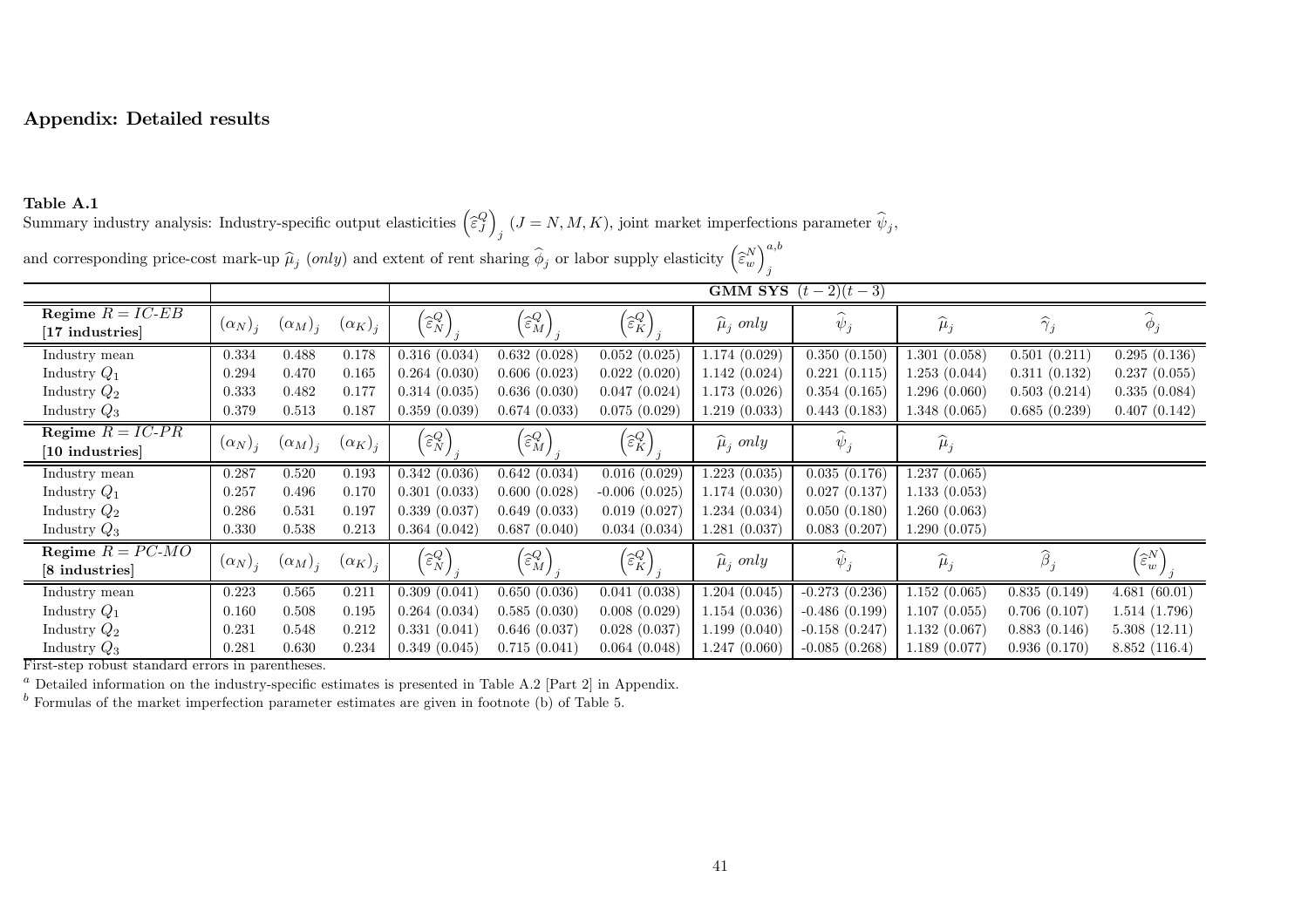**Table A.2**<br>Industry analysis: Industry-specific output elasticities  $\left(\widehat{\varepsilon}_{J}^{Q}\right)_{j}$   $(J=N,M,K),$  joint market imperfections parameter  $\widehat{\psi}_{j},$ and corresponding price-cost mark-up  $\widehat{\mu}_j$  (only) and extent of rent sharing  $\widehat{\phi}$ *j* or labor supply elasticity  $\left(\widehat{\epsilon}_{w}^{N}\right)_{j}^{a}$ 

| Regime $R = IC$ -EB |           | [17 industries] |                |                |                                    |                                              |                                              |                    | <b>OLS DIF</b>     |                   |                      |              |
|---------------------|-----------|-----------------|----------------|----------------|------------------------------------|----------------------------------------------|----------------------------------------------|--------------------|--------------------|-------------------|----------------------|--------------|
| Industry $j$        | $#$ Firms | $(\alpha_N)_i$  | $(\alpha_M)_i$ | $(\alpha_K)_i$ | $'\widehat{\varepsilon}_{N}^{Q}$ , | $\left(\widehat{\varepsilon}^{Q}_{M}\right)$ | $\left[\widehat{\varepsilon}_{K}^{Q}\right]$ | $\hat{\mu}_i$ only | $\widehat{\psi}_i$ | $\widehat{\mu}_j$ | $\widehat{\gamma}_j$ | $\phi_j$     |
| 37                  | 599       | 0.322           | 0.442          | 0.236          | 0.337(0.010)                       | 0.526(0.009)                                 | 0.137(0.008)                                 | 1.144(0.011)       | 0.141(0.045)       | 1.188(0.019)      | 0.162(0.049)         | 0.140(0.037) |
| 26                  | 391       | 0.294           | 0.471          | 0.236          | 0.309(0.012)                       | 0.571(0.011)                                 | 0.120(0.010)                                 | 1.068(0.013)       | 0.162(0.061)       | 1.214 (0.024)     | 0.166(0.060)         | 0.143(0.044) |
| 24                  | 205       | 0.265           | 0.497          | 0.238          | 0.261(0.016)                       | 0.585(0.012)                                 | 0.154(0.014)                                 | 1.135(0.015)       | 0.191(0.075)       | 1.177(0.024)      | 0.180(0.068)         | 0.153(0.049) |
| 17                  | 171       | 0.286           | 0.594          | 0.120          | 0.265(0.016)                       | 0.645(0.013)                                 | 0.090(0.014)                                 | 1.054(0.016)       | 0.160(0.072)       | 1.085(0.022)      | 0.352(0.153)         | 0.261(0.084) |
| 23                  | 203       | 0.385           | 0.450          | 0.165          | 0.375(0.018)                       | 0.518(0.014)                                 | 0.107(0.016)                                 | 1.090(0.018)       | 0.177(0.069)       | 1.150(0.032)      | 0.360(0.132)         | 0.264(0.072) |
| 33                  | 600       | 0.282           | 0.552          | 0.166          | 0.256(0.008)                       | 0.641(0.008)                                 | 0.103(0.007)                                 | 1.099(0.009)       | 0.254(0.040)       | 1.162(0.014)      | 0.370(0.054)         | 0.270(0.029) |
| 28                  | 310       | 0.334           | 0.483          | 0.183          | 0.289(0.012)                       | 0.566(0.011)                                 | 0.145(0.010)                                 | 1.078(0.012)       | 0.308(0.054)       | 1.173(0.023)      | 0.478(0.075)         | 0.324(0.035) |
| 27                  | 1270      | 0.309           | 0.514          | 0.178          | 0.274(0.013)                       | 0.634(0.011)                                 | 0.091(0.011)                                 | 1.143(0.012)       | 0.347(0.060)       | 1.235(0.022)      | 0.489(0.078)         | 0.328(0.035) |
|                     | 213       | 0.334           | 0.470          | 0.197          | 0.281(0.015)                       | 0.596(0.013)                                 | 0.123(0.012)                                 | 1.138(0.015)       | 0.426(0.065)       | 1.269(0.027)      | 0.569(0.076)         | 0.363(0.031) |
|                     | 453       | 0.424           | 0.398          | 0.178          | 0.370(0.011)                       | 0.457(0.008)                                 | 0.173(0.009)                                 | 1.037(0.011)       | 0.277(0.039)       | 1.150(0.020)      | 0.573(0.073)         | 0.364(0.029) |
| $5^{\circ}$         | 518       | 0.285           | 0.528          | 0.187          | 0.207(0.009)                       | 0.646(0.011)                                 | 0.148(0.008)                                 | 1.079(0.011)       | 0.499(0.046)       | 1.223(0.020)      | 0.621(0.049)         | 0.383(0.018) |
| 11                  | 322       | 0.317           | 0.518          | 0.165          | 0.254(0.011)                       | 0.628(0.011)                                 | 0.118(0.010)                                 | 1.095(0.012)       | 0.408(0.052)       | 1.211(0.022)      | 0.645(0.073)         | 0.392(0.027) |
|                     | 724       | 0.341           | 0.478          | 0.181          | 0.286(0.008)                       | 0.615(0.008)                                 | 0.099(0.005)                                 | 1.126(0.007)       | 0.451(0.037)       | 1.288(0.016)      | 0.661(0.047)         | 0.398(0.017) |
| 35                  | 138       | 0.333           | 0.491          | 0.177          | 0.276(0.017)                       | 0.640(0.016)                                 | 0.093(0.015)                                 | 1.161(0.018)       | 0.475(0.075)       | 1.306(0.033)      | 0.685(0.093)         | 0.406(0.033) |
| 22                  | 286       | 0.379           | 0.482          | 0.139          | 0.313(0.015)                       | 0.566(0.011)                                 | 0.121(0.013)                                 | 1.073(0.014)       | 0.347(0.054)       | 1.174 (0.022)     | 0.808(0.115)         | 0.447(0.035) |
| -36                 | 1000      | 0.385           | 0.443          | 0.172          | 0.317(0.007)                       | 0.577(0.005)                                 | 0.106(0.005)                                 | 1.129(0.006)       | 0.481(0.027)       | 1.303(0.012)      | 0.925(0.039)         | 0.452(0.012) |
| 18                  | 294       | 0.406           | 0.482          | 0.112          | 0.341(0.011)                       | 0.556(0.008)                                 | 0.103(0.010)                                 | 1.053(0.011)       | 0.315(0.040)       | 1.153(0.017)      | 0.992(0.114)         | 0.498(0.029) |
| Total               | 6697      | 0.335           | 0.480          | 0.185          | 0.294(0.003)                       | 0.584(0.003)                                 | 0.122                                        | 1.106(0.003)       | 0.341(0.070)       | 1.217(0.007)      | 1.123(0.016)         | 0.529(0.003) |

Part 1: OLS DIF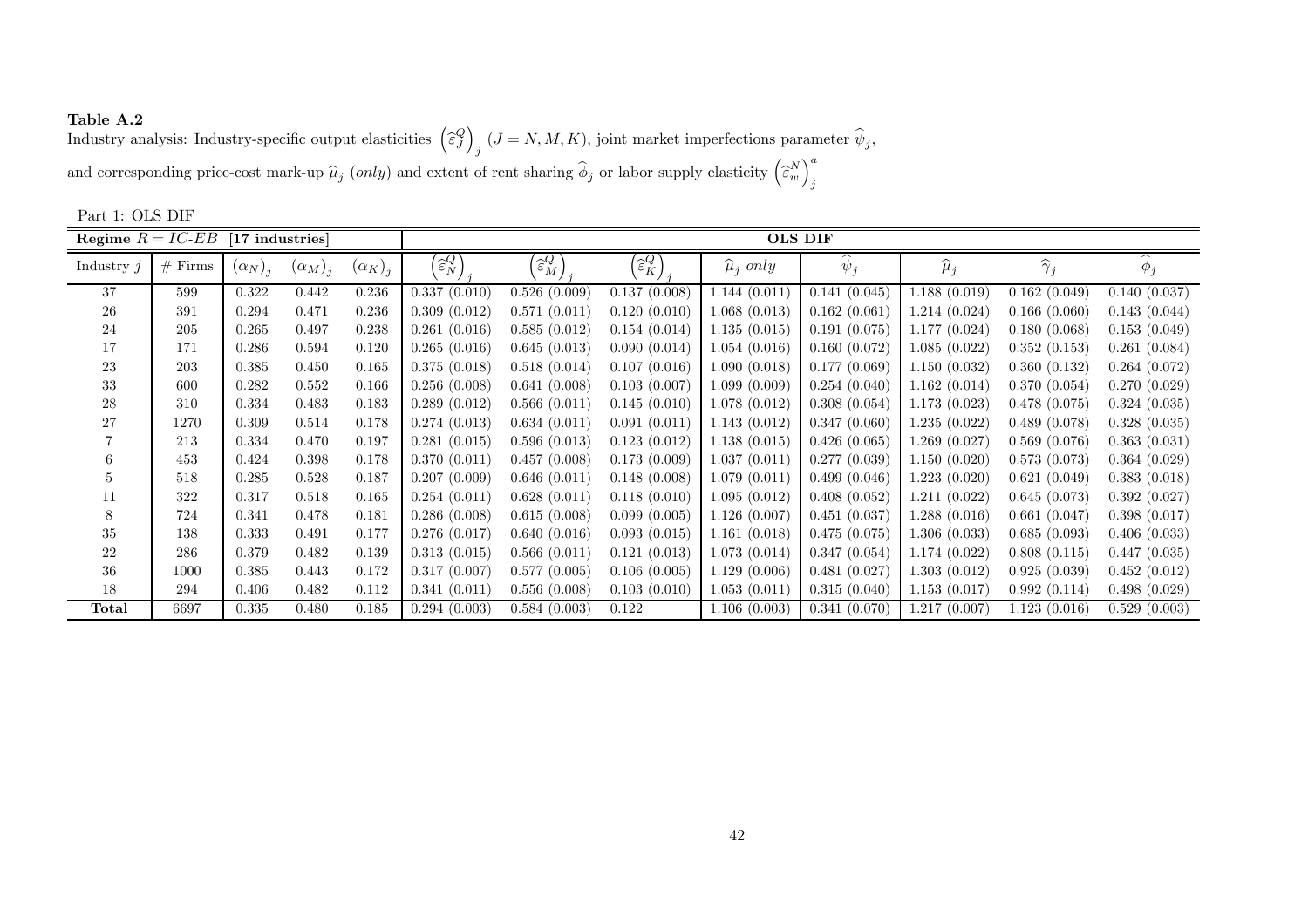Table A.2 (ctd)

Industry analysis: Industry-specific output elasticities  $\left(\widehat{\epsilon}_{J}^{Q}\right)_{j}$   $(J = N, M, K)$ , joint market imperfections parameter  $\widehat{\psi}_{j}$ , and corresponding price-cost mark-up  $\widehat{\mu}_j$  (only) and extent of rent sharing  $\widehat{\phi}$ *j* or labor supply elasticity  $\left(\widehat{\varepsilon}_{w}^{N}\right)_{j}^{a}$ 

Part 1: OLS DIF (ctd)

| Regime $R = IC$ - $PR$ [10 industries] |            |                |                |                |                                              | <b>OLS DIF</b>                               |                                              |                        |                    |                   |                                  |                                 |  |
|----------------------------------------|------------|----------------|----------------|----------------|----------------------------------------------|----------------------------------------------|----------------------------------------------|------------------------|--------------------|-------------------|----------------------------------|---------------------------------|--|
| Industry $j$                           | $#$ Firms  | $(\alpha_N)_i$ | $(\alpha_M)_i$ | $(\alpha_K)_j$ | $\widehat{\varepsilon}_{N}^{Q}$              | $\widehat{\varepsilon}^{Q}_M$ ,              | $\widehat{\varepsilon}_{K}^{Q}$              | $\widehat{\mu}_i$ only | $\widehat{\psi}_j$ | $\widehat{\mu}_j$ |                                  |                                 |  |
| $20\,$                                 | 268        | $0.313\,$      | $0.535\,$      | $0.152\,$      | 0.322(0.015)                                 | 0.574(0.012)                                 | 0.103(0.012)                                 | 1.063(0.013)           | 0.043(0.065)       | 1.073(0.022)      |                                  |                                 |  |
| 29                                     | 475        | 0.257          | 0.538          | $0.205\,$      | 0.292(0.010)                                 | 0.579(0.010)                                 | 0.128(0.008)                                 | 1.090(0.010)           | $-0.063(0.053)$    | 1.076(0.019)      |                                  |                                 |  |
| $16\,$                                 | 110        | $0.245\,$      | $0.496\,$      | 0.159          | 0.352(0.021)                                 | 0.536(0.015)                                 | 0.112(0.018)                                 | 1.066(0.019)           | 0.061(0.082)       | 1.081(0.030)      |                                  |                                 |  |
| 38                                     | 319        | 0.230          | $0.500\,$      | 0.170          | 0.365(0.013)                                 | 0.550(0.010)                                 | 0.085(0.010)                                 | 1.102(0.011)           | $-0.007$ $(0.055)$ | 1.100(0.021)      |                                  |                                 |  |
| $13\,$                                 | 156        | 0.322          | $0.465\,$      | 0.213          | 0.323(0.018)                                 | 0.519(0.017)                                 | 0.158(0.017)                                 | 1.081(0.021)           | 0.111(0.081)       | 1.115(0.037)      |                                  |                                 |  |
| 34                                     | 125        | 0.218          | 0.569          | 0.213          | 0.279(0.024)                                 | 0.643(0.019)                                 | 0.078(0.017)                                 | 1.153(0.020)           | $-0.150(0.135)$    | 1.131(0.033)      |                                  |                                 |  |
| 14                                     | 133        | 0.258          | $0.558\,$      | 0.185          | 0.296(0.020)                                 | 0.646(0.017)                                 | 0.059(0.014)                                 | 1.155(0.017)           | 0.011(0.101)       | 1.157(0.031)      |                                  |                                 |  |
| 12                                     | 179        | 0.331          | 0.480          | 0.188          | 0.351(0.016)                                 | 0.559(0.014)                                 | 0.091(0.012)                                 | 1.131(0.015)           | 0.105(0.073)       | 1.163(0.029)      |                                  |                                 |  |
| $15\,$                                 | 129        | 0.259          | 0.533          | 0.108          | 0.287(0.017)                                 | 0.630(0.014)                                 | 0.083(0.014)                                 | 1.167(0.016)           | 0.074(0.085)       | 1.182(0.026)      |                                  |                                 |  |
| $30\,$                                 | 330        | 0.237          | 0.529          | 0.234          | 0.275(0.012)                                 | 0.642(0.012)                                 | 0.084(0.008)                                 | 1.200(0.011)           | 0.053(0.070)       | 1.212(0.022)      |                                  |                                 |  |
| Total                                  | 2224       | 0.282          | 0.520          | 0.198          | 0.309(0.006)                                 | 0.595(0.006)                                 | $0.096\,$                                    | 1.136(0.006)           | 0.050(0.031)       | 1.144(0.011)      |                                  |                                 |  |
| Regime $R = PC-MO$                     |            |                | [8 industries] |                |                                              |                                              |                                              |                        | <b>OLS DIF</b>     |                   |                                  |                                 |  |
| Industry $j$                           | $#$ Firms  | $(\alpha_N)_i$ | $(\alpha_M)_i$ | $(\alpha_K)_j$ | $\widehat{\varepsilon_{N}^{Q}}$              | $\widehat{\varepsilon}^Q_M$                  | $\widehat{\varepsilon}_{K}^{Q}$              | $\widehat{\mu}_j$ only | $\widehat{\psi}_j$ | $\widehat{\mu}_j$ | $\widehat{\boldsymbol{\beta}}_j$ | $\widehat{\varepsilon_{w}^{N}}$ |  |
| $\overline{4}$                         | 126        | 0.116          | 0.681          | $0.202\,$      | 0.240(0.022)                                 | 0.656(0.027)                                 | 0.104(0.017)                                 | 1.061(0.027)           | $-1.099(0.225)$    | 0.963(0.039)      | 0.457(0.060)                     | 0.876(0.210)                    |  |
| $\sqrt{2}$                             | 122        | 0.137          | 0.693          | 0.170          | 0.234(0.022)                                 | 0.675(0.026)                                 | 0.092(0.016)                                 | 1.049(0.014)           | $-0.734(0.192)$    | 0.974(0.037)      | 0.570(0.072)                     | 1.326(0.391)                    |  |
| 9                                      | 130        | 0.232          | 0.530          | 0.238          | 0.385(0.024)                                 | 0.527(0.022)                                 | 0.088(0.018)                                 | 1.122(0.025)           | $-0.668$ $(0.135)$ | 0.994(0.041)      | 0.598(0.057)                     | 1.489(0.354)                    |  |
| 3                                      | 106        | 0.183          | 0.579          | 0.238          | 0.288(0.022)                                 | 0.549(0.021)                                 | 0.163(0.021)                                 | 1.027(0.028)           | $-0.621(0.140)$    | 0.949(0.036)      | 0.604(0.060)                     | 1.528(0.385)                    |  |
| $32\,$                                 | 171        | 0.230          | $\,0.565\,$    | 0.205          | 0.337(0.021)                                 | 0.541(0.019)                                 | 0.123(0.015)                                 | 1.058(0.020)           | $-0.505(0.116)$    | 0.957(0.034)      | 0.654(0.059)                     | 1.894(0.495)                    |  |
| 10                                     | 114        | 0.250          | 0.531          | 0.219          | 0.339(0.021)                                 | 0.532(0.019)                                 | 0.129(0.015)                                 | 1.080(0.021)           | $-0.356(0.111)$    | 1.002(0.036)      | 0.738(0.066)                     | 2.811(0.959)                    |  |
| $25\,$                                 | 104        | $\rm 0.312$    | $0.459\,$      | 0.229          | 0.423(0.016)                                 | 0.472(0.022)                                 | 0.105(0.019)                                 | 1.126(0.025)           | $-0.328(0.122)$    | 1.028(0.048)      | 0.758(0.076)                     | 3.136(1.296)                    |  |
| 19                                     | 182        | 0.326          | $0.486\,$      | 0.188          | 0.381(0.019)                                 | 0.502(0.015)                                 | 0.117(0.014)                                 | 1.070(0.017)           | $-0.137(0.082)$    | 1.032(0.031)      | 0.883(0.065)                     | 7.533(4.702)                    |  |
| <b>Total</b>                           | 1055       | 0.228          | 0.561          | 0.211          | 0.332(0.010)                                 | 0.553(0.010)                                 | 0.115                                        | 1.095(0.010)           | $-0.471(0.059)$    | 0.986(0.018)      | 0.677(0.031)                     | 2.092(0.297)                    |  |
| Regime $R = IC-MO$                     |            | [2 industries] |                |                |                                              |                                              |                                              |                        | <b>OLS DIF</b>     |                   |                                  |                                 |  |
| Industry $j$                           | $#$ Firms  | $(\alpha_N)_i$ | $(\alpha_M)_i$ | $(\alpha_K)_i$ | $\left[\widehat{\varepsilon}_{N}^{Q}\right]$ | $\left(\widehat{\varepsilon}_{M}^{Q}\right)$ | $\left[\widehat{\varepsilon}_{K}^{Q}\right]$ | $\widehat{\mu}_j$ only | $\widehat{\psi}_j$ | $\widehat{\mu}_j$ | $\overline{\hat{\beta}_j}$       | $\widehat{\varepsilon_{w}^{N}}$ |  |
| $31\,$                                 | 192        | 0.260          | 0.544          | 0.196          | 0.339(0.016)                                 | 0.566(0.015)                                 | 0.094(0.013)                                 | 1.100(0.016)           | $-0.265(0.085)$    | 1.041(0.028)      | 0.797(0.055)                     | 3.935(1.351)                    |  |
|                                        | 324        | 0.201          | $0.606\,$      | 0.192          | 0.255(0.012)                                 | 0.638(0.013)                                 | 0.106(0.009)                                 | 1.090(0.012)           | $-0.214(0.080)$    | 1.053(0.022)      | 0.831(0.055)                     | 4.927(1.943)                    |  |
| <b>Total</b>                           | $516\,$    | 0.221          | 0.585          | 0.194          | 0.285(0.013)                                 | 0.605(0.015)                                 | $0.110\,$                                    | 1.122(0.012)           | 0.275(0.067)       | 1.203(0.029)      | 1.296(0.085)                     | $-4.374(0.973)$                 |  |
| Regime $R = PC$ - $PR$                 |            | [1 industry]   |                |                |                                              |                                              |                                              |                        | <b>OLS DIF</b>     |                   |                                  |                                 |  |
| Industry $j$                           | $\#$ Firms | $(\alpha_N)_i$ | $(\alpha_M)_j$ | $(\alpha_K)_i$ | $\widehat{\varepsilon}_N^Q$                  | $\widehat{\varepsilon}^Q_M$                  | $\widehat{\varepsilon}_{K}^{Q}$              | $\widehat{\mu}_j$ only | $\widehat{\psi}_j$ | $\widehat{\mu}_j$ |                                  |                                 |  |
| $21\,$                                 | 154        | 0.300          | 0.553          | 0.147          | 0.344(0.021)                                 | 0.556(0.016)                                 | 0.099(0.016)                                 | 1.037(0.018)           | $-0.139(0.093)$    | 1.006(0.030)      |                                  |                                 |  |

Robust standard errors in parentheses. Time dummies are included but not reported.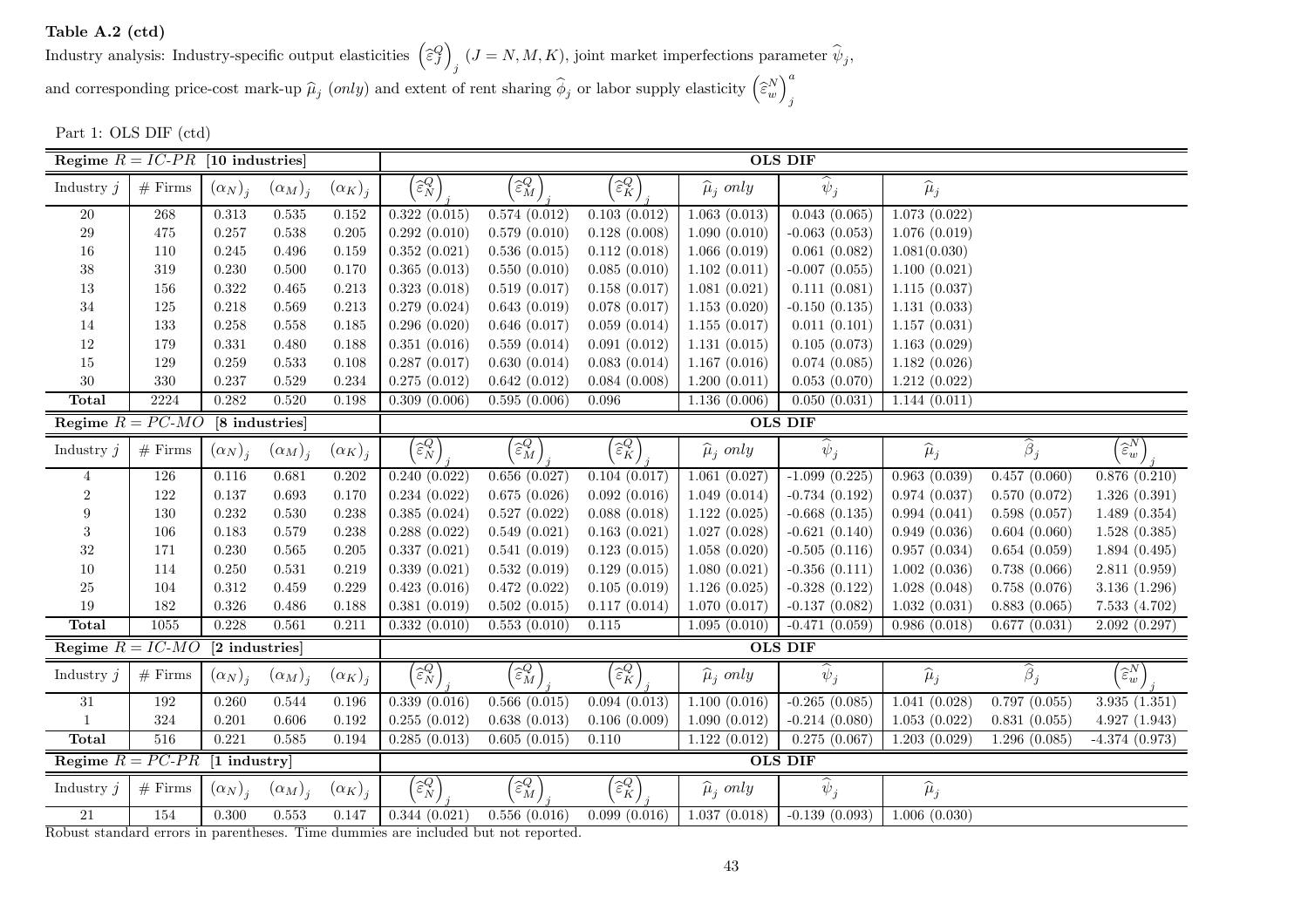Table A.2 (ctd) Industry analysis: Industry-specific output elasticities  $\left(\hat{\epsilon}_j^Q\right)_i$   $(J = N, M, K)$ , joint market imperfections parameter  $\hat{\psi}_j$ , and corresponding price-cost mark-up  $\widehat{\mu}_j$  (only) and extent of rent sharing  $\widehat{\phi}$ *j* or labor supply elasticity  $\left(\widehat{\epsilon}_{w}^{N}\right)_{j}^{a}$ 

| Part 2: GMM SYS     |           |                                              |                                              |                                 |                    |              |                         |                      |                 |        |          |         |
|---------------------|-----------|----------------------------------------------|----------------------------------------------|---------------------------------|--------------------|--------------|-------------------------|----------------------|-----------------|--------|----------|---------|
| Regime $R = IC$ -EB |           | [17 industries]                              |                                              |                                 |                    |              | GMM SYS $(t-2)$ $(t-3)$ |                      |                 |        |          |         |
| Industry $i$        | $#$ Firms | $\left(\widehat{\varepsilon}_{N}^{Q}\right)$ | $\left[\widehat{\varepsilon}_{M}^{Q}\right]$ | $\widehat{\varepsilon}_{K}^{Q}$ | $\hat{\mu}_i$ only | $\psi_j$     | $\widehat{\mu}_j$       | $\widehat{\gamma}_j$ | $\phi_j$        | Sargan | m1       | m2      |
| 37                  | 599       | 0.238(0.040)                                 | 0.692(0.032)                                 | 0.070(0.024)                    | 1.243(0.029)       | 0.021(0.182) | 1.564(0.072)            | 0.719(0.132)         | 0.418(0.045)    | 0.000  | $-11.94$ | $-2.24$ |
| 26                  | 391       | 0.252(0.032)                                 | 0.659(0.030)                                 | 0.088(0.028)                    | 1.189(0.038)       | 0.066(0.210) | 1.401(0.064)            | 0.482(0.120)         | 0.325(0.055)    | 0.015  | $-9.16$  | $-2.00$ |
| 24                  | 205       | 0.264(0.038)                                 | 0.623(0.030)                                 | 0.113(0.020)                    | 1.174(0.024)       | 0.755(0.260) | 1.253(0.061)            | 0.227(0.167)         | 0.185(0.111)    | 1.000  | $-6.16$  | 0.52    |
| 17                  | 171       | 0.331(0.049)                                 | 0.626(0.036)                                 | 0.043(0.029)                    | 1.081(0.026)       | 0.355(0.337) | 1.053(0.060)            | $-0.238(0.520)$      | $-0.312(0.894)$ | 1.000  | $-6.24$  | 0.27    |
| 23                  | 203       | 0.409(0.040)                                 | 0.563(0.041)                                 | 0.028(0.041)                    | 1.162(0.050)       | 0.238(0.208) | 1.249(0.092)            | 0.348(0.292)         | 0.258(0.161)    | 1.000  | $-8.18$  | $-2.72$ |
| 33                  | 600       | 0.298(0.034)                                 | 0.654(0.027)                                 | 0.047(0.019)                    | 1.147(0.021)       | 0.875(0.187) | 1.185(0.048)            | 0.180(0.229)         | 0.152(0.164)    | 0.000  | $-12.15$ | $-2.98$ |
| 28                  | 310       | 0.359(0.042)                                 | 0.626(0.034)                                 | 0.015(0.027)                    | 1.227(0.031)       | 0.256(0.189) | 1.296(0.070)            | 0.311(0.244)         | 0.237(0.142)    | 0.435  | $-8.87$  | $-2.96$ |
| 27                  | 1270      | 0.280(0.039)                                 | 0.674(0.030)                                 | 0.046(0.023)                    | 1.193(0.024)       | 0.190(0.242) | 1.312(0.058)            | 0.536(0.214)         | 0.349(0.091)    | 0.692  | $-7.98$  | $-1.73$ |
|                     | 213       | 0.359(0.039)                                 | 0.566(0.035)                                 | 0.075(0.037)                    | 1.164(0.045)       | 0.286(0.216) | 1.206(0.075)            | 0.183(0.228)         | 0.155(0.163)    | 0.999  | $-6.25$  | 0.30    |
| 6                   | 453       | 0.399(0.030)                                 | 0.526(0.017)                                 | 0.075(0.029)                    | 1.213(0.033)       | 0.332(0.174) | 1.323(0.043)            | 0.685(0.157)         | 0.407(0.055)    | 0.004  | $-9.91$  | $-2.40$ |
| 5                   | 518       | 0.239(0.016)                                 | 0.677(0.023)                                 | 0.084(0.022)                    | 1.117(0.028)       | 0.818(0.175) | 1.281(0.043)            | 0.527(0.086)         | 0.345(0.037)    | 0.006  | $-9.15$  | $-2.24$ |
| 11                  | 322       | 0.314(0.042)                                 | 0.698(0.034)                                 | $-0.012(0.030)$                 | 1.247(0.033)       | 0.542(0.202) | 1.348(0.065)            | 0.503(0.239)         | 0.335(0.106)    | 0.676  | $-9.46$  | $-2.81$ |
| 8                   | 724       | 0.295(0.024)                                 | 0.682(0.021)                                 | 0.023(0.014)                    | 1.219(0.018)       | 1.079(0.143) | 1.429(0.045)            | 0.746(0.121)         | 0.427(0.040)    | 1.000  | $-10.59$ | $-0.33$ |
| 35                  | 138       | 0.335(0.028)                                 | 0.668(0.021)                                 | $-0.003(0.022)$                 | 1.244(0.025)       | 0.752(0.246) | 1.362(0.044)            | 0.490(0.147)         | 0.329(0.066)    | 1.000  | $-7.18$  | $-0.58$ |
| 22                  | 286       | 0.261(0.035)                                 | 0.636(0.025)                                 | 0.103(0.026)                    | 1.100(0.027)       | 0.880(0.215) | 1.320(0.052)            | 1.306(0.230)         | 0.566(0.043)    | 0.995  | $-9.91$  | 2.41    |
| 36                  | 1000      | 0.372(0.020)                                 | 0.563(0.017)                                 | 0.065(0.023)                    | 1.142(0.016)       | 1.051(0.125) | 1.272(0.038)            | 0.537(0.132)         | 0.349(0.056)    | 0.000  | $-16.96$ | $-3.45$ |
| 18                  | 294       | 0.373(0.030)                                 | 0.606(0.030)                                 | 0.021(0.016)                    | 1.104(0.018)       | 0.881(0.180) | 1.258(0.061)            | 0.982(0.332)         | 0.495(0.084)    | 0.998  | $-8.24$  | 0.59    |
| Total               | 6697      | 0.287(0.010)                                 | 0.676(0.009)                                 | 0.037                           | 1.198(0.009)       | 0.551(0.046) | 1.409(0.020)            | 1.326(0.038)         | 0.570(0.007)    | 0.000  | $-31.89$ | $-3.12$ |

First-step robust standard errors in parentheses. Time dummies are included but not reported.

(1) Input shares: see Part <sup>1</sup> of this table.

(2) Instruments used: the lagged levels of n, m and k dated  $(t-2)$  and  $(t-3)$  in the first-differenced equations and the lagged first-differences of  $n$ ,  $m$  and  $k$  dated  $(t - 1)$  in the levels equations.

(3) Sargan: test of overidentifying restrictions, asymptotically distributed as  $\chi^2_{df}$ . p-values are reported.

(4)  $m1$  and  $m2$ : tests for first-order and second-order serial correlation in the first-differenced residuals, asymptotically distributed as  $N(0, 1)$ .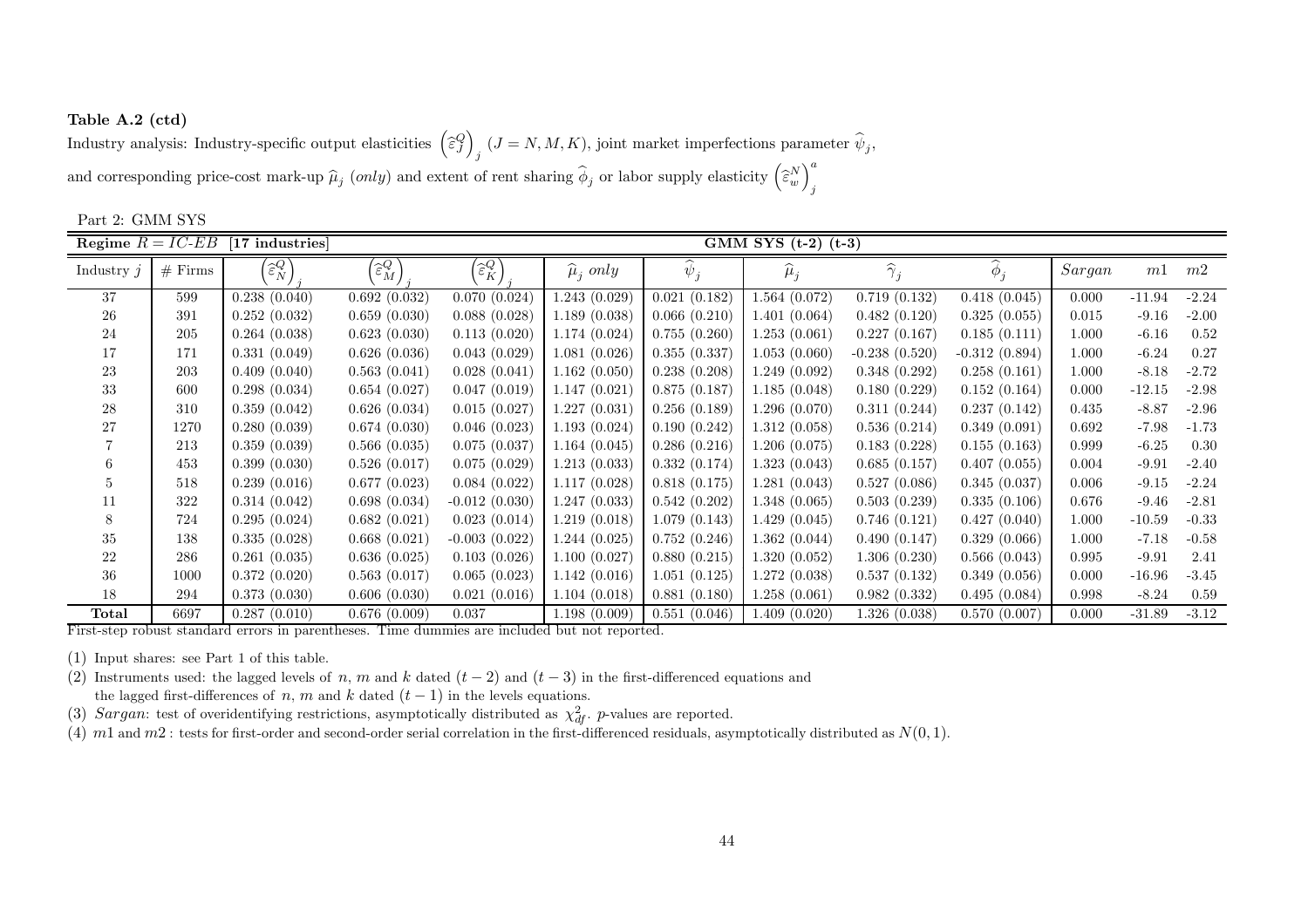Table A.2 (ctd)

Industry analysis: Industry-specific output elasticities  $\left(\widehat{\varepsilon}_{J}^{Q}\right)_{j}$   $(J = N, M, K)$ , joint market imperfections parameter  $\widehat{\psi}_{j}$ , and corresponding price-cost mark-up  $\widehat{\mu}_j$  (only) and extent of rent sharing  $\widehat{\phi}$ *j* or labor supply elasticity  $\left(\widehat{\varepsilon}_{w}^{N}\right)_{j}^{a}$ 

Part 2: GMM SYS (ctd)

|                    |            | Regime $R = IC-PR$ [10 industries]           |                                              |                                                                                      |                        |                    | GMM SYS $(t-2)$ $(t-3)$ |              |                               |             |               |                  |
|--------------------|------------|----------------------------------------------|----------------------------------------------|--------------------------------------------------------------------------------------|------------------------|--------------------|-------------------------|--------------|-------------------------------|-------------|---------------|------------------|
| Industry $j$       | $#$ Firms  | $\left[\widehat{\varepsilon}_{N}^{Q}\right]$ | $\left(\widehat{\varepsilon}^{Q}_{M}\right)$ | $\left[\widehat{\varepsilon}_{K}^{Q}\right]$                                         | $\hat{\mu}_i$ only     | $\widehat{\psi}_j$ | $\widehat{\mu}_j$       |              |                               | Sargan      | m1            | $m2\,$           |
| $20\,$             | $268\,$    | 0.447(0.039)                                 | 0.606(0.040)                                 | $-0.053(0.027)$                                                                      | 1.222(0.033)           | 0.635(0.293)       | 1.133(0.074)            |              |                               | 0.983       | $-8.95$       | $-1.79$          |
| $\,29$             | $475\,$    | 0.301(0.023)                                 | 0.665(0.027)                                 | 0.034(0.020)                                                                         | 1.220(0.027)           | $-0.053(0.202)$    | 1.236(0.050)            |              |                               | 0.619       | $-11.45$      | $-2.05$          |
| 16                 | 110        | 0.342(0.042)                                 | 0.632(0.030)                                 | 0.026(0.034)                                                                         | 1.174(0.037)           | 0.014(0.246)       | 1.276(0.061)            |              |                               | 1.000       | $-5.89$       | $-1.79$          |
| 38                 | 319        | 0.356(0.035)                                 | 0.558(0.038)                                 | 0.086(0.025)                                                                         | 1.102(0.031)           | $-0.217(0.232)$    | 1.116(0.075)            |              |                               | 0.172       | $-8.07$       | $-1.86$          |
| 13                 | 156        | 0.406(0.041)                                 | 0.600(0.040)                                 | $-0.006(0.035)$                                                                      | 1.281(0.046)           | $-0.604(0.246)$    | 1.290(0.086)            |              |                               | $1.000\,$   | $-7.38$       | $0.90\,$         |
| $34\,$             | 125        | 0.267(0.034)                                 | 0.714(0.045)                                 | 0.019(0.037)                                                                         | 1.249(0.049)           | $-0.198(0.421)$    | 1.255(0.080)            |              |                               | $1.000\,$   | $-6.16$       | 0.52             |
| $14\,$             | 133        | 0.364(0.042)                                 | 0.581(0.037)                                 | 0.055(0.026)                                                                         | 1.157(0.030)           | 0.005(0.263)       | 1.042(0.066)            |              |                               | $1.000\,$   | $-6.57$       | $-0.34$          |
| 12                 | 179        | 0.337(0.033)                                 | 0.688(0.025)                                 | $-0.025(0.027)$                                                                      | 1.285(0.032)           | $-0.441(0.242)$    | 1.431(0.052)            |              |                               | 1.000       | $-7.58$       | $-2.44$          |
| 15                 | 129        | 0.307(0.043)                                 | 0.674(0.029)                                 | 0.019(0.033)                                                                         | 1.245(0.034)           | $-0.072(0.280)$    | 1.265(0.054)            |              |                               | 1.000       | $-5.42$       | $-1.98$          |
| $30\,$             | 330        | 0.295(0.024)                                 | 0.703(0.028)                                 | 0.002(0.025)                                                                         | 1.295(0.035)           | 0.119(0.228)       | 1.328(0.053)            |              |                               | $0.100\,$   | $-8.52$       | $-3.32$          |
| Total              | 2224       | 0.272(0.015)                                 | 0.732(0.015)                                 | $-0.004$                                                                             | 1.253(0.014)           | 0.443(0.078)       | 1.408(0.001)            |              |                               | 0.000       | $-20.73$      | $-4.68$          |
| Regime $R = PC-MO$ |            | [8 industries]                               |                                              |                                                                                      |                        |                    | GMM SYS $(t-2)$ $(t-3)$ |              |                               |             |               |                  |
| Industry $j$       | $#$ Firms  | $\left[\widehat{\varepsilon}_{N}^{Q}\right]$ | $\left(\widehat{\varepsilon}_{M}^{Q}\right)$ | $\widehat{\varepsilon}_{K}^{Q}$                                                      | $\widehat{\mu}_j$ only | $\widehat{\psi}_j$ | $\widehat{\mu}_j$       | $\beta_j$    | $\widehat{\varepsilon}^{N}_w$ | Sargan      | $m\mathbb{1}$ | $m\sqrt{2}$      |
| $\overline{4}$     | 126        | 0.217(0.029)                                 | 0.754(0.046)                                 | 0.028(0.049)                                                                         | 1.186(0.064)           | $-1.378(0.525)$    | 1.107(0.067)            | 0.592(0.093) | 1.453(0.562)                  | 1.000       | $-2.07$       | $-2.45$          |
| $\overline{2}$     | 122        | 0.152(0.035)                                 | 0.797(0.024)                                 | 0.051(0.027)                                                                         | 1.147(0.025)           | $-1.307(0.600)$    | 1.151(0.035)            | 1.034(0.255) | $-30.22$ (218.1)              | 1.000       | $-4.03$       | $-0.68$          |
| 9                  | 130        | 0.329(0.046)                                 | 0.677(0.027)                                 | $-0.005(0.037)$                                                                      | 1.309(0.040)           | $-1.371(0.478)$    | 1.276(0.051)            | 0.899(0.150) | 8.937 (14.78)                 | $1.000\,$   | $-4.37$       | $-1.24$          |
| 3                  | 106        | 0.331(0.044)                                 | 0.640(0.038)                                 | 0.028(0.052)                                                                         | 1.228(0.058)           | $-1.033(0.408)$    | 1.107(0.036)            | 0.612(0.096) | 1.574(0.637)                  | $1.000\,$   | $-4.39$       | $-1.42$          |
| $32\,$             | 171        | 0.311(0.033)                                 | 0.611(0.033)                                 | 0.078(0.028)                                                                         | 1.162(0.037)           | $-0.833(0.315)$    | 1.081(0.059)            | 0.800(0.118) | 4.012(2.955)                  | $1.000\,$   | $-5.28$       | $\textbf{-1.67}$ |
| 10                 | 114        | 0.341(0.039)                                 | 0.652(0.037)                                 | 0.006(0.030)                                                                         | 1.266(0.036)           | $-0.986(0.300)$    | 1.228(0.069)            | 0.898(0.143) | 8.768 (13.69)                 | $1.000\,$   | $-5.30$       | 0.43             |
| 25                 | 104        | 0.357(0.053)                                 | 0.512(0.039)                                 | 0.131(0.048)                                                                         | 1.128(0.062)           | $-0.509(0.242)$    | 1.115(0.086)            | 0.973(0.157) | 36.32(218.8)                  | 1.000       | $-3.74$       | $-1.36$          |
| 19                 | 182        | 0.431(0.062)                                 | 0.559(0.042)                                 | 0.010(0.037)                                                                         | 1.211(0.039)           | $-0.249(0.259)$    | 1.149(0.087)            | 0.869(0.182) | 7.533(10.53)                  | 1.000       | $-7.77$       | $-0.34$          |
| Total              | 1055       | 0.224(0.024)                                 | 0.733(0.022)                                 | $0.043\,$                                                                            | 1.223(0.024)           | 0.325(0.133)       | 1.307(0.039)            | 1.332(0.171) | $-4.011(1.549)$               | 0.000       | $-11.58$      | $-1.90$          |
| Regime $R = IC-MO$ |            | [2 industries]                               |                                              |                                                                                      |                        |                    | GMM SYS $(t-2)$ $(t-3)$ |              |                               |             |               |                  |
| Industry $j$       | $#$ Firms  | $\left[\widehat{\varepsilon}_{N}^{Q}\right]$ | $\left(\widehat{\varepsilon}_{M}^{Q}\right)$ | $\left[\begin{smallmatrix} Q^C \ \widehat{\varepsilon}_K^Q \end{smallmatrix}\right]$ | $\widehat{\mu}_i$ only | $\widehat{\psi}_j$ | $\widehat{\mu}_j$       | $\beta_i$    | $\widehat{\varepsilon}^{N}_w$ | $Sargan$    |               | $m1 \quad m2$    |
|                    | $324\,$    | 0.415(0.046)                                 | 0.576(0.040)                                 | 0.009(0.040)                                                                         | 1.014(0.054)           | $-0.070(0.263)$    | 0.949(0.067)            | 0.460(0.074) | 0.853(0.256)                  | $1.000\,$   | $-6.84$       | $-1.18$          |
| $31\,$             | 192        | 0.298(0.043)                                 | 0.625(0.053)                                 | 0.077(0.028)                                                                         | 1.149(0.036)           | $-0.771(0.328)$    | 1.149(0.097)            | 1.002(0.220) | $-590.9(76746)$               | $\rm 0.972$ | $-5.66$       | $-1.08$          |
| <b>Total</b>       | 516        | 0.370(0.036)                                 | 0.688(0.031)                                 | $-0.058$                                                                             | 1.314(0.036)           | 0.275(0.067)       | 1.369(0.061)            | 1.135(0.148) | $-8.422(8.168)$               | 0.966       | $-7.77$       | 0.75             |
| Regime $R = PC-PR$ |            | $[1$ industry                                |                                              |                                                                                      |                        |                    | GMM SYS $(t-2)$ $(t-3)$ |              |                               |             |               |                  |
| Industry $j$       | $\#$ Firms | $\widehat{\varepsilon}_{N}^{Q}$              | $\left(\widehat{\varepsilon}^{Q}_{M}\right)$ | $\widehat{\varepsilon}_{K}^{Q}$                                                      | $\hat{\mu}_i$ only     | $\widehat{\psi}_j$ | $\widehat{\mu}_j$       |              |                               | Sargan      | m1            | m2               |
| $21\,$             | 154        | 0.356(0.047)                                 | 0.647(0.042)                                 | $-0.003(0.030)$                                                                      | 1.175(0.035)           | $-0.632(0.333)$    | 1.170(0.076)            |              |                               | 1.000       | $-6.88$       | $-0.27$          |

First-step robust standard errors in parentheses. Time dummies are included but not reported.

 $^a$  Formulas of the market imperfection parameter estimates are given in footnote (b) of Table 5.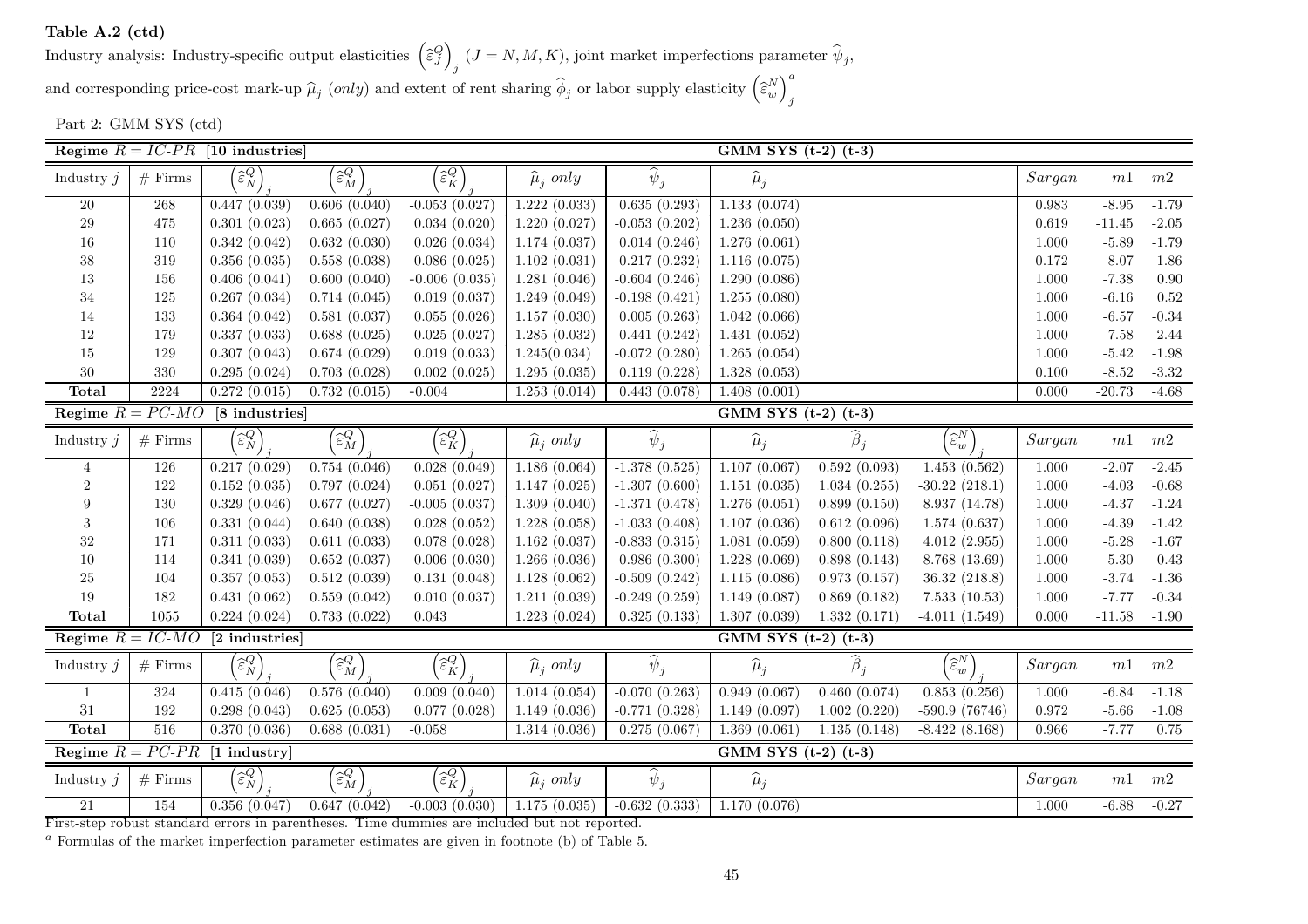| Industry $j$ | Code           | Name                                           | Profit. <sup>a</sup> | Union. $^b$ | $\mathrm{Imp.}^c$ | $\text{Techn.}^d$ |
|--------------|----------------|------------------------------------------------|----------------------|-------------|-------------------|-------------------|
|              |                |                                                | type                 | type        | type              | type              |
| 5            | <b>B05-B06</b> | Other food products                            | H                    | М           | М                 | L                 |
| 6            | C11            | Clothing and skin goods                        | М                    | L           | Η                 | L                 |
| 7            | C12            | Leather goods and footwear                     | H                    | М           | Η                 | L                 |
| 8            | C20            | Publishing, (re) printing                      | M                    | H           | L                 | L                 |
| 11           | C41            | Furniture                                      | L                    | М           | М                 | ⊥                 |
| 17           | E21            | Metal products for construction                | L                    | L           | L                 | L                 |
| 18           | E22            | Ferruginous and steam boilers                  | L                    | L           | L                 | L                 |
| 22           | $E27-E28$      | Other machinery for specific usage             | L                    | Η           | Η                 | M                 |
| 23           | E31-E35        | Electric and electronic machinery              | M                    | L           | Η                 | M                 |
| 24           | F11-F12        | Mineral products                               | H                    | H           | М                 | M                 |
| 26           | F14            | Earthenware products and construction material | H                    | М           | М                 | М                 |
| 27           | F21            | Textile art                                    | M                    | M           | М                 | М                 |
| 28           | $F22-F23$      | Textile products and clothing                  | H                    | H           | Η                 | L                 |
| 33           | F46            | Transformation of plastic products             | L                    | L           | Η                 | М                 |
| 35           | F53            | Ironware                                       | M                    | Η           | L                 | М                 |
| 36           | F54            | Industrial service to metal products           | M                    | L           | L                 | М                 |
| 37           | F55-F56        | Metal products, recuperation                   | H                    | М           | М                 | L                 |

Table A.3 Different dimensions across industries within  $R = IC\mbox{-}EB$ 

L: low-type, M: medium-type, H: high-type.

<sup>*a*</sup> L: PCM < 16.8% (5 industries), M:  $16.8\% \leq PCM < 17.7\%$  (6 industries), H: PCM  $\geq$  17.7% (6 industries).

 $b$  L: union density  $\lt 8.8\%$  (6 industries), M:  $8.8\% \le$  union density  $\lt 12.1\%$  (6 industries), H: union density  $\geq 12.1\%$  (5 industries).

<sup>c</sup> L: import penetration < 0.19 (5 ind.), M:  $0.19 \leq$  import penetration < 0.34 (7 ind.), H: import penetration  $\geq 0.34$  (5 ind.).

 $d$  **L** (9 industries), **M** (8 industries).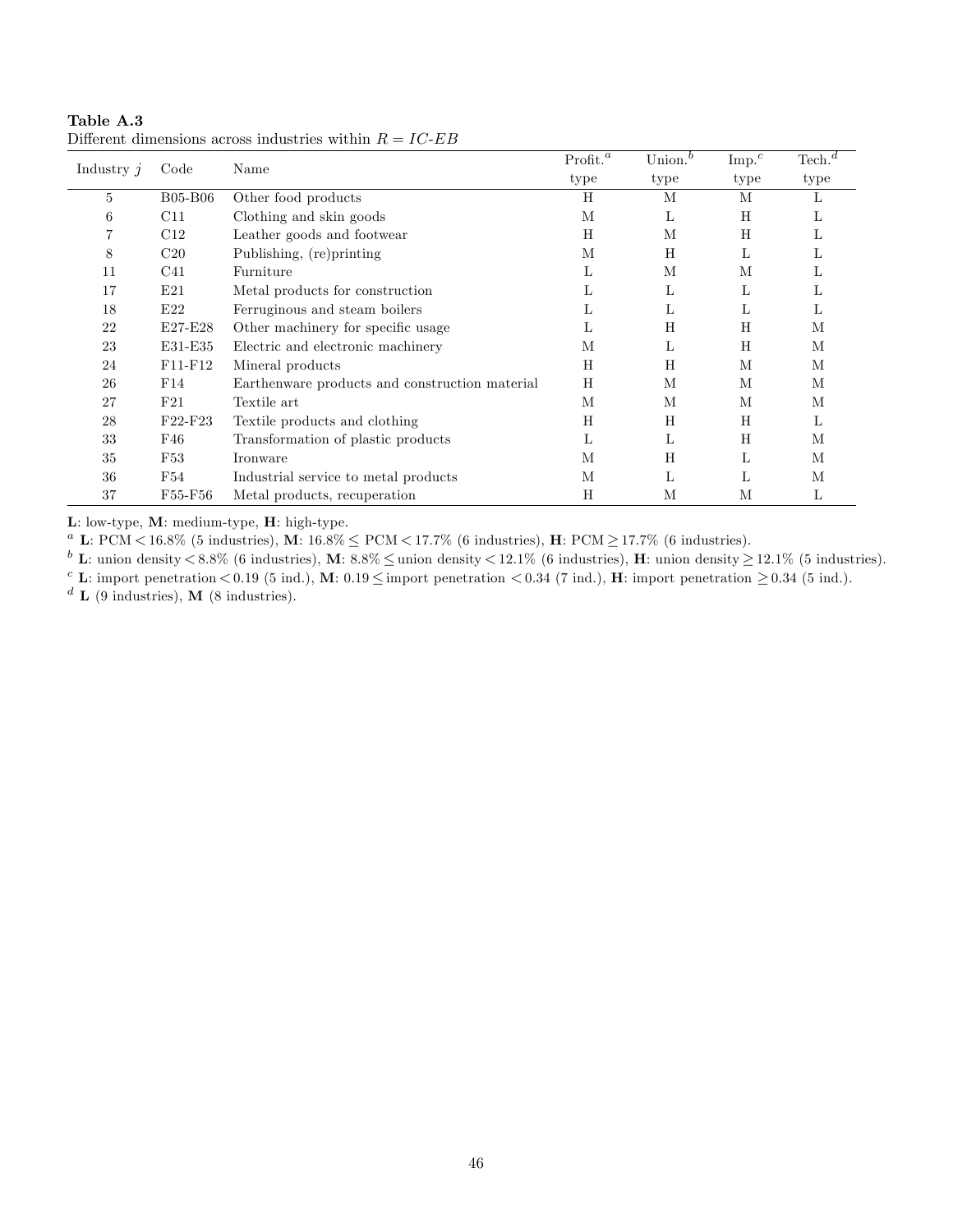### Table A.4

Firm analysis: Heterogeneity in firm-specific output elasticities  $\left(\widehat{\epsilon}_{J}^{Q}\right)_{i}$   $(J = N, M, K)$ , joint market imper. parameter  $\widehat{\psi}_{i}$ , and corresponding price-cost mark-up  $\hat{\mu}_i$  (only) and extent of rent sharing  $\hat{\phi}_i$  or labor supply elasticity  $\left(\hat{\epsilon}_w^N\right)_i$ 

Different indicators and first-differenced OLS estimates<sup>*a*</sup>

| Regime $R = IC$ -EB<br>$[5715 \text{ firms}]$          | $(\alpha_N)_i$  | $(\alpha_M)_i$   | $(\alpha_K)_i$ | $\left(\widehat{\varepsilon}_{N}^{Q}\right)$ | $\left(\widehat{\varepsilon}^{Q}_{M}\right)_{i}$ | $\left(\widehat{\varepsilon}_{K}^{Q}\right)$ | $\widehat{\mu}_i$ only | $\widehat{\boldsymbol{\psi}}_i$ | $\widehat{\mu}_i$ | $\widehat{\boldsymbol{\gamma}}_i$ | $\widehat{\boldsymbol{\phi}}_i$ |
|--------------------------------------------------------|-----------------|------------------|----------------|----------------------------------------------|--------------------------------------------------|----------------------------------------------|------------------------|---------------------------------|-------------------|-----------------------------------|---------------------------------|
| <b>SIMPLE</b>                                          |                 |                  |                |                                              |                                                  |                                              |                        |                                 |                   |                                   |                                 |
|                                                        |                 |                  |                |                                              |                                                  |                                              |                        |                                 |                   |                                   |                                 |
| Observed variance $\hat{\sigma}^2_{o}$                 | 0.017           | $0.018\,$        | 0.009          | 0.059                                        | 0.050                                            | $0.046\,$                                    | 0.091                  | 1.936                           | 0.343             | 5279                              | 441.53                          |
| Sampling variance $\hat{\sigma}_s^2$                   | 0.002           | 0.002            | 0.029          | 0.049                                        | 0.026                                            | 0.038                                        | 0.047                  | 1.169                           | 0.193             | $1.57\ 10^9$                      | $2.83~10^9$                     |
| True variance $\hat{\sigma}_{true}^2{}^b$              | 0.015           | $0.016\,$        | $\overline{0}$ | 0.010                                        | 0.024                                            | 0.008                                        | 0.044                  | 0.766                           | $0.150\,$         | $\theta$                          | $\theta$                        |
| $\mathbf{F}\text{-test}^c$                             | 9.039           | 7.523            | 0.331          | 1.212                                        | 1.907                                            | 1.225                                        | 1.941                  | 1.655                           | $1.774\,$         | $3.37~10^{-6}$                    | $1.56 \; 10^{-7}$               |
| <b>WEIGHTED</b>                                        |                 |                  |                |                                              |                                                  |                                              |                        |                                 |                   |                                   |                                 |
| Observed variance $\hat{\sigma}_{o}^{2}$               | $0.019\,$       | $0.016\,$        | 0.020          | $0.038\,$                                    | 0.044                                            | $0.022\,$                                    | 0.039                  | 0.847                           | $0.125\,$         | 1.347                             | 0.018                           |
| Sampling variance $\hat{\sigma}_s^2$                   | $5.80\ 10^{-4}$ | $5.10 \ 10^{-4}$ | 0.005          | 0.014                                        | 0.009                                            | 0.010                                        | 0.012                  | 0.277                           | $\,0.035\,$       | 0.264                             | 0.003                           |
| True variance $\hat{\sigma}_{true}^2{}^b$              | 0.019           | $0.016\,$        | 0.015          | 0.024                                        | 0.035                                            | 0.013                                        | 0.027                  | 0.570                           | 0.090             | 1.083                             | 0.016                           |
| $\mathbf{F}\text{-}\mathbf{test}^c$                    | 33.27           | 32.11            | 3.75           | 2.656                                        | 4.800                                            | $2.314\,$                                    | 3.276                  | 3.059                           | 3.593             | 5.103                             | 6.648                           |
| <b>MEDIAN</b>                                          |                 |                  |                |                                              |                                                  |                                              |                        |                                 |                   |                                   |                                 |
| Interquartile observed variance $\hat{\sigma}_{o}^{2}$ | $0.016\,$       | $0.018\,$        | 0.008          | 0.058                                        | 0.054                                            | $\,0.033\,$                                  | 0.057                  | 1.203                           | 0.189             | 3.089                             | 0.194                           |
| Robust sampling variance $\hat{\sigma}_s^2$            | 0.001           | $0.001\,$        | $\,0.013\,$    | 0.028                                        | $0.016\,$                                        | $0.020\,$                                    | 0.024                  | 0.571                           | $0.077\,$         | 1.347                             | 0.092                           |
| Robust true variance $\hat{\sigma}_{true}^2{}^b$       | $0.015\,$       | $0.017\,$        | $\overline{0}$ | 0.031                                        | 0.038                                            | 0.013                                        | 0.033                  | 0.631                           | 0.112             | 1.742                             | 0.101                           |
| $\mathbf{F}\text{-test}^c$                             | 16.28           | 18.17            | 0.606          | 2.106                                        | 3.288                                            | 1.665                                        | 2.330                  | 2.105                           | $2.456\,$         | 2.293                             | 2.104                           |
| Regime $R = IC-PR$                                     | $(\alpha_N)_i$  | $(\alpha_M)_i$   | $(\alpha_K)_i$ | $\left(\widehat{\varepsilon}_{N}^{Q}\right)$ | $\left(\widehat{\varepsilon}^{Q}_{M}\right)$     | $\left(\widehat{\varepsilon}_{K}^{Q}\right)$ | $\widehat{\mu}_i$ only | $\widehat{\psi}_i$              | $\widehat{\mu}_i$ |                                   |                                 |
| $[1845 \text{ firms}]$                                 |                 |                  |                |                                              |                                                  |                                              |                        |                                 |                   |                                   |                                 |
| <b>SIMPLE</b>                                          |                 |                  |                |                                              |                                                  |                                              |                        |                                 |                   |                                   |                                 |
| Observed variance $\widehat{\sigma}_{o}^{2}$           | 0.011           | $0.014\,$        | 0.010          | 0.064                                        | 0.052                                            | 0.049                                        | 0.086                  | 2.497                           | 0.216             |                                   |                                 |
| Sampling variance $\hat{\sigma}_s^2$                   | $0.002\,$       | $0.003\,$        | 0.025          | 0.060                                        | $\,0.031\,$                                      | 0.044                                        | 0.050                  | $1.625\,$                       | $0.143\,$         |                                   |                                 |
| True variance $\hat{\sigma}_{true}^2{}^b$              | $0.009\,$       | $0.012\,$        | $\overline{0}$ | 0.003                                        | 0.021                                            | 0.004                                        | 0.036                  | $0.873\,$                       | $\,0.073\,$       |                                   |                                 |
| $\mathbf{F}\text{-}\mathbf{test}^c$                    | 6.184           | $5.262\,$        | 0.394          | 1.059                                        | 1.695                                            | 1.098                                        | 1.729                  | $1.537\,$                       | $1.512\,$         |                                   |                                 |
| <b>WEIGHTED</b>                                        |                 |                  |                |                                              |                                                  |                                              |                        |                                 |                   |                                   |                                 |
| Observed variance $\hat{\sigma}^2_{o}$                 | 0.012           | 0.014            | 0.018          | 0.049                                        | 0.046                                            | $0.025\,$                                    | $\,0.038\,$            | $1.212\,$                       | $0.117\,$         |                                   |                                 |
| Sampling variance $\hat{\sigma}_s^2$                   | $6.40 10^{-4}$  | $4.97~10^{-4}$   | 0.005          | 0.019                                        | 0.010                                            | 0.011                                        | 0.012                  | 0.421                           | 0.033             |                                   |                                 |
| True variance $\hat{\sigma}_{true}^2{}^b$              | $0.011\,$       | $\rm 0.013$      | 0.013          | $0.030\,$                                    | $0.036\,$                                        | $0.014\,$                                    | 0.025                  | 0.791                           | 0.084             |                                   |                                 |
| $\mathbf{F}\text{-}\mathbf{test}^c$                    | 18.76           | 27.92            | 3.444          | $\phantom{-}2.554$                           | 4.514                                            | 2.231                                        | 3.032                  | 2.879                           | 3.509             |                                   |                                 |
| <b>MEDIAN</b>                                          |                 |                  |                |                                              |                                                  |                                              |                        |                                 |                   |                                   |                                 |
| Interquartile observed variance $\hat{\sigma}_{o}^{2}$ | $0.011\,$       | $0.015\,$        | 0.008          | 0.069                                        | 0.059                                            | $\,0.039\,$                                  | 0.058                  | 1.736                           | $0.166\,$         |                                   |                                 |
| Robust sampling variance $\hat{\sigma}_s^2$            | $0.001\,$       | $9.38\ 10^{-4}$  | 0.012          | $\,0.035\,$                                  | $\,0.019\,$                                      | $\,0.023\,$                                  | 0.026                  | $0.825\,$                       | $\,0.074\,$       |                                   |                                 |
| Robust true variance $\hat{\sigma}_{true}^2{}^b$       | $0.010\,$       | $0.014\,$        | $\theta$       | $\,0.035\,$                                  | 0.039                                            | $0.016\,$                                    | 0.032                  | 0.911                           | 0.092             |                                   |                                 |
| $\mathbf{F}\text{-}\mathbf{test}^c$                    | 9.696           | $15.65\,$        | 0.685          | 1.996                                        | $3.045\,$                                        | 1.699                                        | 2.206                  | 2.104                           | 2.240             |                                   |                                 |